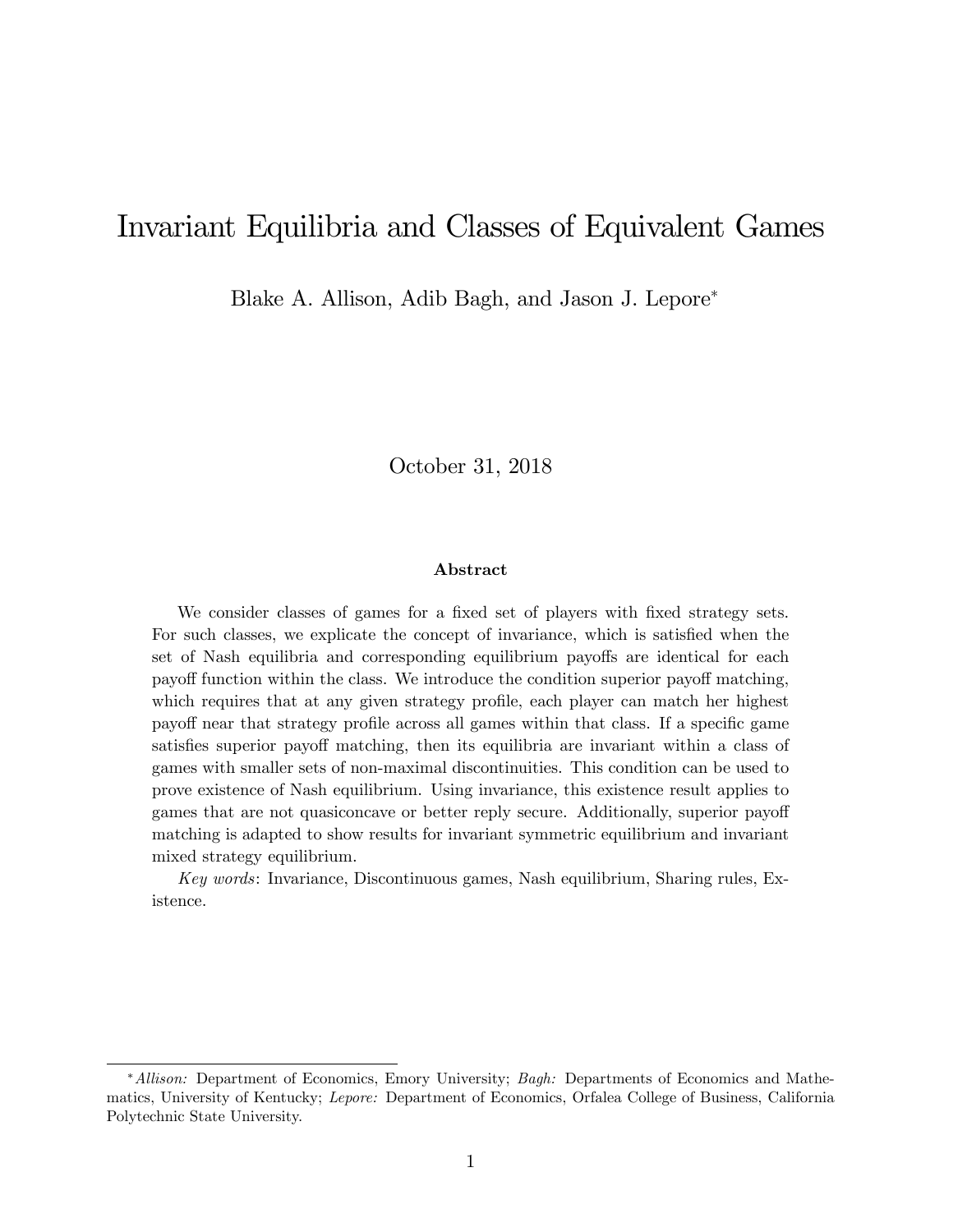# 1 Introduction

The standard approach to studying Nash equilibria is to begin with a game and analyze how the properties of that game affect its equilibria. In this paper, we offer an alternative approach: to consider a class of games and analyze how properties of the whole class affect the equilibria within that class. To that effect, we consider the concept of invariant Nash equilibria, which are the Nash equilibria that are shared by all games within a given class.<sup>1</sup> By focusing on the properties that differ across games within a class, we are able to derive some general characteristics that must be satisfied by invariant equilibria. This approach is particularly useful for understanding the influence of the specification of payoffs at points of discontinuity as well as for verifying existence of equilibrium in discontinuous games.

To provide some context to the contribution, our results can be immediately applied to extend results of many of the literatures on applications of discontinuous games, including the following recent contributions: All-pay contests: Siegel (2009, 2011); Bertrand-Edgeworth price competition: Allison and Lepore (2016); Price competition with limited comparability: Piccione and Spiegler (2012); *Catalog competition*: Page and Monteiro (2003), Monteiro and Page (2007, 2008); Network attack and defense: Kovenock and Roberson (2017); Peer *Pressure:* Calvó-Armengol and Jackson  $(2010)$ ; *Pre-marital investment:* Peters  $(2007)$ ; Labor market search: Galenianos and Kircher (2012); Competitive matching: Damiano and Li (2008).

Before we discuss the conditions and results, it is necessary to give some details of the environment we consider. As per usual, a game is a set of players, a strategy space for each player, and a payoff function specifying the outcome for each player given any combination of strategies. A class of games is a set of players, a strategy space for each player, and a set of possible payoff functions. Thus, for two games to be considered as members of the same class, they must have the same players and same strategy sets. Two games within a class may thus have wildly different payoffs and describe completely different settings. Each payoff function can be viewed as a composition between a mapping from actions to outcomes and a fixed preference over outcomes. From this perspective, the players each have a single preference over outcomes, and different payoffs correspond to different mappings from actions to outcomes. Many applications naturally yield a class of games that would warrant analysis. This multiplicity of payoff specifications may arise from modelling choices, but most prominently arises from the presence of discontinuities. Indeed, any game with discontinuous payoffs typically admits a continuum of possible payoffs at every point of discontinuity. In these cases, we define a game's associated class to be the set of payoff functions that includes all measurable combinations of possible payoffs. More specifically, a game's *associated class* consists of all measurable functions bounded between the upper and lower semicontinuous envelope of each player's payoff.

<sup>&</sup>lt;sup>1</sup>This notion of invariance is borrowed from Jackson and Swinkles  $(2005)$ , which verifies this invariance for the Nash equilibria of single and double private value auctions.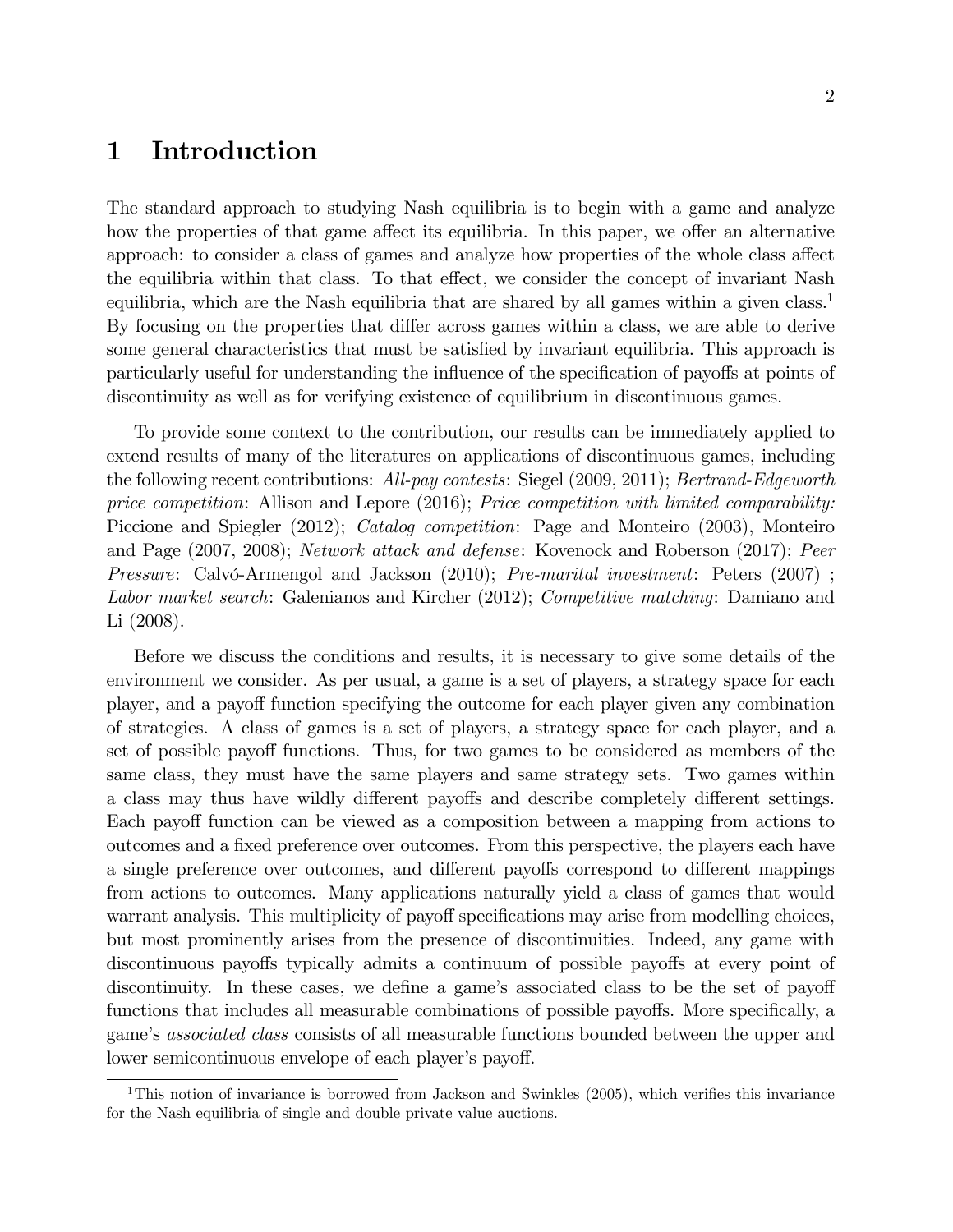To be more precise, there are two notions of invariance that we are interested in: invariance of an equilibrium (or equilibria), and invariance of games or a class of games. An equilibrium strategy profile is invariant within a class of games if it is an equilibrium of all games within a class. A class of games is invariant if all games within the class have the same Nash equilibria.<sup>2</sup> These two concepts are closely related, though invariance of a class of games is strictly stronger. Both of these concepts are inherently useful, though for the purpose of our analysis, it is more practical to focus on the invariance of particular equilibria, which can be used to directly show that a class of games is invariant. Even if a class of games is not invariant, there can still be a nonempty set of invariant equilibria for that class. This set of invariant equilibria are in a sense more robust since their status as equilibria cannot be disrupted by minor changes to the specification of the payoffs. This notion of robustness makes invariance a potential equilibrium selection criterion in settings with multiple equilibria. As an example, consider a two player, complete information winner-pay auction in which the first player values the prize at \$1 and the second player at \$2. Regardless of the tie-breaking rule, there always exists an invariant equilibrium in which both players equilibrium bid distributions have full support over  $[0, 1]$ . However, if the tie-breaking rule specifies that the second player wins with certainty when there is a tie at a bid of \$1, then there exists another equilibrium in which both players bid exactly \$1. This latter equilibrium is inherently fragile, as it requires a very precise specification of the payoffs. As such, the invariant mixed strategy equilibrium may be more compelling as a solution concept.

The conditions for invariance of equilibrium that we present in this paper are matching conditions. They require that, given some strategy profile, players can "match" a particular payoff, meaning that they can obtain the same payoff or greater via the limit of some sequence of deviations.<sup>3</sup> Our main condition, superior payoff matching (henceforth  $SPM$ ), requires that at any given strategy profile, each player can match the highest payoff that they would receive near that strategy profile across all games within that class.<sup>4</sup> That is, each player

 $2\text{As an interpretation, if the set of equilibria of a class of games is invariant to the particular payoff.}$ function, then all such games are identical in equilibrium. The in equilibrium qualifier is the defining characteristic of this invariance equivalence relation. This is entirely distinct from the notion of strategic equivalence (von Neumann and Morgenstern  $(1947)$ , and McKinsey  $(1950)$ ), which specifies that games are strategically equivalent if they have the same best response functions. Strategic equivalence, so named because players have the same strategic incentives in each game, is much stronger than invariance, which places no restrictions off the equilibrium path. Indeed, two games can be invariant even if their payoffs reflect very different applications with correspondingly different payoffs and best response functions, so long as these payoff differences occur off the equilibrium path. Further, the assumption that games within the same class require identical strategy spaces can be relaxed; so long as the strategy spaces for the two games are homeomorphic, there exists a transformation which can place them in the same class. Thus, invariance can be seen as a weaker notion of equivalence between games.

<sup>&</sup>lt;sup>3</sup>Allison and Lepore (2014) first established the value of matching conditions to verify existence of Nash equilibrium in a discontinuous games by introduction the concept of disjoint payoff matching. He and Yannelis (2016) adapt the same matching condition to the setting of Bayesian game. Allison et al. (2018) also make use of a matching condition as part of sufficient conditions weak reciprocal upper semicontinuity of a games mixed extension.

<sup>&</sup>lt;sup>4</sup>In studying mixed strategy equilibria of games with strategy spaces in  $\mathbb{R}$ , Dasgupta and Maskin (1986)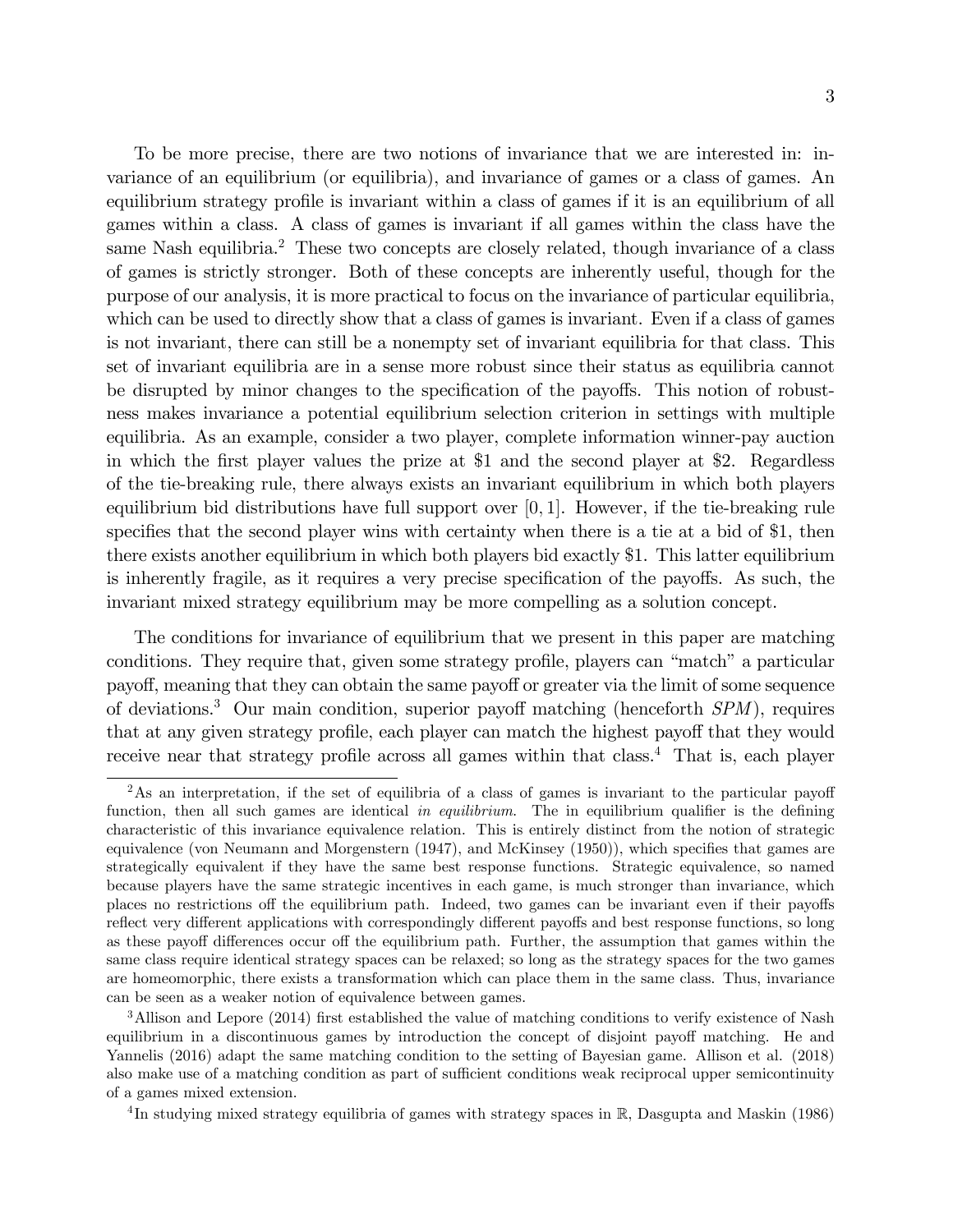must be able to match the upper semicontinuous envelope of their payoff. While the technical definition is less than intuitive, SPM is a naturally emergent condition in most economic applications. In the context of most economic applications, SPM simply requires that players be able to deviate to obtain their ideal payoffs from points of discontinuities. For example, when the discontinuities are the result of ties, such as in an auction, SPM requires that each player is able to match the payoff they receive if they win any tie with certainty. In most cases, this is trivially achieved via an arbitrarily small increase in the bid.<sup>5</sup> Though it is often the case, as in auctions, that the matching deviations are local, this is not required by SPM. Our main result is that SPM is a sufficient condition for all equilibria of a game to be invariant within a particular sub-class of games.<sup>6</sup> The particular sub-class for which invariance is guaranteed is easily understood, and provides as an immediate corollary a sufficient condition for invariance of the entire class.

An immediate and important application of our invariance results is that they can be used to verify existence of equilibrium in discontinuous games. Not only is this a convenient method for obtaining existence, but our results also cover games which did not satisfy the conditions of previous approaches. As it turns out, SPM, our sufficient condition for invariance of equilibrium within a class of games is also a sufficient condition for existence of equilibrium. More specifically, if the lower semicontinuous envelope of a game's payoffs satisfies SPM and there is a game within the class that satisfies weak reciprocal upper semicontinuity, then that game satisfies better reply security, a condition introduced by Reny  $(1999)$  that is sufficient for existence of equilibrium. Our invariance results then imply existence of equilibrium for all games within this associated class. While our proof is built on Renyís conditions, our result is stronger in two dimensions. First, SPM guarantees existence of an invariant Nash equilibrium. Second, because the equilibrium is invariant, this allows for verification of existence of equilibrium for games that do not satisfy Reny's conditions. In particular, we demonstrate via examples that our result can prove existence of pure strategy equilibrium in a game that is not quasiconcave as well as a game that is not better reply secure. Thus, our existence results are a novel contribution to the literature on existence of equilibrium in discontinuous games. We then take a similar approach to provide a new result for existence of a symmetric equilibrium and apply those to verify that a symmetric equilibrium exists in an asymmetric game.

make some assumptions to guarantee that either left or right hand limits in a player's own strategy at points of discontinuity allow the player to deviate locally to obtain the highest possible payoff at that point. In this sense, our condition SPM is a vast generalization in that the deviations need not be local and the payoffs need not be so well behaved at any strategy profile, in addition to the fact that our strategy spaces need not be in R.

<sup>&</sup>lt;sup>5</sup>SPM is satisfied even in auctions that do not possess pure strategy equilibria. More importantly, these games' mixed extensions also satisfy SPM. The logic and technical requirements are identical in this case.

 $6$ The condition of SPM in this result can be replaced with a weaker condition which requires the matching be satisfied only at Nash equilibrium strategy profiles. While technically more general, SPM has more practical use as it does not require any equilibrium characterization and has stronger implications for existence of equilibrium.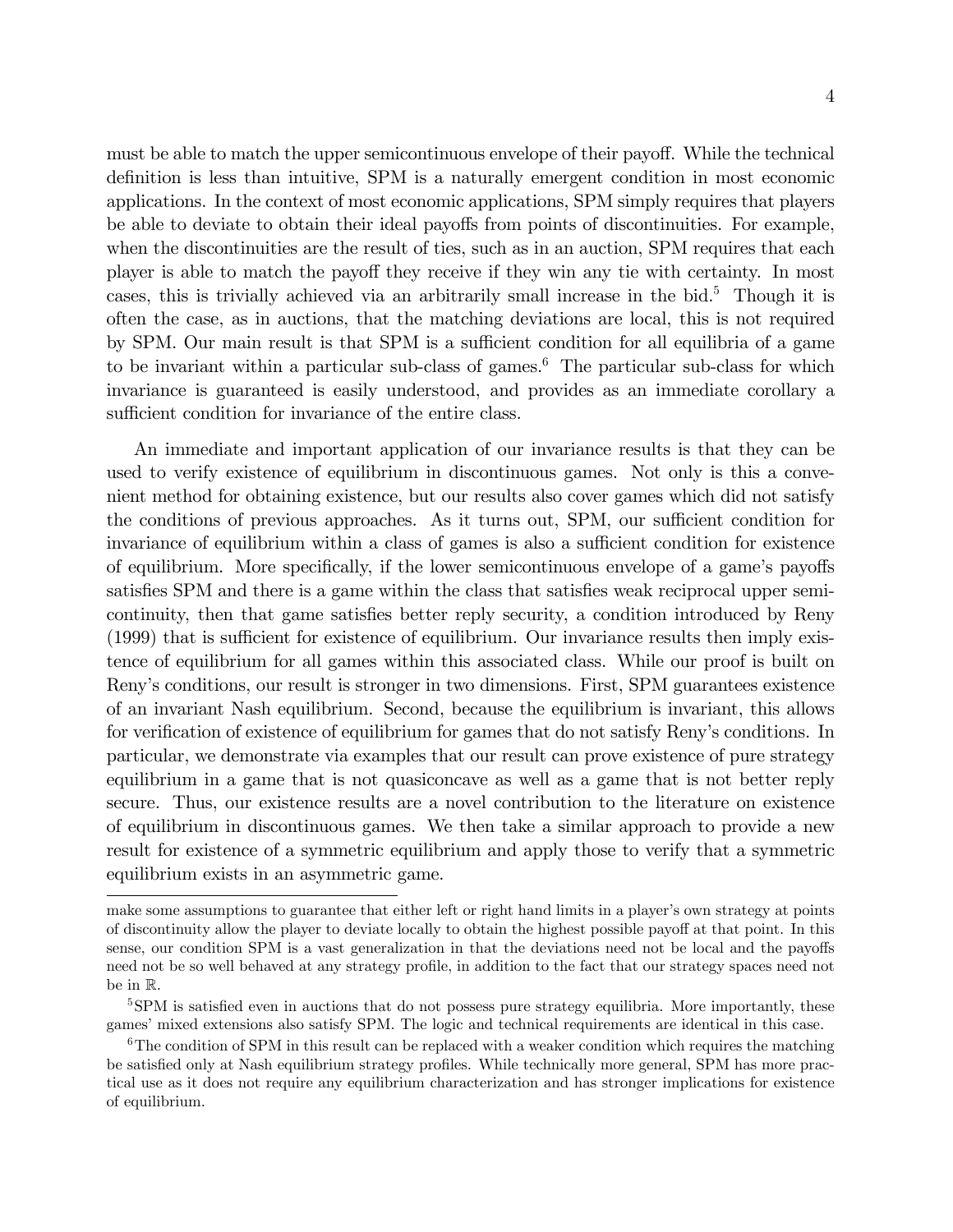The invariance and existence results discussed above can be applied to the mixed strategy equilibria of a class of games by considering the direct translation of SPM to the games'

mixed extensions. Nevertheless, it is inconvenient to do so for two reasons. First, the upper semicontinuous envelope of a player's payoff function in the mixed extension does not necessarily coincide with the expectation of the upper semicontinuous envelope of her payoff in pure strategies at any particular strategy profile. Second, the weak topology of the mixed extension is computationally difficult to work with and generally ill-suited for use in application. As such, it is desirable to limit analysis to the pure strategy profiles of a game. For that purpose, we introduce an additional sufficient condition for SPM, uniform superior payoff matching (henceforth USPM), which requires that for each strategy in a playerís strategy space, that player can match the upper semicontinuous envelope of her payoff against all strategy profiles of the other players with a single sequence of deviations. We then show that USPM is sufficient for the mixed extension to satisfy SPM. Furthermore, if the game satisfies a weak efficiency condition (which is strictly weaker than reciprocal upper semicontinuity), then USPM implies that the game's mixed extension satisfies weak reciprocal upper semicontinuity. A consequence is that USPM is a sufficient condition for existence of mixed strategy Nash equilibrium. This condition is advantageous over other conditions for existence of mixed strategy equilibrium in that it requires no verification in the mixed extension of a game, and thus can be verified intuitively.

Ours is not the Örst paper to utilize a class of games to characterize a game within that class. Simon and Zame (1990) (henceforth  $S\ll Z$ ) provide a very general existence of equilibrium result by considering a class of games that is very similar to a game's associated class.<sup>7</sup> In particular, they show that for any compact game, there exists a game within its associated class that possesses a mixed strategy Nash equilibrium.<sup>8</sup> While this result is extremely powerful due to its lack of restrictions, it faces a difficulty for application in that there is no way of knowing which game possesses an equilibrium. The results of this paper naturally pair with S&Zís results since the property of invariance removes this singular drawback. That is, given a game, if all games within its associated class satisfy SPM, then there exists an invariant mixed strategy Nash equilibrium for all such games satisfying our weak efficiency condition. $9$ 

Carmona and Podczeck (2018) also provide conditions for the invariance of the mixed strategy equilibrium set. They focus on the class of games considered by S&Z and they show that every game with an endogenous sharing rule satisfying virtual continuity and strong indeterminacy has a strategy profile that is an equilibrium for each possible sharing rule.<sup>10</sup>

<sup>&</sup>lt;sup>7</sup>The class of games that they consider is a subset of a game's associated class as we have defined it.

<sup>8</sup>This result was extended by Jackson et al. (2002) to the setting of incomplete information.

 $^{9}$ In the process of obtaining this result, we generalize the results of S&Z to allow for strategy spaces to be Hausdorff as opposed to metric. The only nontrivial aspect of this extension is in proving that the strategy spaces can be finitely approximated. The existence of a finite approximation for compact Hausdorff spaces was proved by Kopperman and Wilson (1997).

<sup>&</sup>lt;sup>10</sup> Intuitively speaking, virtual continuity means that every player can, with probability close to one, avoid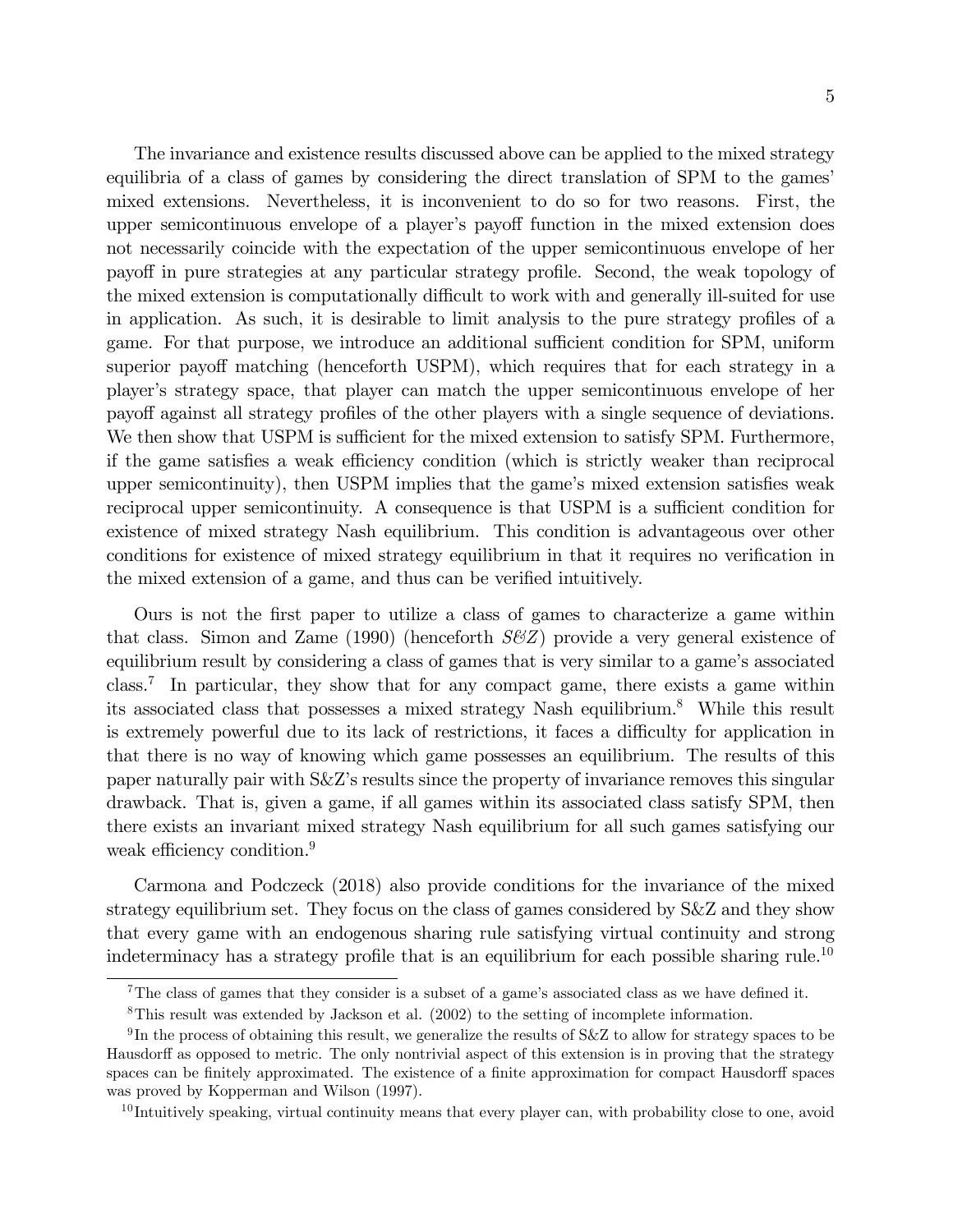As Carmona and Podczeck note "Verifying virtual continuity in a particular game with an endogenous sharing rule is potentially daunting as one needs to consider all possible selections of the payoff correspondence." Our approach to invariance of mixed strategy equilibrium is different from the approach of Carmona and Podczeck in an important way since we actually study a larger class of games than S&Z, as noted above. This is important for our method of verifying existence of equilibrium, as it allows us to identify the strategy of nesting a game into a class of games that are similar enough to guarantee shared equilibria, even if those games would not be within the class considered by S&Z.

In examining the relationship between SPM and existence of equilibrium using Renyís approach of better reply security and S&Zís approach of an endogenous sharing rule, an interesting connection between these two papers emerges. If all games within a class satisfy SPM, then the sub-class of games satisfying our weak efficiency condition, which is the set of games for which we can guarantee existence of equilibrium using the S&Z approach, is also the set of games within the class for which weak reciprocal upper semicontinuity can be readily verified. Thus, from a practical perspective, the results of Reny and S&Z are not distinct using our approach.<sup>11</sup>

The remainder of the paper is organized as follows. In Section 2 we specify the preliminaries of the model. In Section 3 we present our primary invariance results. In Section 4, we present our primary existence of equilibrium results. In Section 5 we extend all of our results to the mixed extension of the class of games, drawing connections between the approaches of Reny and S&Z. In the final section of the paper, we present an application with less abstract structure to make it clear how our results can be used to extend the analysis of many of the applications of discontinuous games in economics.

## 2 Preliminaries

Consider a class of games  $\mathcal G$  with a countable set of players N. We denote this class by  $\mathcal{G} = (X, \mathcal{U})$ , where  $X = \times_{i \in N} X_i$  is the product of each player is strategy space  $X_i$  and  $\mathcal{U}$ is a collection of payoff functions  $u: X \to \mathbb{R}^{N}$ .<sup>12</sup> A game  $G(u) \in \mathcal{G}$  is a pair of the strategy

points where the payoff is multi-valued while virtually achieving the same payoff given the strategies of others, regardless of the particular sharing rule under consideration. Strong indeterminacy requires that indeterminacies are not fully eliminated by focusing on efficient sharing rules.

<sup>&</sup>lt;sup>11</sup>This is true under the assumptions of our paper but it is certainly not true in general. Carmona and Podczeck (2017) demonstrate that it is not generally the case that the approaches of Reny and S&Z overlap.

<sup>&</sup>lt;sup>12</sup>Such a selection is referred to as a sharing rule by  $S\&Z$ , as it specifies how payoffs are shared at points of discontinuity. This is natural in their setting, which coincides with many applications, as all sharing rules agree except at points of discontinuity. However, our setting does not require this property, as we allow the consideration of classes of games which may be fundamentally different, with different payoffs at points of continuity and discontinuity alike. Hence, we do not adopt the term sharing rule, even though a natural application of our results is to a setting akin to the one considered by S&Z where the interpretation of a utility function as a sharing rule is valid.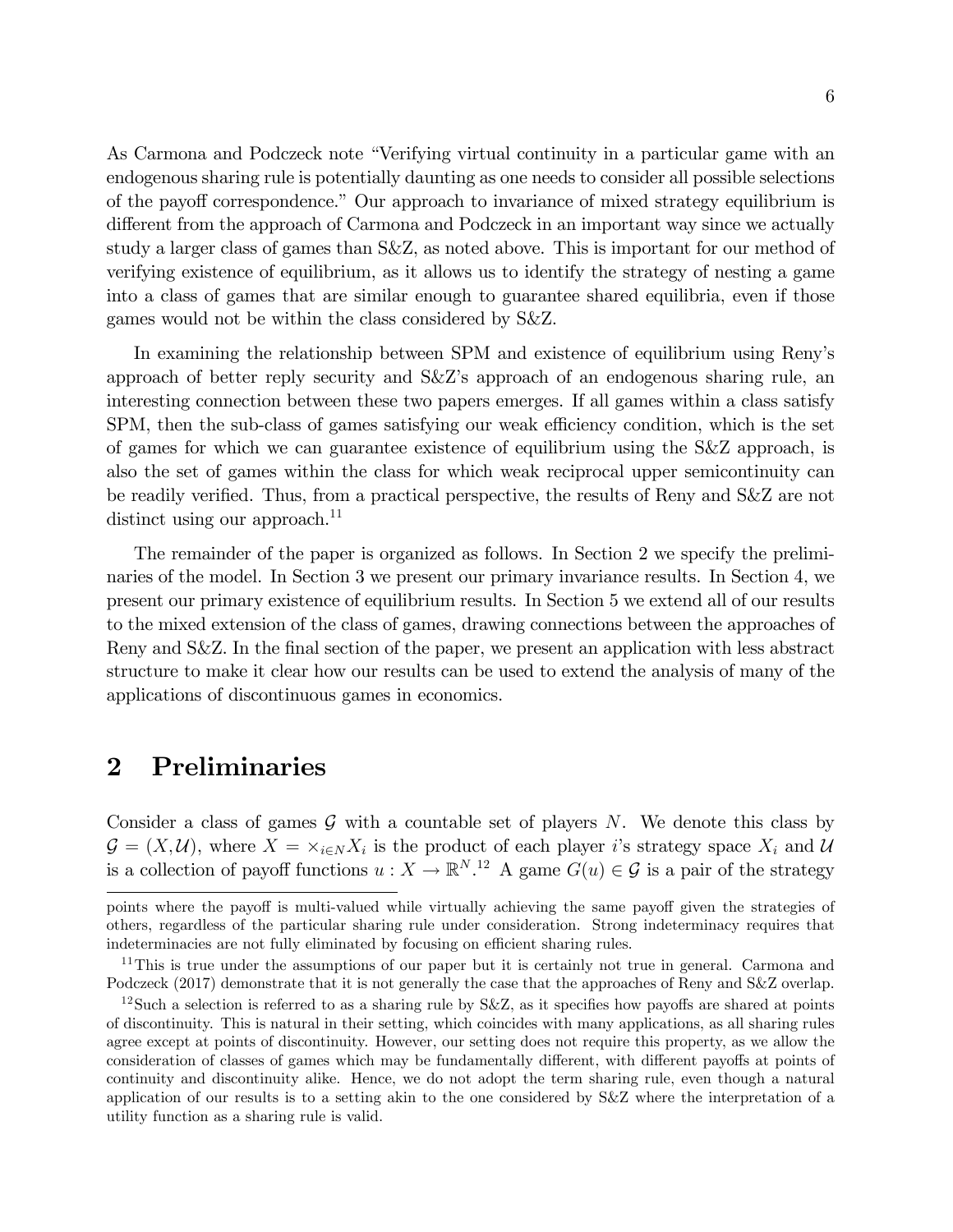space along with a payoff function, that is,  $G(u) = (X, u)$  for some  $u \in \mathcal{U}$ . We will suppress the argument and write  $G = (X, u)$  when there is no ambiguity as to which payoff function the game uses.

While each payoff function  $u \in \mathcal{U}$  represents different preferences over strategy profiles  $x \in X$ , the player's preferences can be derived from consistent primitives. Let  $\Omega$  be the set of all possible outcomes that could result from choices in  $X$ . Each player is preferences over the set  $\Omega$  are represented by a bounded utility function  $\phi_i : \Omega \to \mathbb{R}$ . The outcome  $\omega$ that results from each strategy  $x$  depends on the game that the players are playing. That is, given any game  $G = (X, u)$ , there is an associated mapping  $\omega_u : X \to \Omega$  that determines the outcome given any strategy profile. The utility functions  $u_i$  are then derived from the composition of  $\phi_i$  and  $\omega_u$ , formally  $u_i(x) = \phi_i(\omega_u(x))$  for all  $x \in X$ . Therefore a game represents a transformation of actions into outcomes, and the preferences of the class of games allows for an unambiguous comparison between the outcomes of games. Note that the boundedness of each  $\phi_i$  implies that the family of functions U is uniformly bounded.<sup>13</sup> Since all relative information for each game  $G(u)$  is captured by u, we will henceforth omit all reference to the outcomes and utilities  $\phi_i$  over outcomes except for brief discussions where this derivation is relevant.<sup>14</sup>

Let  $\tau_i$  denote the topology on  $X_i$  and  $\tau$  the product topology on X. For any  $u \in \mathcal{U}$ , let  $\overline{u} = (\overline{u}_1, \overline{u}_2, \ldots)$  and  $\underline{u} = (\underline{u}_1, \underline{u}_2, \ldots)$ , where  $\overline{u}_i$  and  $\underline{u}_i$  are the upper and lower semicontinuous envelope of  $u_i$ , respectively, defined for each player i as

$$
\overline{u}_i(x) = \inf_{V \in \tau : x \in V} \sup_{y \in V} u_i(y) \text{ and}
$$
  

$$
\underline{u}_i(x) = \sup_{V \in \tau : x \in V} \inf_{y \in V} u_i(y).
$$

Similarly, define the upper and lower bounds across all payoffs in  $U$ 

$$
\overline{\pi}_i(x) = \inf_{V \in \tau : x \in V} \sup_{y \in V} \sup_{u \in \mathcal{U}} \overline{u}_i(y) \text{ and}
$$

$$
\underline{\pi}_i(x) = \sup_{V \in \tau : x \in V} \inf_{y \in V} \inf_{v \in \mathcal{U}} \underline{u}_i(y).
$$

In this way, the functions  $\overline{\pi}_i$  and  $\underline{\pi}_i$  represent the highest and lowest feasible payoffs across all games within the class.<sup>15</sup> An immediate implication of this definition is that  $\bar{\pi}_i$  and  $\underline{\pi}_i$ are measurable functions, since they are upper and lower semicontinuous, respectively.

<sup>&</sup>lt;sup>13</sup>If necessary, then the utilities  $\varphi_i$  can be scaled so that  $|v_i| \leq m$  for all players i for some  $m > 0$ .

<sup>&</sup>lt;sup>14</sup>It is entirely possible that there are two different games  $(X, u)$  and  $(X, v)$  such that  $u = v$ . This does not imply that the games are identical, only that the players are indifferent between the outcomes of any strategy choices in the two games.

 $15$ The results of this paper pertaining to pure strategy equilibria could be generalized by redefining these upper and lower bounds as  $\sup_{u \in \mathcal{U}} \overline{u}_i(x)$  and  $\inf_{v \in \mathcal{U}} \underline{u}_i(x)$ , respectively. However, it is easy to construct examples in which these functions are not measurable, which creates problems in the mixed extension. As such, we define the bounds as we have in order to maintain consistency throughout the paper.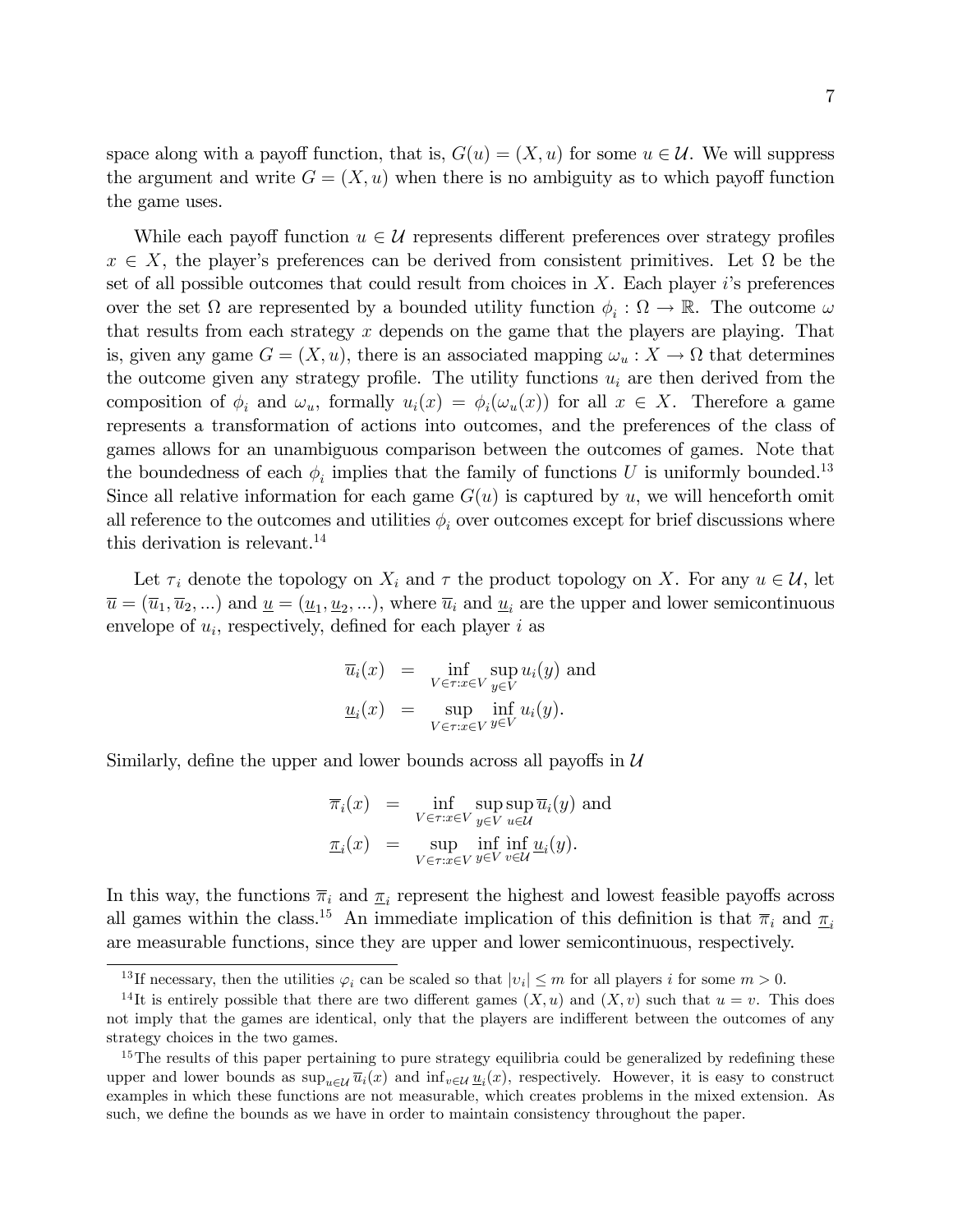**Remark 1** Throughout this paper, our results are written in reference to games with a class  $G$ , though it is worth noting that they can apply to other games as well. In particular, the results of this paper can be applied to any game whose payoffs u are bounded between  $\pi$  and  $\overline{\pi}$ . The reason is that any such game could simply be added to the class, allowing the results to apply.

**Remark 2** In application, one typically begins with a game  $G(u)$ . Any such game belongs to a natural associated class of games  $\mathcal{G}(u) = (X, \mathcal{U}(u))$ , where  $\mathcal{U}(u) = \{v : X \to \mathbb{R} : v \}$ is measurable and  $u \le v \le \overline{u}$ . Note that for any u, all  $v \in \mathcal{U}(u)$  coincide on the set of continuity points of  $u$ . Thus, the multitude of payoff possibilities at points of discontinuity in a game's payoff function naturally give rise to a class of possible payoff functions.

The set of strategies at which the payoffs are not specified to be maximal for a game  $G(u) \in \mathcal{G}$  is given by  $\Sigma(u) = \{x \in X : u(x) \neq \overline{\pi}(x)\}\.$  It should be clear that  $\Sigma(u)$  need not coincide with  $\Sigma(v)$  for all  $v \in \mathcal{U}$ . Given a payoff function u, let  $\mathcal{U}_u = \{v \in \mathcal{U} : \Sigma(v) \subset \Sigma(u)\},\$ the subclass of all payoff functions in  $U$  with weakly smaller sets of strategies at which payoffs are not maximal.

We will occasionally make reference to the closure and convex hull of sets. For any set E denote the closure of E by clE and the convex hull of E by  $\operatorname{coE} = \{x \in X : x =$  $\alpha y + (1 - \alpha)z$  for some  $\alpha \in [0, 1]$  and  $y, z \in E$ .

Lastly, let  $EQ(u)$  denote the set of pure strategy Nash equilibria of a game  $G = (X, u)$ and  $EQ(\mathcal{U}) = \bigcup_{u \in \mathcal{U}} EQ(u)$ . We also denote by  $EQ(u, v) = EQ(u) \cap EQ(v)$ .

## 3 Invariant Games

In this section, we formally define the notions of invariant equilibria and invariant games. We then present a simple, intuitive condition under which these notions of invariance are satisfied.

The invariant equilibria for a class of games is the set of strategy profiles that constitute pure strategy Nash equilibria of every game in that class. Formally, the invariant equilibrium set of a class of games  $\mathcal G$  is  $IE(\mathcal U) = \bigcap_{u \in \mathcal U} EQ(u)$ . We say that any  $x \in IE(\mathcal U)$  is an invariant equilibrium. The invariant equilibria of a class of games are the only equilibria robust to perturbations of the specification of the game within the class. Therefore, one potential use for the concept of equilibrium invariance is as an equilibrium selection criterion.

Two games are invariant if (1) they have the same set of Nash equilibria and (2) the payoffs in any such equilibrium is the same in each game. Formally,  $G(u)$  and  $G(v)$  are *invariant* if  $EQ(u) = EQ(v)$  and  $u(x) = v(x)$  for all  $x \in EQ(u) = EQ(v)$ . A class  $\mathcal G$  is invariant if any two games within the class are invariant. This notion of invariance imposes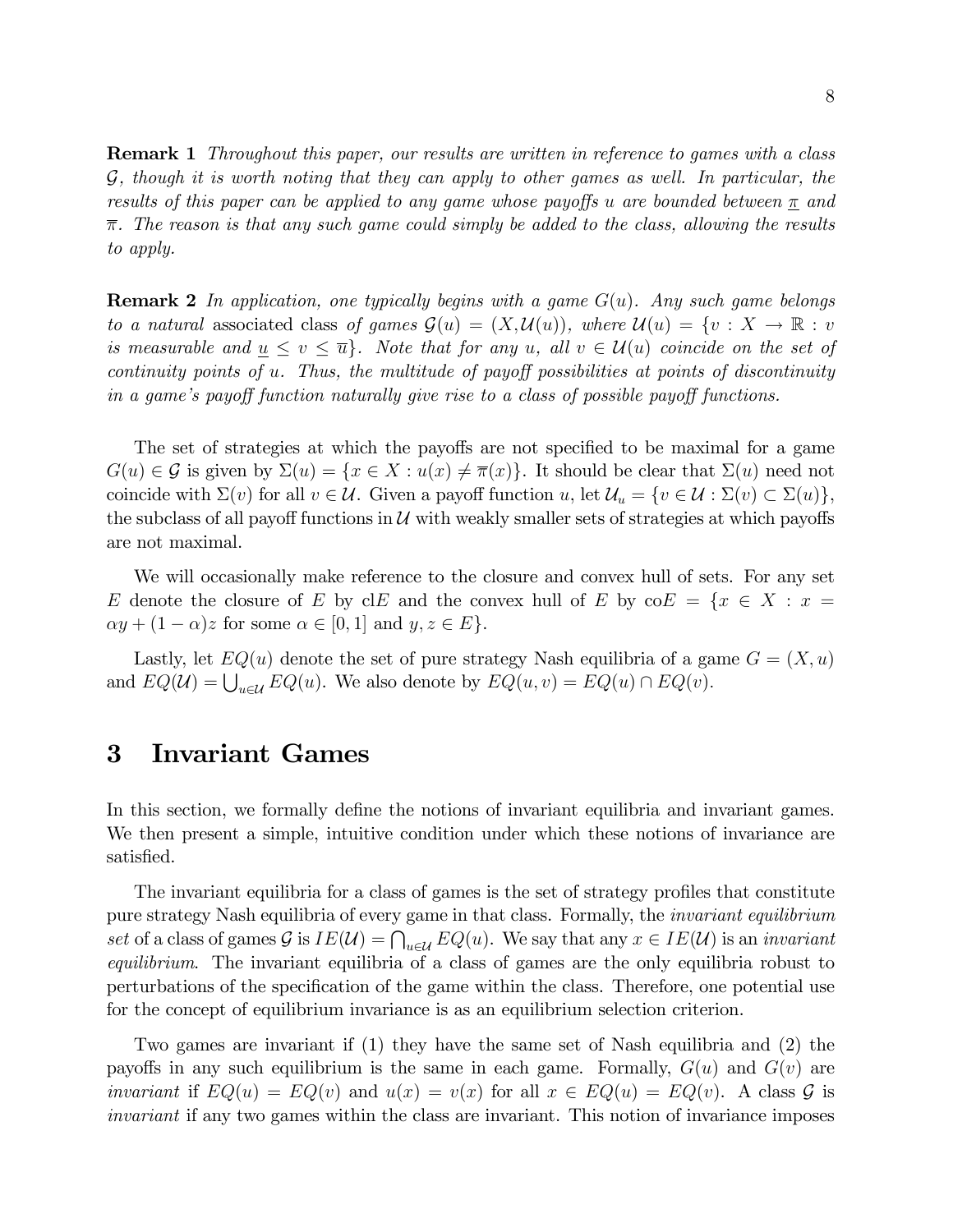that payoffs be identical across games in equilibrium. As such, invariant games may have payoffs which differ except for at a single strategy profile. The concept of invariance is a weak form of equivalence between games, and indeed the property of invariance defines an equivalence relation in the space of all games with a fixed set of players and strategies.

The requirement that invariant games share equilibrium payoffs derives from a practical interpretation of the games. If invariant games are meant to be equivalent to the players, then they ought to be indifferent between the games. Given the construction of the payoffs, this is only possible if the equilibrium payoffs are identical. Thus, invariance of equilibrium alone is not enough to ensure that games seem equivalent to the players.

**Remark 3** At first glance, it appears that there is an implicit cardinality to the payoff functions that is imposed by invariance. To see this, observe that invariance is not preserved under increasing transformations. Nevertheless, this apparent cardinal requirement is inconsequential, and the fact that invariance is not preserved under such transformations is both natural and intuitive given the derivation of the payoff functions. To see why, suppose that there are payoff functions  $u, v \in U$  with  $u_i = f_i(v)$  for some strictly increasing functions  $f_i: \mathbb{R} \to \mathbb{R}$ . Then the fact that  $u_i(x) = v_i(x)$  simply means that  $\phi_i(\omega_u(x)) = f_i(\phi_i(\omega_v(x)))$ , which is to say that the outcome  $\omega_u(x)$  has the same utility under  $\phi_i$  as the outcome  $\omega_v(x)$ does under  $f_i(\phi_i)$ , a meaningless statement. Thus, if  $u_i(x) = f_i(v_i(x))$  and  $f_i(v_i(x)) \neq v_i(x)$ , then the derivation of u and v implies that player i either strictly prefers  $\omega_u(x)$  to  $\omega_v(x)$  or vice versa. Thus, such games should not be considered equivalent. In general, the cardinality of a given payoff function u is a natural consequence of the preservation of the ordinal preferences of  $\phi$ .

**Remark 4** A trivial consequence of the definition of invariant games is that all games that do not possess a Nash equilibrium are invariant. While one could add an additional requirement that an equilibrium exist, it may at times be natural to consider such games to be equivalent, as they are games without solutions or values.

The following definition is primitive to the conditions developed in this paper.

**Definition 1** Given a game  $G = (X, u)$ , a player i can match a payoff  $\alpha \in \mathbb{R}$  at  $x \in X$  if there exists a sequence  $\{x_i^k\} \subset X_i$  such that  $\liminf_k u_i(x_i^k, x_{-i}) \geq \alpha$ . Equivalently, a player i can match a payoff  $\alpha \in \mathbb{R}$  at  $x \in X$  if for any  $\varepsilon > 0$ , there exists an  $x'_i \in X$  such that  $u_i(x'_i, x_{-i}) \geq \alpha - \varepsilon.$ 

A player can match a payoff  $\alpha$  at a strategy profile if that player can deviate and receive a payoff that is either greater than  $\alpha$  or arbitrarily close. We find the latter equivalent statement to be less useful for the results of this paper, however, it does serve to highlight a couple facts. First, it makes clear that a single deviation is sufficient to match a payoff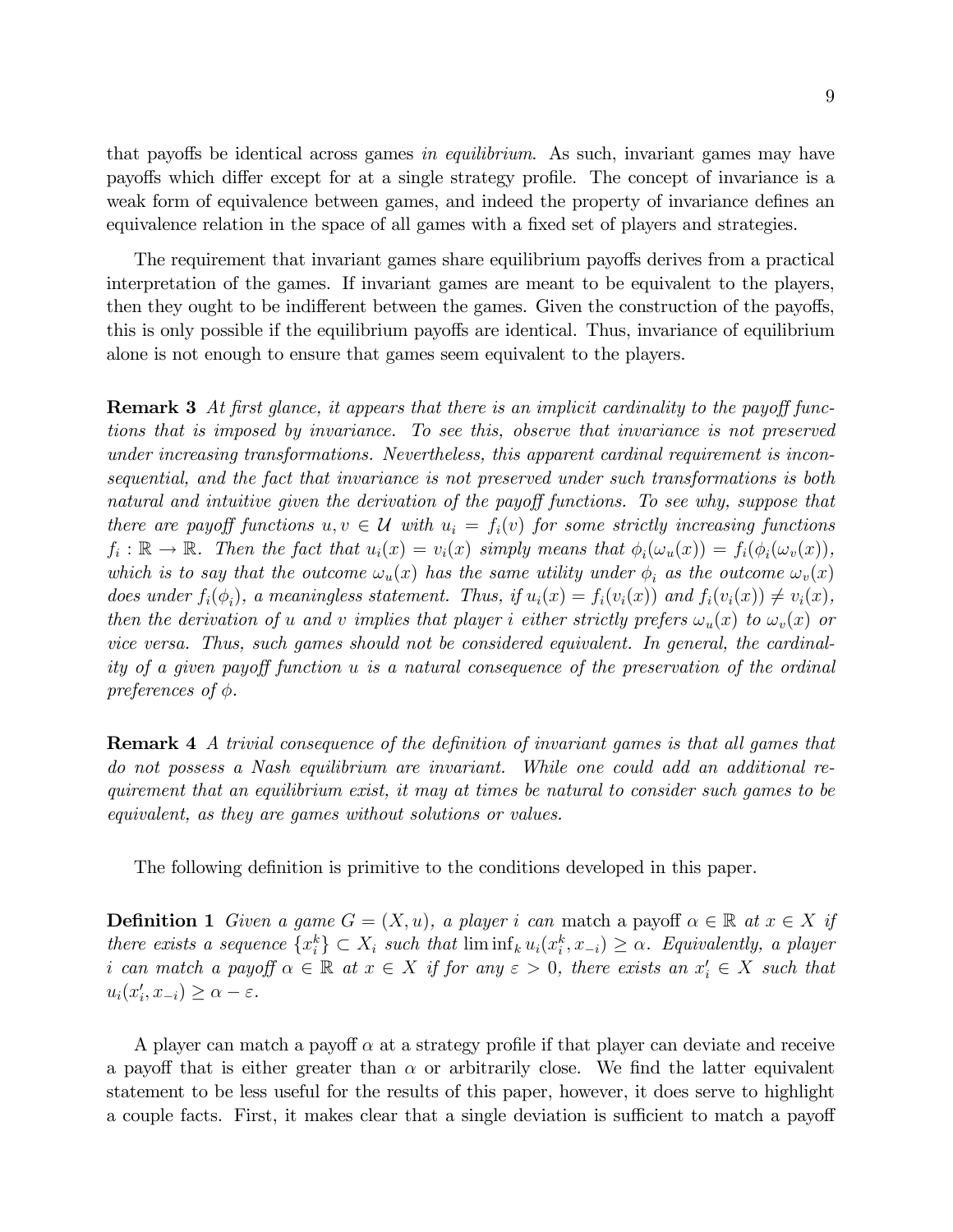of  $\alpha$  if that deviation yields a payoff weakly greater than  $\alpha$ . Second and more important, being able to match a payoff is strictly (and significantly) weaker than being able to secure a payoff.<sup>16</sup> The fact that matching a payoff does not impose any conditions on the deviation payoff in a neighborhood of the other players' strategies makes it much easier to verify than security concepts, particularly when applied to the mixed extension of games.

The following payoff matching condition imposes restrictions on a given game G relative to the highest possible payoff within the class of games  $\mathcal{G}$ .

**Definition 2** A game  $G \in \mathcal{G}$  satisfies superior payoff matching (SPM) if for each player  $i \in N$  and all  $x \in X$  there exists a sequence  $\{x_i^k\} \subset X_i$  such that  $\liminf_k u_i(x_i^k, x_{-i}) \geq \overline{\pi}_i(x)$ .

A game satisfies superior payoff matching if given any strategy profile, any player can deviate to do at least as well as the highest feasible payoff at that strategy profile. If every game  $G \in \mathcal{G}$  satisfies SPM, then we say that the class of games  $\mathcal{G}$  satisfies SPM.

Note that the sequence of deviations specified by SPM need not converge to the original strategy profile. It should be clear that SPM is trivially satisfied if  $u = \overline{\pi}$ . In particular, this implies that for a given game  $G(u)$  in the singleton class  $\{G(u)\}\$ , SPM if satisfied if u is upper semicontinuous, though the converse of this fact is false since the deviations need not be local.

Our first major result is to show that SPM is a sufficient condition for invariance within a class of games.

**Theorem 1** Suppose that  $G(u)$  satisfies SPM. Then  $EQ(u) = IE(\mathcal{U}_u)$  and  $u(x) = v(x) =$  $\overline{\pi}(x)$  for all  $u \in \mathcal{U}$ , all  $v \in \mathcal{U}_u$  and all  $x \in EQ(u)$ . Consequently, if G satisfies SPM for all  $G \in \mathcal{G}$  and  $\Sigma(u) = \Sigma(v)$  for all  $u, v \in \mathcal{U}$ , then  $\mathcal{G}$  is an invariant class.

Theorem 1 demonstrates that SPM is a sufficient condition both for equilibria to be invariant as well as games. The necessity of the restriction to  $\mathcal{U}_u$  in this result is obvious, as otherwise one could simply consider a v for which  $v(x) < \overline{\pi}(x)$  for some equilibrium  $x \in EQ(u)$  and observe that invariance of equilibrium is violated.

**Proof of Theorem 1.** Suppose that  $G(u)$  satisfies SPM and let  $x \in EQ(u)$  and  $v \in \mathcal{U}_u$ . Note first that  $u(x) = \overline{\pi}(x)$ . Otherwise, if  $u_i(x) < \overline{\pi}_i(x)$  for some player i, then SPM guarantees that there exists an  $x'_i \in X_i$  such that  $u_i(x'_i, x_{-i}) > u_i(x)$ . It follows that  $v(x) =$  $\overline{\pi}(x)$  since  $\Sigma(v) \subset \Sigma(u)$ . Suppose that  $x \notin EQ(v)$ . Then there exists a player  $i \in N$  with strategy  $x'_i \in X_i$  such that  $v_i(x'_i, x_{-i}) > v_i(x) = \overline{\pi}_i(x)$ . From SPM, let  $x_i^k$  be such that  $\liminf_k u_i(x_i^k, x_{-i}) \geq \overline{\pi}_i(x_i', x_{-i}).$  Then since  $\overline{\pi}_i(x_i', x_{-i}) \geq v_i(x_i', x_{-i}) > \overline{\pi}_i(x) = u_i(x),$  it

<sup>&</sup>lt;sup>16</sup>A player can secure a payoff of  $\alpha$  at x if for all  $\varepsilon > 0$ , there exists a deviation  $x'_{i} \in X$  and neighborhood V of  $x_{-i}$  such that  $u_i(x'_i, x'_{-i}) \geq \alpha - \varepsilon$  for all  $x'_{-i} \in V$ .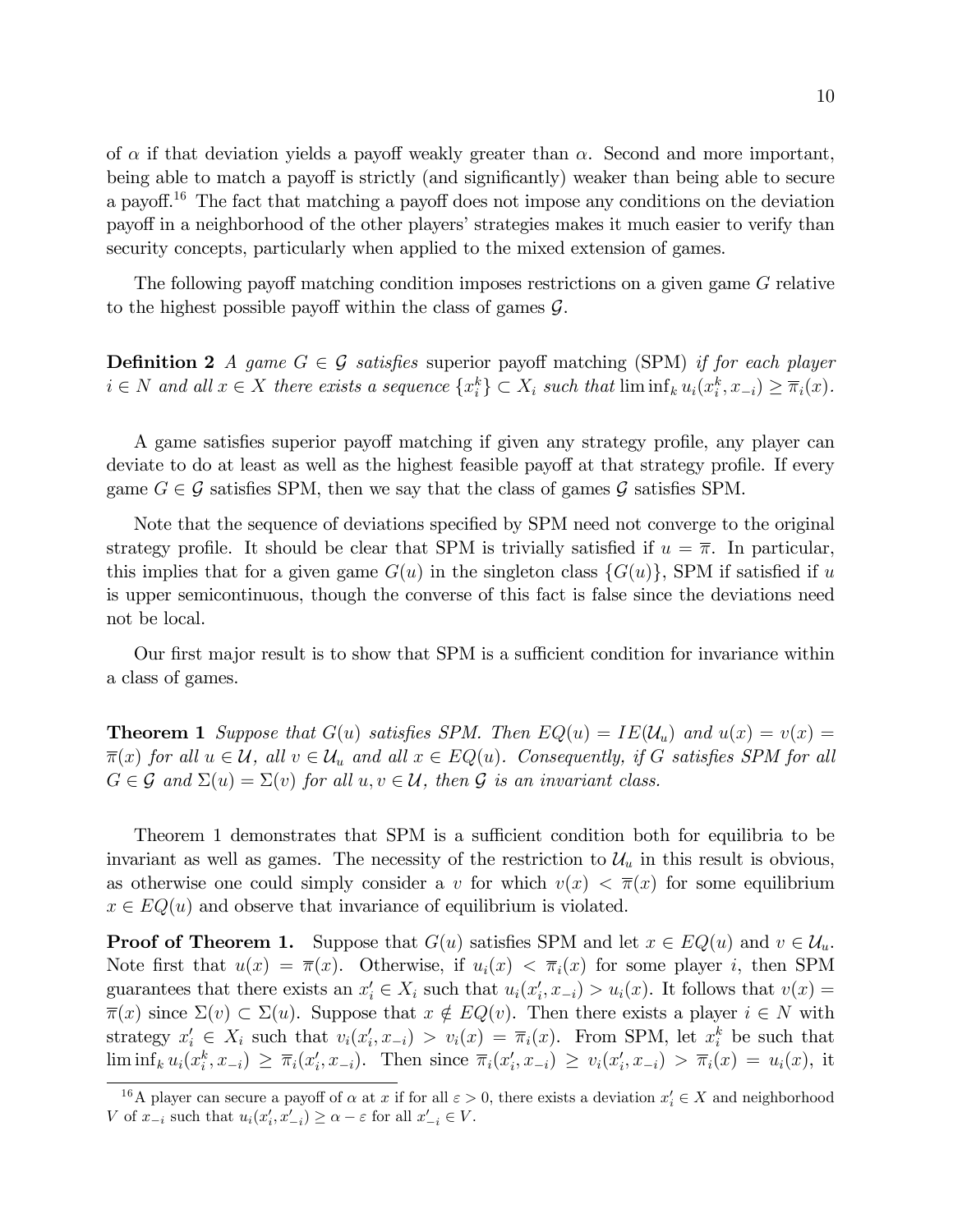must be that  $u_i(x_i^k, x_{-i}) > u_i(x)$  for sufficiently large k, violating x as an equilibrium. We conclude that  $x \in EQ(v)$ .

The latter statement follows immediately from the former.  $\blacksquare$ 

A potential concern for verifying that a class of games is invariant using SPM is that this requires verification of SPM for each game within the class. The following theorem alleviates this potential burden, and offers the potential to verify SPM for the whole class using only a single payoff function.

**Theorem 2** Let G be a class of games. If  $G(u)$  satisfies SPM for some  $u \in U$ , then  $G(v)$ satisfies SPM for all functions v with  $u \le v \le \overline{\pi}$ . In particular, if  $G(\underline{\pi})$  satisfies SPM, then  $G$  satisfies SPM.

While the invariance of G does not necessitate that  $G(\pi)$  satisfies SPM, this is a convenient sufficient condition in practice. The necessary condition for the invariance of  $\mathcal G$  is that all games whose payoffs are minimal elements of  $U$  under the standard partial order satisfy SPM, though this property is intrinsically less practical for application.

**Proof of Theorem 2.** Let  $u \in \mathcal{U}$  be such that  $G(u)$  satisfies SPM and let v be a function with  $u \le v \le \overline{\pi}$ . Let  $x \in X$  and  $i \in N$ . From SPM, let  $x_i^k$  be such that  $\liminf_k u_i(x_i^k, x_{-i}) \ge$  $\overline{\pi}_i(x_i, x_{-i})$ . Then since  $v \geq u$ , it follows immediately that  $\liminf_k v_i(x_i^k, x_{-i}) \geq \overline{\pi}_i(x_i, x_{-i})$ . We conclude that  $G(v)$  satisfies SPM.

The latter result follows immediately from the fact that  $u \geq \pi$  for all  $u \in \mathcal{U}$ .

**Corollary 1** Let G be a class of games. If  $G(\underline{\pi})$  satisfies SPM and  $\Sigma(u) = \Sigma(v)$  for some all  $u, v \in \mathcal{G}$ , then  $IE(\mathcal{U}) = EQ(\pi)$ .

Corollary 1 follows immediately from Theorems 1 and 2.

As mentioned above, invariance defines an equivalence relation  $\sim$  on U defined by  $u \sim v$ if and only if  $EQ(u) = EQ(v)$  and  $u(x) = v(x)$  for all  $x \in EQ(u)$ . Given the results above, SPM can be used to characterize this equivalence relation via easily observed properties of the utility functions.

**Theorem 3** Let  $G$  be a class of games. If  $G$  satisfies SPM, then the invariance equivalence relation  $\sim$  is defined by  $u \sim v$  if and only if  $\Sigma(u) = \Sigma(v)$ .

Now we move to establishing the connection between invariance and existence of equilibrium.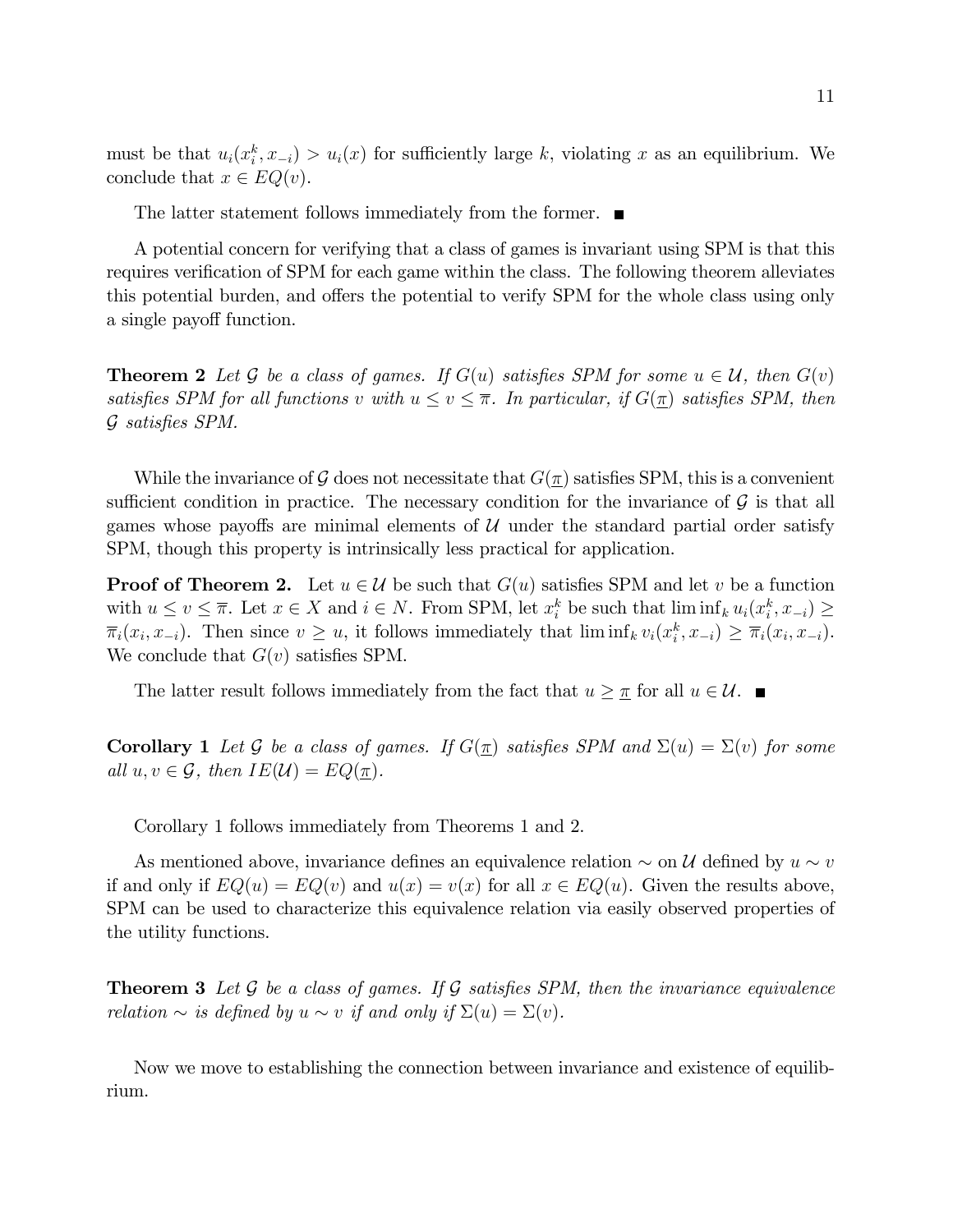## 4 Existence of Pure Strategy Equilibrium

In this section, we show that SPM is useful for proving existence of equilibrium, as it provides an easily verifiable sufficient condition that is relatively general and guarantees existence of an invariant equilibrium for all games in the same class that have a weakly smaller set of nonmaximal payoffs. Our existence results do require that at least one game in the class satisfies quasi-concavity and weak reciprocal upper semicontinuity in addition to SPM, however, the same need not be true of all games in the class. We are therefore able to use this approach to prove existence of equilibrium in some games whose payoffs are not quasiconcave and/or do not satisfy weak reciprocal upper semicontinuity.

For the remainder of this section, we assume that  $X$  is a compact, convex subset of a topological vector space and that the set of player is finite, where we write  $N = \{1, 2, ..., n\}$ .

We use the following conditions and results of Reny (1999) and Bagh and Jofre (2006) to obtain existence of an equilibrium for a particular payoff function. In order to present Reny's conditions, we must first present the notion of securing a payoff. A player  $i \in N$  can secure a payoff of  $\alpha$  at a strategy profile  $x \in X$  if there exists an  $x'_{i} \in X_{i}$  and neighborhood V of  $x_{-i}$  such that  $u_i(x'_i, x'_{-i}) \ge \alpha$  for all  $x'_{-i} \in V$ .

**Definition 3** A game G is better reply secure if whenever  $(x^*, u^*) \in clG$  and  $x^*$  is not an equilibrium, then there is some player i that can secure a payoff strictly higher than  $u_i^*$  at  $x^*$ .

**Fact 1 (Reny (1999))** If G is better reply secure and quasiconcave, then G possesses a pure strategy Nash equilibrium.

Reny further provides two conditions that together are sufficient for a game to be better reply secure.

**Definition 4** A game G is payoff secure if for every  $x \in X$  and every  $\varepsilon > 0$ , each player i can secure a payoff of  $u_i(x) - \varepsilon$  at x.

**Definition 5** A game G satisfies reciprocal upper semicontinuity (RUSC) if whenever  $(x^*, u^*) \in$ clG and  $u(x^*) \leq u^*$ , then  $u(x^*) = u^*$ .

Fact 2 (Reny (1999)) If G satisfies payoff security and RUSC, then it is better reply secure.

Bagh and Jofre (2006) introduced the follow weakening of RUSC that can replace RUSC in the previous result.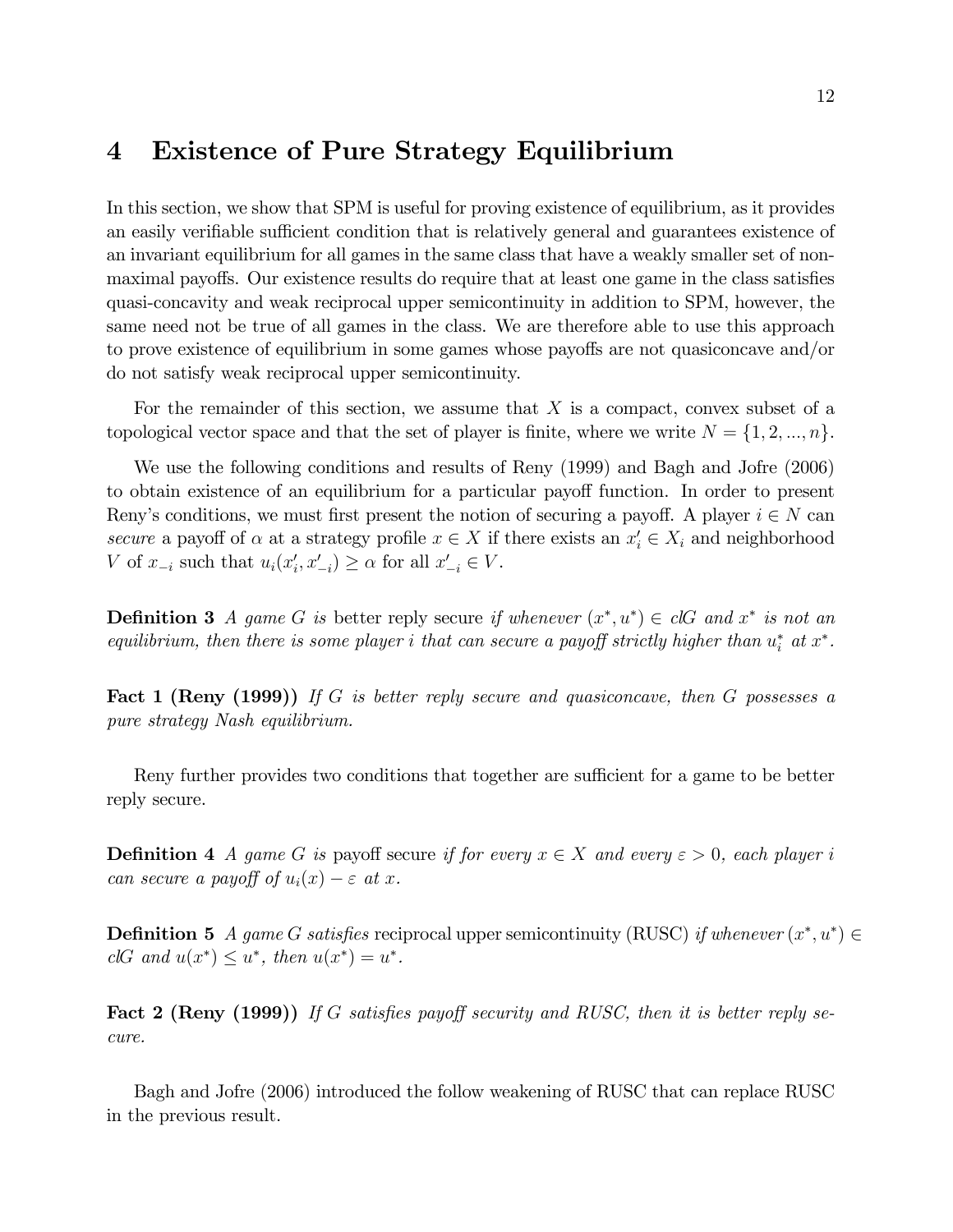**Definition 6** The game G satisfies weak reciprocal upper semicontinuity (WRUSC) if whenever  $(x^*, u^*) \in clG \setminus G$ , there is some player  $i \in N$  and  $x_i \in X_i$  such that  $u_i(x_i, x_{-i}^*) >$  $u_i^*$ .

**Fact 3 (Bagh and Jofre (2006))** If G satisfies payoff security and WRUSC, then it is better reply secure.

Our main existence result relates SPM to payoff security, and combines this with our invariance theorem and Bagh and Jofre's result to obtain existence of an invariant pure strategy Nash equilibrium.

**Theorem 4** Consider a class of games  $\mathcal{G}$ , and  $G(u) \in \mathcal{G}$ . If  $G(u)$  satisfies SPM and  $G(u)$ satisfies WRUSC and quasi-concavity, then there exists an invariant pure strategy Nash equilibrium  $x^* \in IE(\mathcal{U}_u)$ .

**Corollary 2** If a game  $G(u)$  satisfies WRUSC and quasiconcavity, and its associated class  $\mathcal{G}(u)$  satisfies SPM, then there exists an invariant pure strategy equilibrium  $x^* \in IE(\mathcal{U}(u)),$ and thus  $EQ(u) \neq \emptyset$ .

To prove Theorem 4, we need only show that  $G(u)$  is payoff secure, which we demonstrate in Lemma 1 below. Then, Fact 3 guarantees that  $G(u)$  is better reply secure, thereby satisfying the conditions of Fact 1, which guarantees the existence of a pure strategy equilibrium  $x^*$  for  $G(u)$ . Finally, we apply Theorem 1, which guarantees that any equilibrium is also an equilibrium for all  $v \in \mathcal{U}_u$ .

Again, it is important to note that the existence result of Theorem 4 is not a special case of Reny's results. While we do use better reply security and quasi-concavity to find an equilibrium for the game with payoff function u, the other payoff functions  $v \in \mathcal{U}_u$  need not satisfy quasiconcavity, WRUSC, or better reply security. Therefore, Theorem 4 is a new pure strategy Nash equilibrium existence result. This is formally demonstrated by the following examples.

**Remark 5** It is worth taking a moment to discuss the strategy by which we will prove existence of equilibrium in these examples, as this is a viable strategy for the application of our results. For each of these examples, we are faced with a game that does not satisfy the properties that we need to verify existence. This is a perfect setting to apply our invariance results, as we do not need any game in particular to be well behaved, as long as it shares equilibria with a game that we are able to verify existence. In order to do this, we embed the game into a class of games which satisfies SPM, then use the implied invariance to extend the equilibria of games within that class to the game of interest. Finding the right class of games may be as simple as considering the game's associated class, or it may require some clever observation or construction. In general, it is only necessary to group the game's utility function with a single other utility function that satisfies desirable properties.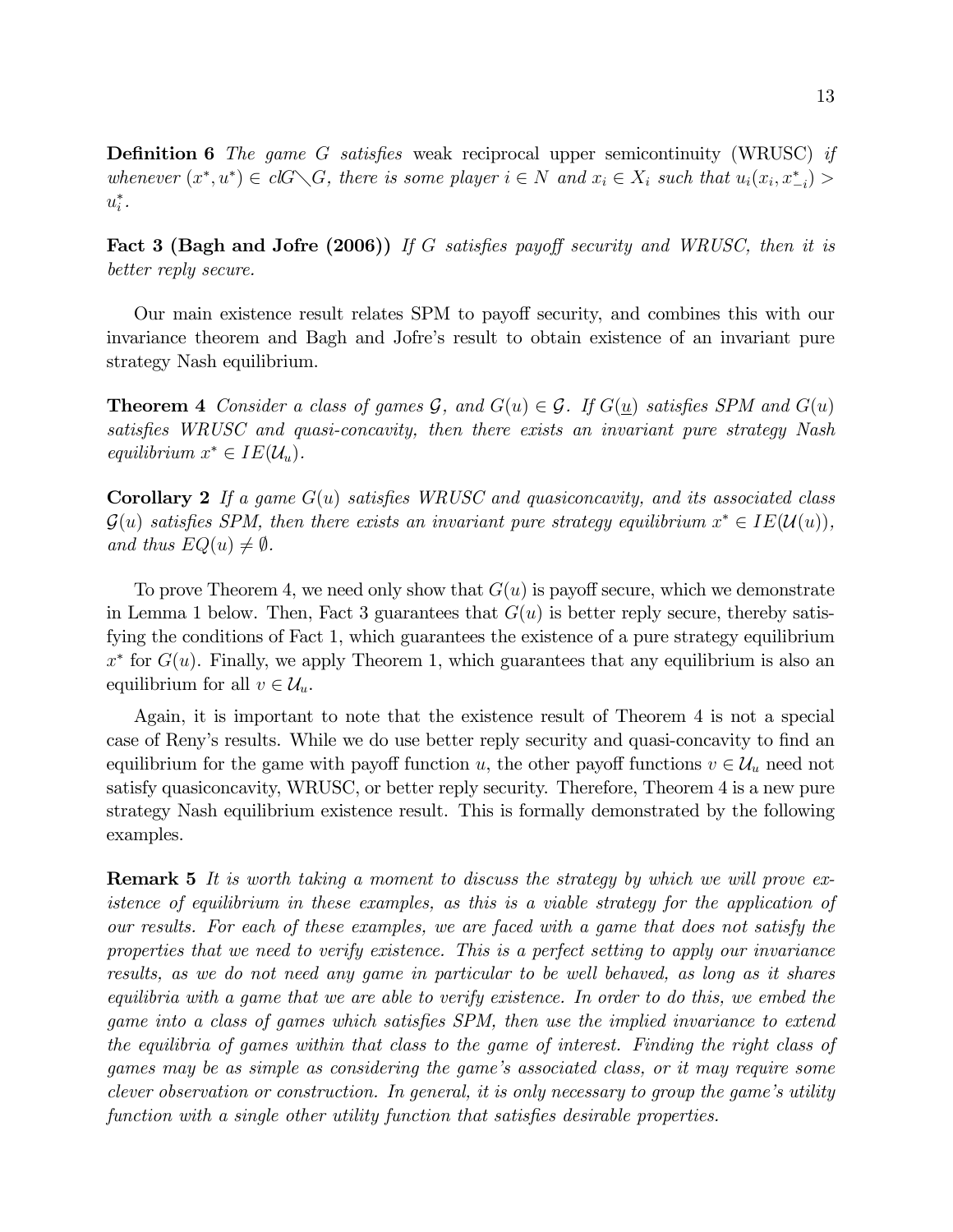:

This first example demonstrates that Theorem 4 can be used to verify existence of equilibrium in games that do not satisfy quasiconcavity.

**Example 1** Let  $X_1 = X_2 = [0, 1], N = \{1, 2\}$  and u defined by

$$
u_i(x) = \begin{cases} 2(1 - |x_i - 3/(3 + x_{-i})|) & \text{if } x_i > 1/2 \\ 7/4 & \text{if } x_i = 1/2 \\ x_i & \text{if } x_i < 1/2 \end{cases}
$$

Note that  $u_i$  does not satisfy quasiconcavity around the point  $x_i = 1/2$ .

Consider the game  $G(u)$  and its associated class  $\mathcal{U}(u)$ . Note that  $G(u)$  satisfies SPM with the sequence of deviations  $x_i^k = 3/(3 + x_{-i})$  for all k, for any  $x \in X$  and is quasi-concave since  $\underline{u}_i(1/2, x_{-i}) = 1/2$ . The payoff is strictly increasing up to  $x_i^k$  and strictly decreasing thereafter. Moreover, since  $\underline{u}_i$  is continuous in  $x_{-i}$  and continuous in  $x_i$  except at  $x_i = 1/2$ and  $\underline{u}_i(x_i^k, x_{-i}) = 2 > 7/4 = \overline{\pi}_i(1/2, x_{-i})$  for all  $x_{-i}$ , then  $G(\underline{u})$  is WRUSC. Therefore, Theorem 4 guarantees that there exists a pure strategy Nash equilibrium  $x^* \in IE(\mathcal{U}_{\underline{u}})$  =  $IE(\mathcal{U}(u))$ . In particular, this guarantees that  $G(u)$  has a pure strategy Nash equilibrium.

The next two examples demonstrate that Theorem 4 can be used to verify existence of equilibrium in games that do not satisfy better reply security. In the first of these, WRUSC is violated, while in the latter, payoff security is violated.

**Example 2** Let  $X_1 = X_2 = [0, 2]$ ,  $N = \{1, 2\}$  and u, v defined by

$$
u_i(x) = \begin{cases} x_i & \text{if } x_i \leq 2 - x_{-i} \\ 2 & \text{o.w.} \end{cases},
$$
  

$$
v_i(x) = x_i.
$$

Note that  $G(u)$  does not satisfy better reply security since  $((1,1),(2,2)) \in clG(u)$  and  $(1,1)$ is not a Nash equilibrium, but no player can secure or obtain a payoff higher than 2.

Consider the class of games with  $\mathcal{U} = \{u, v\}$ , noting that  $\underline{\pi} = v$ , so  $\Sigma(u) \subset \Sigma(v)$ . Note that  $G(v)$  satisfies SPM with any sequence of deviations  $x_i^k \to 2$  for any  $x \in X$ . Moreover, since each  $v_i$  is continuous and is monotonic in  $x_i$ ,  $G(v)$  is quasiconcave and satisfies WRUSC. Therefore, Theorem  $\lambda$  guarantees that there exists a pure strategy Nash equilibrium  $x^* \in IE(\mathcal{U}_v) = IE(\mathcal{U})$ . In particular, this guarantees that  $G(u)$  has a pure strategy Nash equilibrium.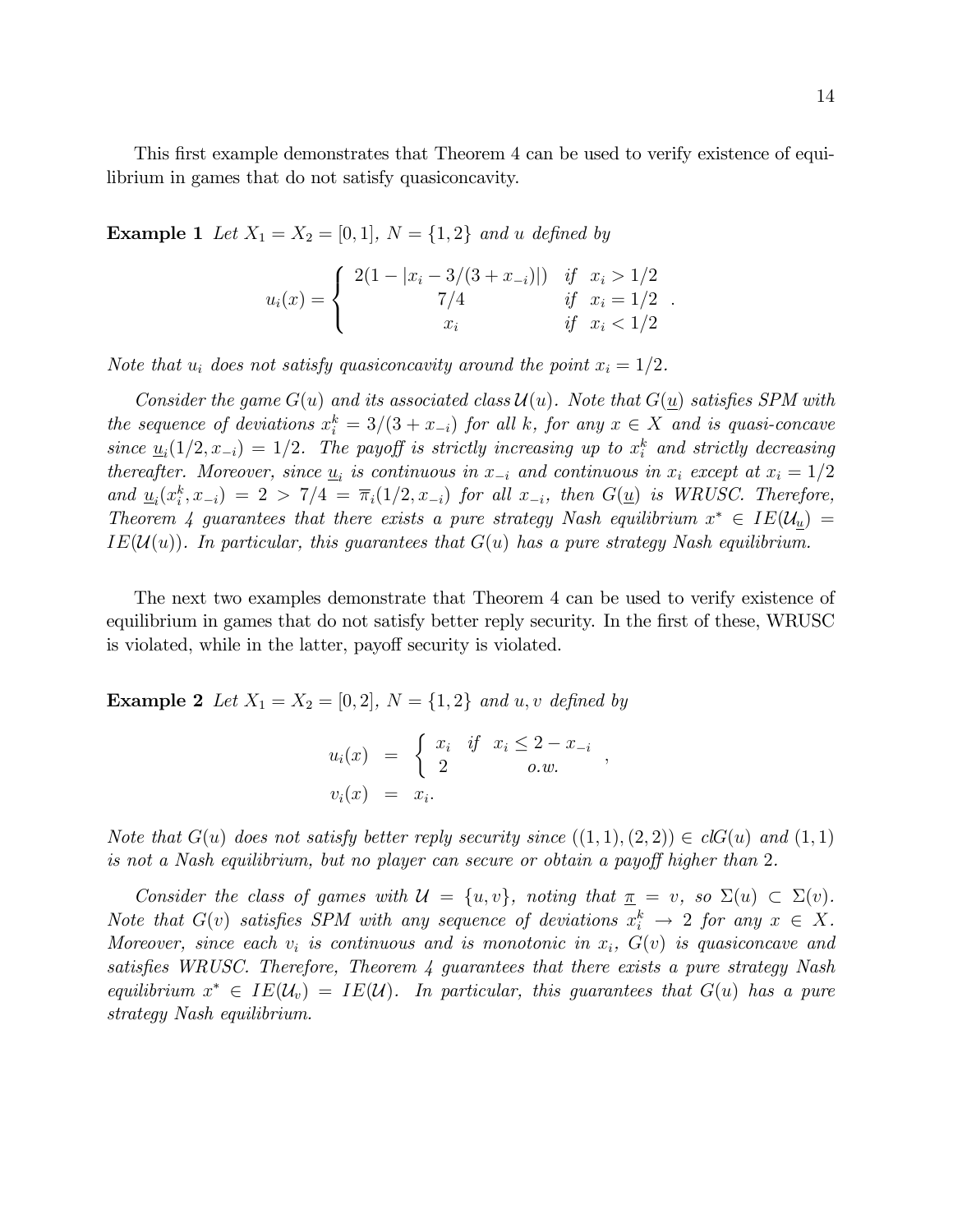**Example 3** Let  $X_1 = X_2 = [0,1], N = \{1,2\}, and u, v, w$  defined by

$$
u_i(x) = \begin{cases} 0 & \text{if } x_{-i} \in \mathbb{Q} \setminus \{1\} \\ x_i & o.w. \end{cases}
$$
  

$$
v_i(x_i) = x_i.
$$
  

$$
w_i(x_i) = \frac{1}{2} + \frac{x_i}{2}.
$$

Note first that neither player can secure any payoff greater than zero at any strategy profile in  $G(u)$ . The reason is that there are rationals in every neighborhood of the other player's strategy, and thus payoffs are zero at some strategies of every neighborhood each strategy profile. Consequently, the game is neither payoff secure nor better reply secure.

Consider the class of games  $\mathcal{U} = \{u, v, w\}$ . Then note that  $\overline{\pi}_i = w_i$  for each player i, and  $\Sigma(u) = \Sigma(v) = X \setminus \{(1,1)\}\$ . Thus,  $u \in \mathcal{U}_v$ . Furthermore,  $v_i$  is continuous, so  $v_i = \underline{v}_i$  and  $G(v)$  satisfies WRUSC. Next,  $G(v)$  satisfies SPM with the sequence  $x_i^k = 1$  for each player i and all k. Lastly, since  $v_i$  is monotonic, it is quasiconcave. Therefore, Theorem 4 guarantees that  $IE(\mathcal{U}_v)$  is nonempty, and in particular,  $EQ(u)$  is nonempty.

The previous two examples highlight both the novelty of Theorem 4 as well as some useful techniques in implementing this theorem to verify existence of equilibrium in a given discontinuous game. In Example 2, the inclusion of a well behaved payoff function that lies below a problematic function, but is constructed to share equilibria allows for verification of existence. In a very different approach, Example 3 includes a well behaved payoff function that ought to share equilibria as well as some larger payoff function to increase the set of nonmaximal payoffs of the well behaved payoff function so that they contain those of the problematic function, allowing application of Theorem 3.

Theorem 4 is proved using the following lemma, which shows that if  $G(u)$  satisfies SPM, then  $G(u)$  must be payoff secure.

**Lemma 1** Let  $\mathcal{G} = (X, \mathcal{U})$  be a class of games and let  $u \in \mathcal{U}$ . If  $G(u)$  satisfies SPM, then for all  $x^* \in X$  and all  $\varepsilon > 0$ , each player i can secure a payoff of at least  $\sup_{x_i \in X_i} \overline{\pi}_i(x_i, x_{-i}^*) - \varepsilon$ at  $x^*$  in the game  $G(u)$ . Consequently,  $G(u)$  is payoff secure.<sup>17</sup>

Proof of Lemma 1. Let  $u \in \mathcal{U}$  and  $x^* \in X$ . For all  $\varepsilon > 0$ , let  $x_i^{\varepsilon} \in X_i$  be such that  $\overline{\pi}(x_i^{\varepsilon}, x_{-i}^*) \geq \sup_{x_i \in X_i} \overline{\pi}(x_i, x_{-i}^*) - \varepsilon/3$ . Since <u>u</u> satisfies SPM, for any  $x_i^{\varepsilon}$ , there exists a sequence  $x_i^k$  such that  $\liminf_k \underline{u}_i(x_i^k, x_{-i}^*) \geq \overline{\pi}_i(x_i^{\varepsilon}, x_{-i}^*)$ . Thus, there exists a  $K(\varepsilon)$  such that  $\underline{u}_i(x_i^k, x_{-i}^*) \geq \overline{\pi}_i(x_i^{\varepsilon}, x_{-i}^*) - \varepsilon/3$  for all  $k > K(\varepsilon)$ . Let  $k > K(\varepsilon)$  and define  $\widetilde{x}_i^{\varepsilon} = x_i^k$ ,

<sup>&</sup>lt;sup>17</sup>We could easily obtain another result guaranteeing payoff security for all  $G \in (X, \mathcal{U}_u)$  provided that  $G(\underline{v})$  satisfies SPM for all  $v \in \mathcal{U}_u$ . Example 3 demonstrates that it is not sufficient that  $G(\underline{u})$  satisfies SPM, since it is possible for  $v_i(x) < \underline{u}_i$  for some  $v \in \mathcal{U}_u$  and  $x \in \Sigma(u)$ .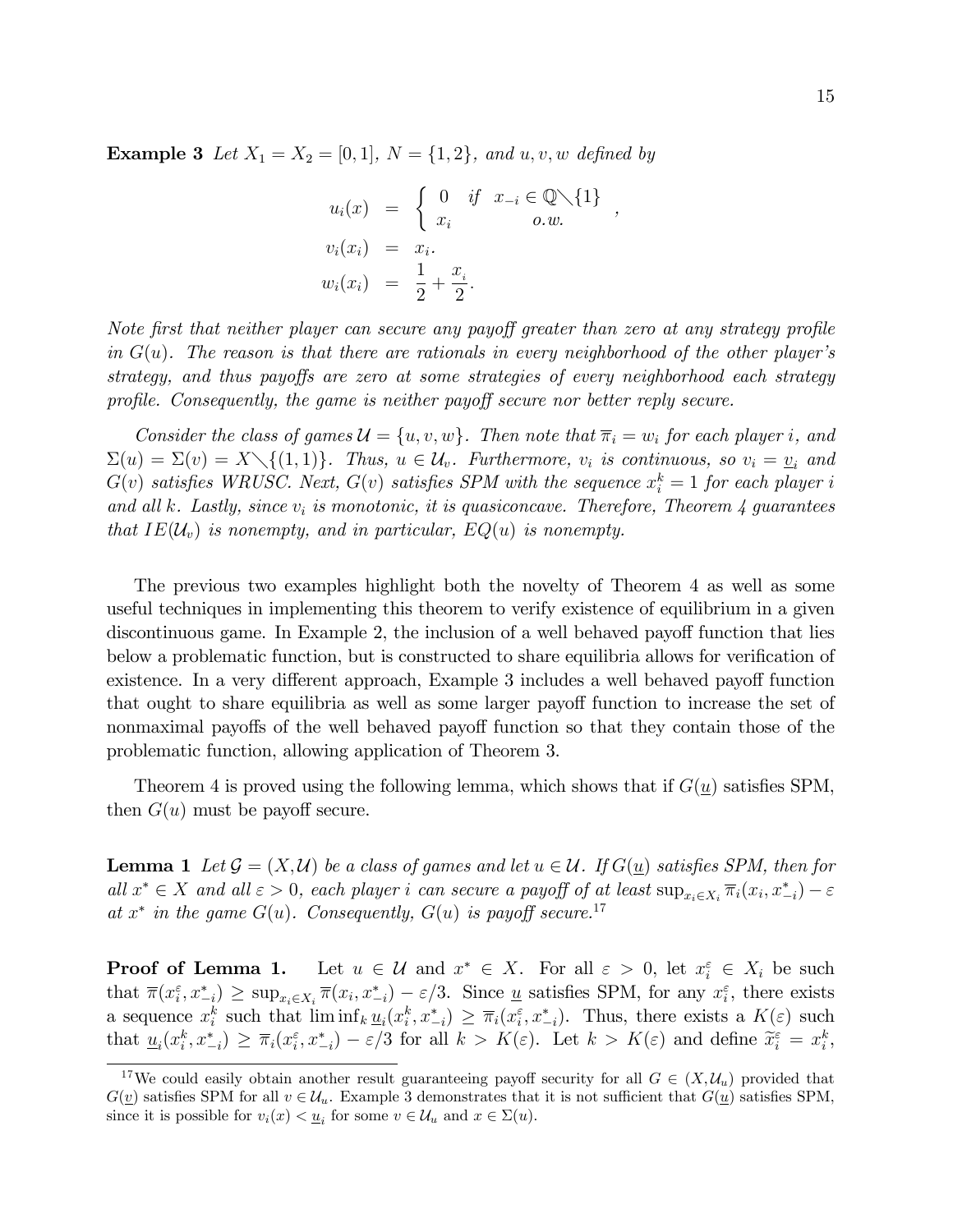then note that  $\underline{u}_i(x_i^k, x_{-i}^*) \ge \sup_{x_i \in X_i} \overline{\pi}_i(x_i, x_{-i}^*) - 2\varepsilon/3$ . By construction,  $\underline{u}_i(x_i, x_{-i})$  is lower semicontinuous, so there exists a neighborhood V of  $x_{-i}^*$  such that  $\underline{u}_i(\widetilde{x}_i^{\varepsilon}, x_{-i}) \ge \underline{u}_i(\widetilde{x}_i^{\varepsilon}, x_{-i}^*) \epsilon/3 \ge \sup_{x_i \in X_i} \overline{\pi}_i(x_i, x_{-i}^*) - \epsilon$  for all  $x_{-i} \in V$ . Finally, note that  $u_i(x) \ge \underline{u}_i(x)$  for all  $x \in X$ , so  $u_i(\widetilde{x}_i^{\varepsilon}, x_{-i}) \ge \sup_{x_i \in X_i} \overline{\pi}_i(x_i, x_{-i}^*) - \varepsilon$ . Therefore, for all  $\varepsilon > 0$ , any player  $i \in N$  can secure a payoff of  $\sup_{x_i \in X_i} \overline{\pi}_i(x_i, x_{-i}^*)$  at  $x^*$  in  $G(u)$ .

We now proceed with the proof of Theorem 4.

**Proof of Theorem 4.**  $G(u)$  satisfies WRUSC, and Lemma 1 implies that  $G(u)$  satisfies payoff security. Therefore, based on Proposition 1 in Bagh and Jofre  $(2006)$ ,  $G(u)$  satisfies better reply security. If, in addition,  $u$  is quasi-concave, then Theorem 3.1 of Reny (1999) implies that  $G(u)$  possesses a pure strategy Nash equilibrium  $x^*$ . It follows from Theorem 1 that  $x^* \in IE(\mathcal{U}_u)$ .

### 4.1 Existence of Symmetric Pure Strategy Equilibrium

In this section we show that a weakened version of SPM to the diagonal can be used to obtain new results that guarantee the existence of invariant symmetric pure strategy Nash equilibrium. By looking at classes of games and applying our invariance results, we are able to demonstrate existence of symmetric Nash equilibria in games which do not satisfy symmetry assumptions. As we again will utilize the results of Reny (1999), we will use a similar symmetry framework. Since all of these conditions are analogues to the general conditions that are restricted to the diagonal, the proofs in this section are largely identical to those in the previous section.

For this entire subsection, we consider games with symmetric strategy spaces such that  $X_1 = ... = X_n = \chi$ . We denote the class of games with symmetric strategy spaces and an arbitrary class of payoffs  $\mathcal{U}$ , by  $\mathcal{G}^s = (\chi^n, \mathcal{U})$ .

**Definition 7** A game  $G \in \mathcal{G}^s$  is quasi-symmetric if  $u_1(x, y, ..., y) = u_2(y, x, y, ..., y) = ... =$  $u_n(y, ..., y, x)$  for all  $x, y \in \chi$ .

**Definition 8** The game  $G \in \mathcal{G}^s$  is diagonally quasi-concave if  $\chi$  is convex and for every player i, all  $x^1, ..., x^m \in X$ , and all  $\overline{x} \in co\{x^1, ..., x^m\}$ 

$$
u_i(\overline{x}, \ldots, \overline{x}) \ge \min_{1 \le k \le m} u_i(\overline{x}, \ldots, x^k, \ldots, \overline{x}).
$$

Any game  $(X, u)$  satisfying the quasi-symmetry assumption has a unique diagonal payoff function  $\delta : \chi \to \mathbb{R}$  such that each  $u_i(x, ..., x) = \delta(x)$  for all  $x \in \chi$ . Reny (1999) defines the following diagonal analogues to better reply security and payoff security. A player  $i$  can secure a payoff of  $\alpha \in \mathbb{R}$  along the diagonal at  $(x, ..., x)$  if there exists an  $\overline{x} \in \chi$  such that  $u_i(x', ..., \overline{x}, ..., x') \ge \alpha$  for all x' in some neighborhood of  $x \in \chi$ .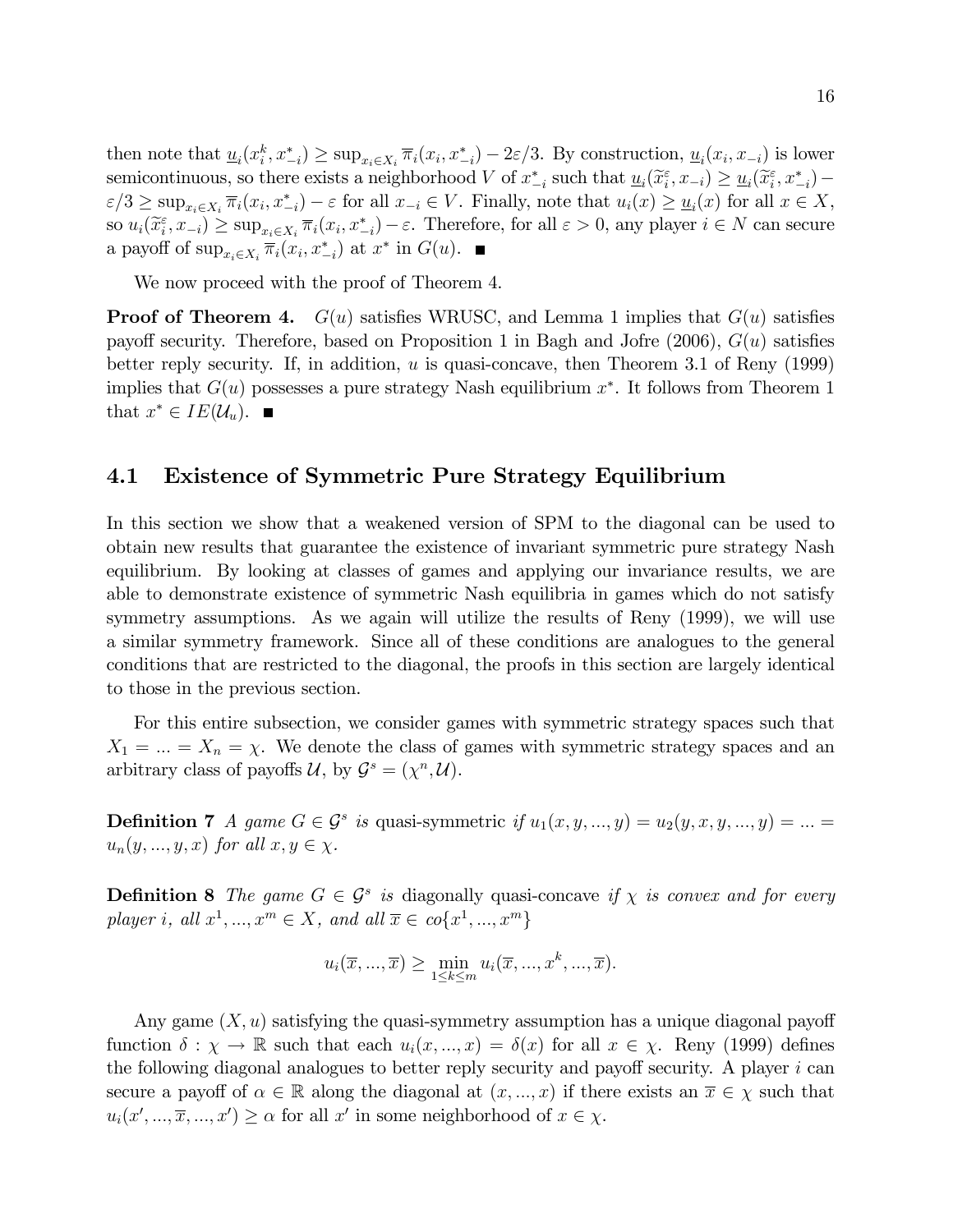**Definition 9** A quasi-symmetric game G satisfies diagonal better reply security if whenever  $(x^*, u^*)$  is in the closure of the graph of  $\delta$  and  $(x^*, ..., x^*)$  is not an equilibrium, some player i can secure a payoff strictly higher than  $u^*$  along the diagonal at  $(x^*,...,x^*)$ .

The following result from Reny (1999) relates diagonal better reply security to the existence of a symmetric equilibrium in quasi-symmetric games.

Fact 4 (Reny (1999)) If  $G \in \mathcal{G}^s$  is quasi-symmetric, compact, diagonally quasi-concave, and diagonally better reply secure, then it possesses a symmetric pure strategy Nash equilibrium.

Next we introduce the concept of diagonal superior payoff matching  $(DSPM)$ , which is just SPM defined only on the diagonal.

**Definition 10** A game  $G \in \mathcal{G}^s$  satisfies diagonal superior payoff matching (DSPM) if each player  $i \in N$  can match a payoff of  $\overline{\pi}_i(x_i, x, ..., x)$  at  $(x_i, x, ..., x)$  for each  $x_i, x \in \chi$ .

Note that DSPM is strictly weaker than SPM. It is clear that the analogous result to Theorem 2 is true here, that if  $G(u)$  satisfies DSPM and  $u \le v \le \overline{\pi}$ , then  $G(v)$  satisfies DSPM.

We also require a weaker notion of WRUSC only on the diagonal. This condition is strictly weaker than upper semicontinuity of  $\delta$ . Define  $Diag(X) = \{(x, ..., x) : x \in \chi\}$ , and let  $(Diag(X), u)$  denote the graph of u on  $Diag(X)$ . It should be clear that

**Definition 11** A game  $G \in \mathcal{G}^s$  satisfies WRUSC along the diagonal if whenever  $(x^*, u^*) \in$  $\text{cl}(Diag(X), u) \setminus (Diag(X), u)$ , there exists for some player  $i \in N$  a strategy  $x' \in X$  such that  $u_i(x', x, ..., x) > u_i^*$ .

The following is our main result pertaining to existence of symmetric pure strategy equilibrium.

**Theorem 5** Let  $(\chi^n, \mathcal{U})$  be a class of games. If  $G(\underline{u})$  satisfies DSPM and  $G(u)$  satisfies WRUSC along the diagonal, quasi-symmetry and diagonal quasi-concavity for some  $u \in \mathcal{U}$ , then there exists a symmetric pure strategy Nash equilibrium  $x^* \in IE(\mathcal{U}_u)$ .

The proof of Theorem 5 does not follow immediately from Theorem 4 because the symmetric version of Proposition 1 in Bagh and Jofre (2006) is not true in general. Nevertheless, our method of proof is identical to that of 4.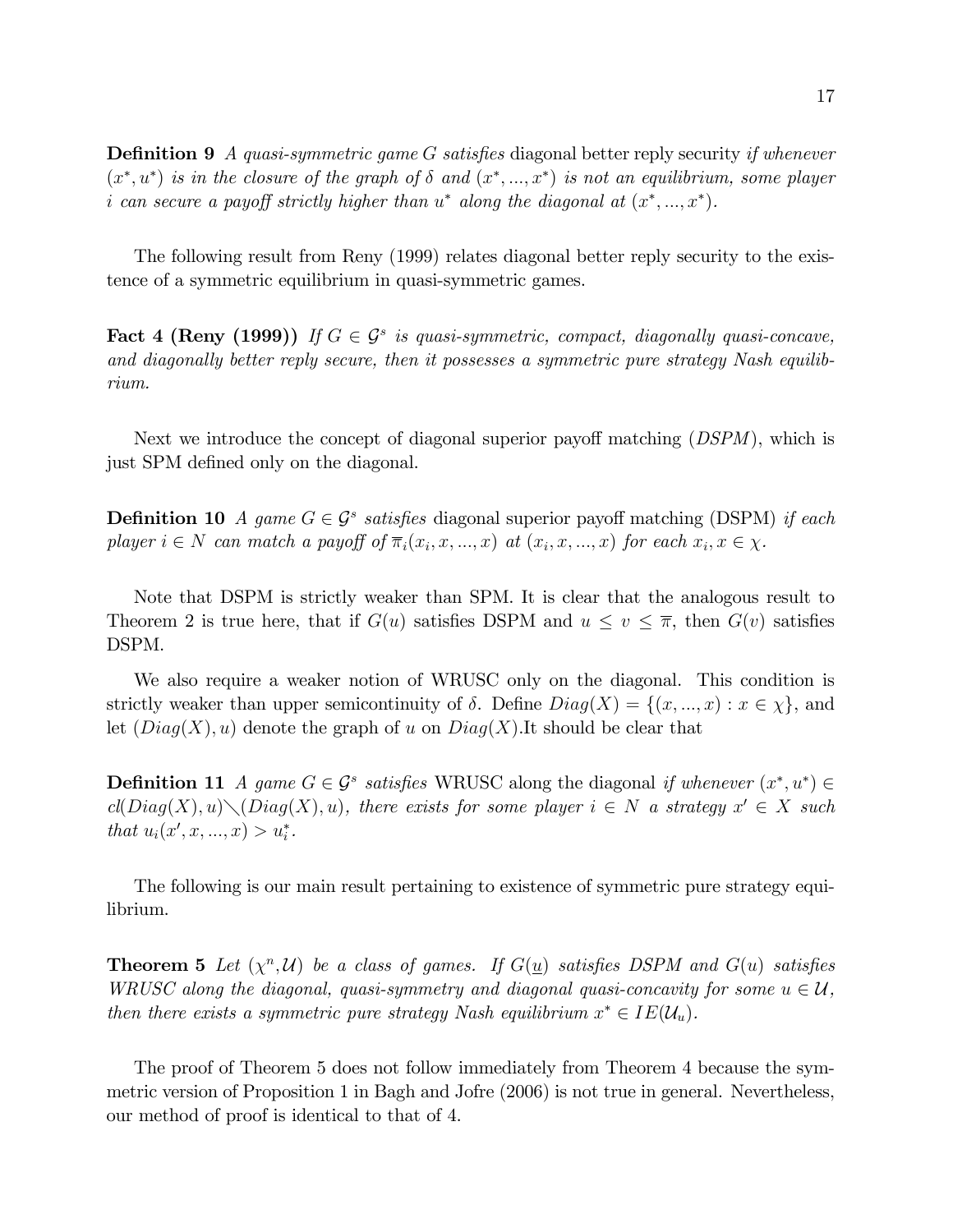**Proof of Theorem 5.** Suppose that  $G(u)$  satisfies DSPM and that  $G(u)$  satisfies WRUSC along the diagonal, quasi-symmetry, and diagonal quasi-concavity. Let  $x \in Diag(X)$  be such that  $(x^*, u^*) \in \text{cl}(Diag(X), u)$  with  $x^* \notin EQ(u)$ . Since each  $\overline{\pi}_i$  is upper semicontinuous and  $u \leq \overline{\pi}$ , it follows that  $u^* \leq \overline{\pi}(x^*)$ . We need to show that there is some player i that can secure a payoff strictly higher than  $u_i^*$ . We first show that there is some player i with a strategy  $x_i'$  such that  $\overline{\pi}_i(x_i', x_{-i}^*) > u_i^*$ . If  $u_i^* < \overline{\pi}_i(x^*)$ , then we are done. Suppose that  $u^* = \overline{\pi}(x^*)$ . If  $u(x^*) \neq \overline{\pi}(x^*)$ , then WRUSC along the diagonal guarantees that some player i possesses a strategy  $x_i \in \chi$  such that  $u_i(x_i, x_{-i}^*) > u_i^*$ , and in particular,  $\overline{\pi}_i(x_i, x_{-i}^*) > u_i^*$ . Else, if  $u(x^*) = \overline{\pi}(x^*)$ , then the fact that  $x^* \notin EQ(u)$  guarantees that some player *i* has a strategy  $x_i \in X_i$  such that  $u_i(x_i, x_{-i}^*) > u_i^*$ , and thus  $\overline{\pi}_i(x_i, x_{-i}^*) > u_i^*$ . Therefore, if there is some player *i* with strategy  $x'_i$  such that  $\overline{\pi}_i(x'_i, x^*_{-i}) > u^*_i$ .

Next, since  $G(\underline{u})$  satisfies DSPM, for any  $\varepsilon > 0$ , there exists for player i a strategy  $x_i^{\varepsilon} \in \chi$ such that  $\underline{u}_i(x_i^{\varepsilon}, x_{-i}^*) > \overline{\pi}_i(x_i', x_{-i}^*) - \varepsilon$ . By choosing  $\varepsilon$  sufficiently small, we have  $\underline{u}_i(x_i^{\varepsilon}, x_{-i}^*) >$  $u_i^*$ . Since  $\underline{u}_i$  is lower semicontinuous, this implies that there exists a neighborhood V of  $x_{-i}^*$  such that  $\underline{u}_i(x_i^{\varepsilon}, x_{-i}') > u_i^*$  for all  $x_{-i}' \in V$ . Finally, since  $\underline{u}_i \leq u_i$ , it follows that  $u_i(x_i^{\varepsilon}, x'_{-i}) > u_i^*$  for all  $x'_{-i} \in V$ . We conclude that that  $G(u)$  satisfies better reply security along the diagonal.

Theorem 4.1 of Reny (1999) therefore guarantees that  $G(u)$  possesses a symmetric pure strategy Nash equilibrium  $x^*$ . Finally, Theorem 1 guarantees that  $x^* \in IE(U_u)$ .

The following example considers a class of games with dissimilar payoff functions that do not individually satisfy quasi-symmetry, but for which  $G(\pi)$  satisfies DSPM, WRUSC along the diagonal, quasi-symmetry, and diagonal quasiconcavity. Thus, the example illustrates that Theorem 5 can be used to obtain existence of a symmetric equilibrium in asymmetric games.

**Example 4** Let  $X = \{0, 1\}$  and  $N = \{1, 2\}$ . Define u and v by

$$
u_1(x) = \begin{cases} x_1 + x_2 & \text{if } x_1 < 1/2 \\ 1/2 - (x_1 - 1/2)/3 + x_2 & \text{if } x_1 \ge 1/2 \end{cases}
$$
  
\n
$$
u_2(x) = \begin{cases} 1/3 + x_2/3 + x_1 & \text{if } x_2 < 1/2 \\ 1/2 - (x_2 - 1/2) + x_1 & \text{if } x_2 \ge 1/2 \end{cases}
$$
  
\n
$$
v_1(x) = \begin{cases} 1/3 + x_1/3 + x_2 & \text{if } x_1 < 1/2 \\ 1/2 - (x_2 - 1/2) + x_2 & \text{if } x_1 \ge 1/2 \end{cases}
$$
  
\n
$$
v_2(x) = \begin{cases} x_2 + x_1 & \text{if } x_2 < 1/2 \\ 1/2 - (x_2 - 1/2)/3 + x_1 & \text{if } x_2 \ge 1/2 \end{cases}
$$

These payoffs are very simple. Each  $u_i$  and  $v_i$  is piecewise linear and strictly quasi-concave in  $x_i$  with the maximizer  $x_i = 1/2$ . The function  $u_1$  has a slope of 1 on  $[0, 1/2)$  and  $-1/3$ on  $(1/2, 1]$ , while  $u_2$  has slope  $1/3$  on  $[0, 1/2)$  and  $-1$  on  $(1/2, 1]$ . The payoff function v is identical to u except with the roles of players 1 and 2 reversed.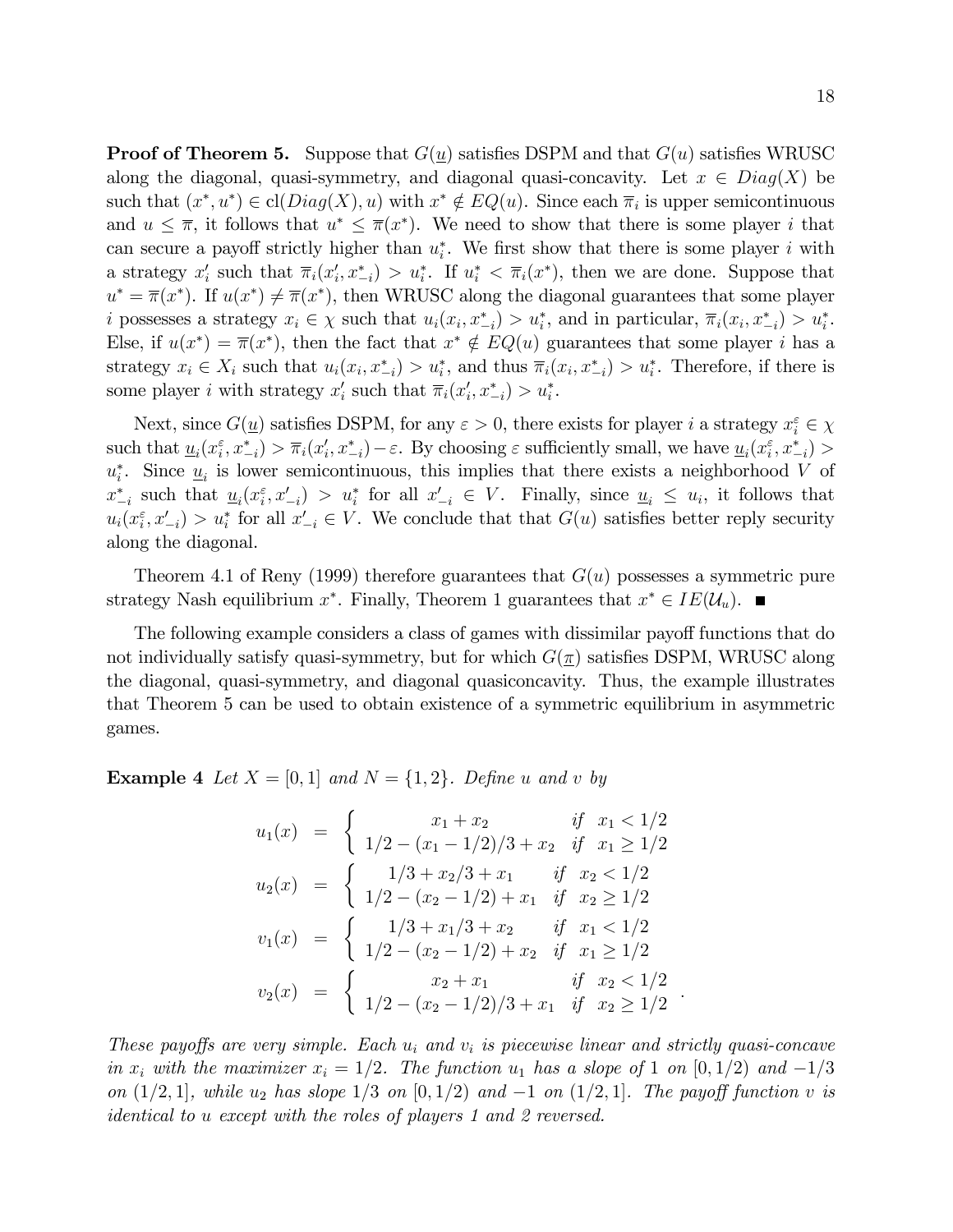Define  $f$  and  $g$  by

$$
f_i(x) = 1/2 - |x_i - 1/2| / 3 + x_{-i}
$$
  

$$
g_i(x) = 1/2 - |x_i - 1/2| + x_{-i}
$$

and consider the class of payoffs  $\mathcal{U} = \{u, v, f, g\}$ . Then notice that  $f = \overline{\pi}$  and  $g = \underline{\pi}$ .

Note that  $(X, q)$  is quasi-symmetric, quasi-concave, and satisfies DSPM with the sequence  $x_i^k = 1/2$  for any  $x_i \in X_i$ . Further, WRUSC (and better reply security) is guaranteed by the continuity of g. Thus, Theorem 5 guarantees that a symmetric pure strategy equilibrium exists for all  $u \in \mathcal{U}$ . However, it is clearly the case that neither u nor v is quasi-symmetric and thus does not satisfy Theorem 4.1 of Reny (1999).

As a final note, the examples of the previous section are all symmetric and can easily shown to satisfy DSPM, and thus also serve as examples for which we can obtain novel existence of equilibrium results.

## 5 Mixed Strategy Equilibria

In this section, we extend the results of the previous sections to the case of mixed strategy equilibria. For this purpose, we must assume that each  $u_i$  is a measurable function. We begin by defining specific notation for the mixed extension of a game. Denote by  $M_i$  the set of regular probability distributions on  $X_i$  and let  $M = \times_{i \in N} M_i$ . For any  $u \in \mathcal{U}$  and  $\mu \in M$ , we will use  $U(\mu)$  to denote the expectation of  $u(x)$  given  $\mu$ . That is,  $U(\mu) = \int u(x) d\mu$ . Denote the mixed extension of a game  $G(u)$  by  $G(u) = (M, U)$  and the mixed extension of a class of games  $\mathcal{G}$  by  $\mathcal{G} = (M, \mathcal{U})$ . We also extend the definitions of the functions  $\overline{u}_i, \underline{u}_i$ ,  $\overline{\pi}_i$ , and  $\underline{\pi}_i$  to M as follows. Let  $T_i$  denote the topology on  $M_i$  and T the product topology on M. For any  $u \in \mathcal{U}$ , let  $U = (U_1, U_2, ...)$  and  $\underline{U} = (\underline{U}_1, \underline{U}_2, ...)$ , where  $U_i$  and  $\underline{U}_i$  are the upper and lower semicontinuous envelope of  $U_i$ , respectively, defined for each player i as

$$
\overline{U}_i(\mu) = \inf_{V \in T: \mu \in V} \sup_{\lambda \in V} U_i(\lambda) \text{ and}
$$
  

$$
\underline{U}_i(\mu) = \sup_{V \in T: \mu \in V} \inf_{\lambda \in V} U_i(\lambda).
$$

Similarly, define the upper and lower bounds across all payoffs in  $U$ 

$$
\overline{\Pi}_i(\mu) = \inf_{V \in T: \mu \in V} \sup_{\lambda \in V} \sup_{u \in \mathcal{U}} \overline{U}_i(\lambda) \text{ and}
$$
  

$$
\underline{\Pi}_i(\mu) = \sup_{V \in T: \mu \in V} \inf_{\lambda \in V} \inf_{v \in \mathcal{U}} \underline{U}_i(\lambda).
$$

While it is not immediately obvious, it need not be the case that  $\overline{\Pi}(\mu) = \int \overline{\pi}(x) d\mu$ . Example 6, located in the Appendix, formally demonstrates this fact.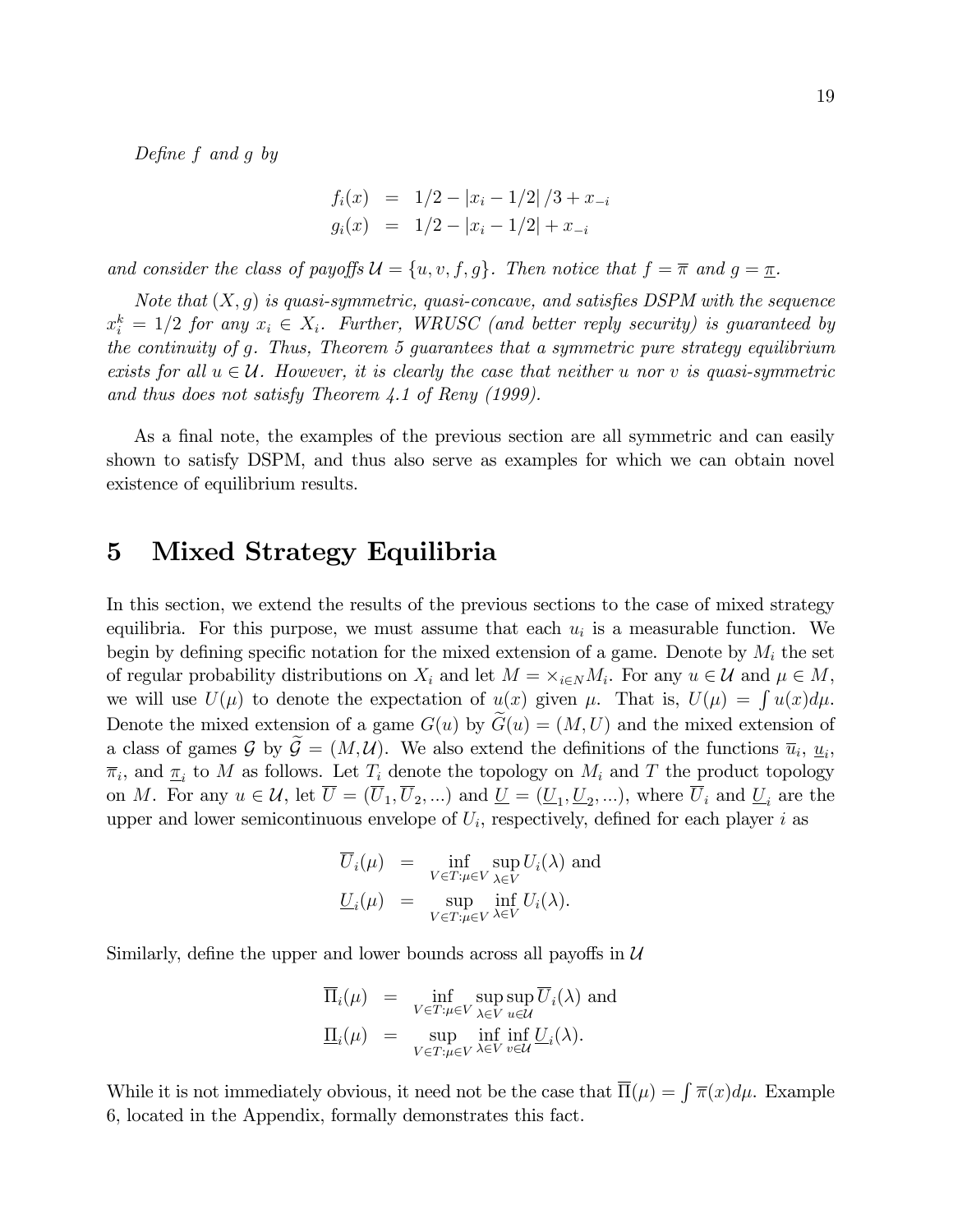We will use  $\widetilde{EQ}(u)$  to denote the set of Mixed Strategy Nash equilibria of a game  $\widetilde{G}(u)$ and  $\widetilde{EQ}(\mathcal{U}) = \bigcup_{u \in \mathcal{U}} \widetilde{EQ}(u)$ . Finally, we denote by  $\widetilde{IE}(\mathcal{U}) = \bigcap_{u \in \mathcal{U}} \widetilde{EQ}(u)$  the set invariant equilibria across all  $u \in \mathcal{U}$ . Define the set of mixed strategies with nonmaximal payoffs for  $u \in \mathcal{U}$  by  $\Sigma(u) = {\mu \in M : u(\mu) \neq \overline{\pi}(\mu)}.$ 

## 5.1 Invariant Games

In this section, we present the corollaries of the invariance results of Section 3. While the results themselves extend straightforwardly for the most part, there are a few extensions that are nontrivial. The first such extension that we will discuss is the set of strategy profiles for which payoffs are non-maximal,  $\Sigma(u)$ . While this set is very difficult to compute, it is only necessary to compare these sets for different payoff functions. The following lemma demonstrates that it is sufficient to compare the sets  $\Sigma(u)$  for the respective payoff functions, thereby allowing some of the analysis to be restricted to the payoffs for pure strategies.

**Lemma 2** For all  $u, v \in \mathcal{U}$ ,  $\Sigma(v) \subset \Sigma(u)$  if and only if  $\widetilde{\Sigma}(v) \subset \widetilde{\Sigma}(u)$ .

**Proof of Lemma 2.** The fact that  $\Sigma(v) \subset \Sigma(u)$  implies  $\Sigma(v) \subset \Sigma(u)$  is obvious since pure strategies are degenerate mixed strategies. It remains to show that  $\Sigma(v) \subset \Sigma(u)$ implies  $\Sigma(v) \subset \Sigma(u)$ . Suppose that  $\mu \in \Sigma(v)$ , so that  $v(\mu) \neq \overline{\pi}(\mu)$ . Then it must be that  $\mu(\Sigma(v)) > 0$ . Since  $\Sigma(v) \subset \Sigma(u)$ ,  $\mu(\Sigma(u)) \geq \mu(\Sigma(v)) > 0$ . This guarantees that  $u(\mu) < \overline{\pi}(\mu)$ , and thus that  $\mu \in \Sigma(u)$ .

Based on Lemma 2, all references to sets of strategies at which payoffs are non-maximal are made with respect to the pure strategy sets  $\Sigma(u)$ .

The next challenge in applying the results of Section 3 to mixed strategy equilibria is that it is generally less tractable to make computations and verify conditions in the mixed extension of games. We will first present the mixed analogues of the results of Section 3, and then in a later subsection we will present some sufficient conditions which can greatly alleviate the burden of verifying the conditions of these results. The definition of superior payoff matching in the mixed extension is obtained by applying the prior definition of SPM to the class of games  $\mathcal{G} = (M, \mathcal{U})$ . For clarity, we state that definition as applied to the mixed extension here.

**Definition 12** A game  $\widetilde{G} \in \widetilde{\mathcal{G}}$  satisfies superior payoff matching (SPM) if for each player  $i \in N$  and all  $\mu \in M$  there exists a sequence  $\{\mu_i^k\} \subset M_i$  such that  $\liminf_k U_i(\mu_i^k, \mu_{-i}) \ge$  $\Pi_i(\mu)$ .

As a consequence of the expected utility, we could equivalently state that a game  $\widetilde{G} \in \widetilde{\mathcal{G}}$ satisfies SPM if for each player  $i \in N$  and all  $\mu \in M$  there exists a sequence  $\{x_i^k\} \subset X_i$  such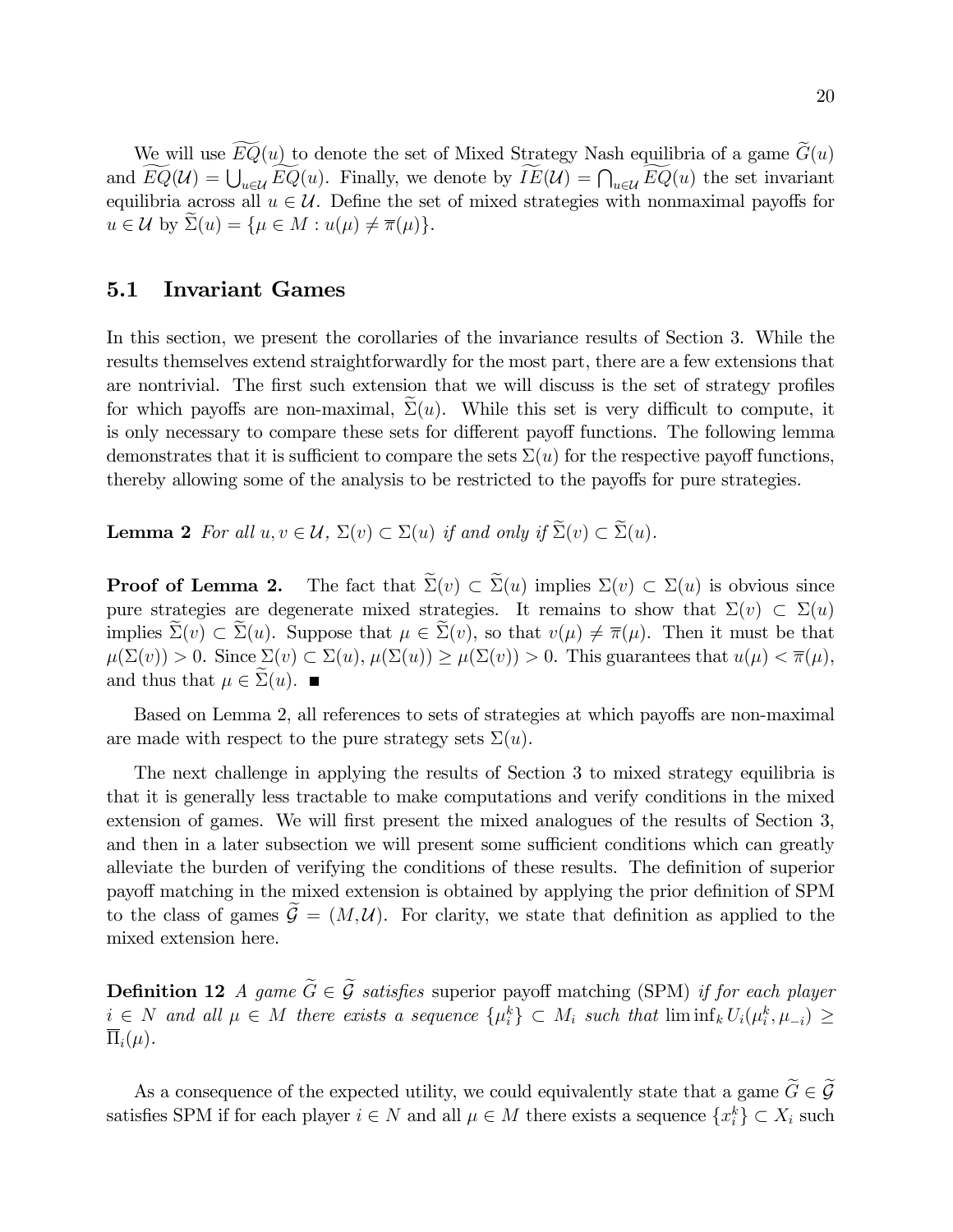that  $\liminf_k \int u_i(x_i^k, x_{-i}) d\mu_{-i} \geq \overline{\Pi}_i(\mu)$ . While the two formulations are equivalent, the latter is often more useful in application. The following theorem extends the result of Theorem 1 to mixed strategy equilibria.

**Theorem 6** Suppose that  $\widetilde{G}(u)$  satisfies SPM. Then  $E\widetilde{Q}(u) = \widetilde{IE}(\mathcal{U}_u)$  and  $U(\mu) = V(\mu) =$  $\overline{\Pi}(\mu)$  for all  $u \in \mathcal{U}$ , all  $v \in \mathcal{U}_u$  and all  $\mu \in \widetilde{EQ}(u)$ . Consequently, if  $\widetilde{G}$  satisfies SPM for all  $\widetilde{G} \in \widetilde{\mathcal{G}}$  and  $\Sigma(u) = \Sigma(v)$  for all  $u, v \in \mathcal{U}$ , then  $\widetilde{\mathcal{G}}$  is an invariant class.

The following theorem extends the statement of Theorem 2 to apply to the mixed extension. That is, if the mixed extension of a game satisfies SPM, so all the games in its class with weakly higher payoffs.

**Corollary 3 (to Theorem 2)** Let G be a class of games. If  $\widetilde{G}(u)$  satisfies SPM for some  $u \in \mathcal{U}$ , then  $\widetilde{G}(v)$  satisfies SPM for all measurable functions v with  $u \le v \le \overline{\pi}$ . In particular, if  $\widetilde{G}(\pi)$  satisfies SPM, then  $\widetilde{\mathcal{G}}$  satisfies SPM.

#### $5.2$ Existence of Mixed Strategy Equilibrium for Classes of Games

In this section we present two distinct approaches to obtain new results for existence of mixed strategy equilibrium. The first approach is to apply the results of Section 4 to the mixed extension of the game. The second approach is to apply the results of Section 3 and appeal to the endogenous sharing rule existence result of Simon and Zame (1990). The conditions of each approach are slightly different, while neither set of condition is technically stronger than the other.<sup>18</sup> Despite the disparate approaches of these two papers, we will show that the matching and efficiency conditions that we require to prove existence of equilibrium with either approach yield nearly identical results.

For the remainder of this section, we assume that  $X$  is a compact Hausdorff space and that the set of player is finite, where we write  $N = \{1, 2, ..., n\}$ . We now present the extension of Theorem 4 to mixed strategy equilibrium.

**Theorem 7** Consider a class of games  $\widetilde{\mathcal{G}}$  and  $G(u) \in \mathcal{G}$ . If  $\widetilde{G}(u)$  satisfies SPM and  $\widetilde{G}(u)$  satiisfies WRUSC, then there exists an invariant mixed strategy Nash equilibrium  $\mu^* \in IE(\mathcal{U}_u)$ .

This theorem follows as a corollary from Theorem 4 applied to the mixed extension.

In order to show existence of equilibrium for an endogenous sharing rule using S&Z, we must formally introduce their structure of the class of payoffs. This structure is subset of a

<sup>&</sup>lt;sup>18</sup>By using the results of Section 4, we require the assumption of WRUSC, but only need  $\tilde{G}(\underline{u})$  to satisfy SPM. By using the results of Section 3, we need no WRUSC assumption, but need  $\tilde{G}(\pi)$  to satisfy SPM.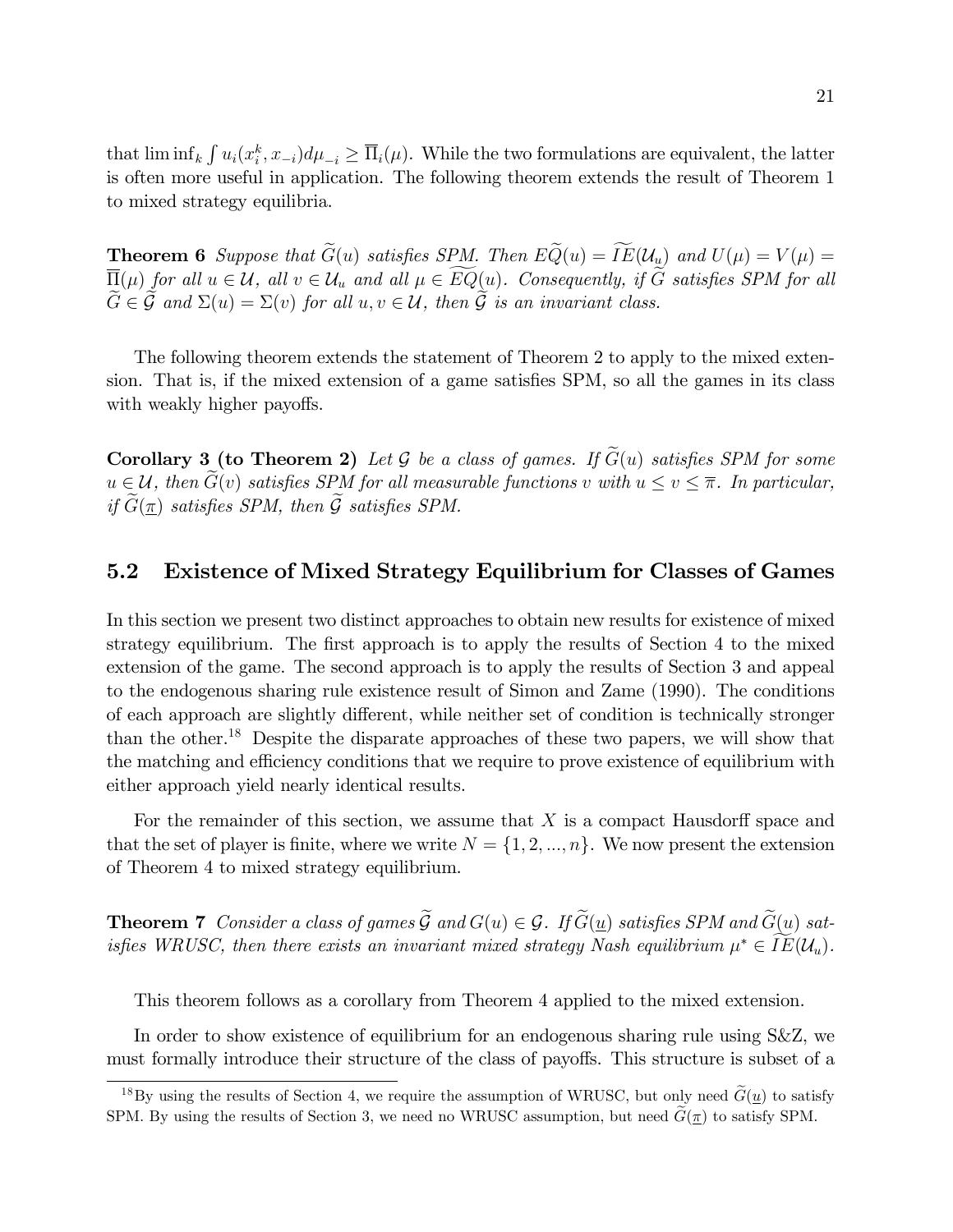game's associated class, with some subtle differences. S&Z begin with a game  $G = (X, u)$ , then consider the universe of payoff possibilities, which consists of all measurable payoffs functions selected from the convex hull of the closure of the graph of the game at each strategy profile. That is, all measurable payoff functions v such that  $(x, v(x)) \in \text{co}(\text{cl}G(x))$ , where  $\text{cl}G(x) = \{(x, r) \in X \times \mathbb{R}^N : (x, r) \in \text{cl}G\}$ . Label this set of payoffs  $\mathcal{U}^{SZ}$ .<sup>19</sup> S&Z show that a mixed strategy equilibrium exists for some payoff function within the class of games they consider. This result is summarized by the following fact.

**Fact 5 (Simon and Zame (1990))** Let  $G = (X, u)$  be a compact game. Then  $\widetilde{EQ}(v) \neq \emptyset$ for some  $v \in \mathcal{U}^{SZ}$ .

 $S\&Z$ 's result required that  $X$  be a metric space, however, this fact is only used to construct a finite approximation of the strategy space. Demonstrating that a compact Hausdorff space can be approximated with Önite sets in general is a nontrivial task, however, this has been shown in a more recent paper by Kopperman and Wilson (1997). Thus, we present the result with Hausdorff spaces instead of metric spaces.

This result is very powerful, as it imposes almost no restrictions on the payoffs, however, it can be very difficult to apply since there is no way of knowing which sharing rule  $v \in$  $U^{SZ}$  possesses a mixed strategy equilibrium. However, this is an ideal setting to apply the invariance results of Section 3, as those results can allow us to identify games that do possess an equilibrium. The following preliminaries are needed to identify these games.

For any payoff function  $u \in \mathcal{U}$ , define the set

$$
\Psi(u) = \{ x \in X : (x, \overline{\pi}(x)) \in \text{cl}G(u) \}
$$

and the subclass

$$
\mathcal{U}_{\Psi}^{SZ} = \{ u \in \mathcal{U}^{SZ} : u(x) = \overline{\pi}(x) \text{ for all } x \in \Psi(u) \}.
$$

<sup>&</sup>lt;sup>19</sup>While it is always the case that  $S\&Z$ 's class of games is a subset of our associated class, the reverse is only true for the degenerative case that  $u$  is continuous on  $X$ . This more general construction of associated games is useful for two reasons. First, it allows for payoffs at discontinuities which cannot be obtained via a strict randomization of the utilities, as can occur when randomization or division of payoffs at the discontinuities does not occur directly on the utilities. For example, in models of price competition, payoffs at the discontinuity points are determined via a rationing of demand between the firms instead of a randomization between the minimal and maximal profits. If firms have nonlinear cost functions, then their profits may lie outside the convex hull of the closure of the continuities of the game (see for example Allison and Lepore  $(2016)$ ). Second, the associated class allows for payoffs which may not be approached by payoffs at points of continuity. For example, in Bertrand price competition win nonlinear cost functions, there may be equilibria in which all Örms set the same price which is below what their marginal cost would be if they served the entire market. By dividing the market, they each produce a low quantity and earn a positive profit. At a slightly lower price, any firm takes the whole market and a loss, while at a slightly higher price the firm earns no profit. Thus, profits at such discontinuities are discretely larger than at any point of continuity nearby (See for example Hoernig (2007)).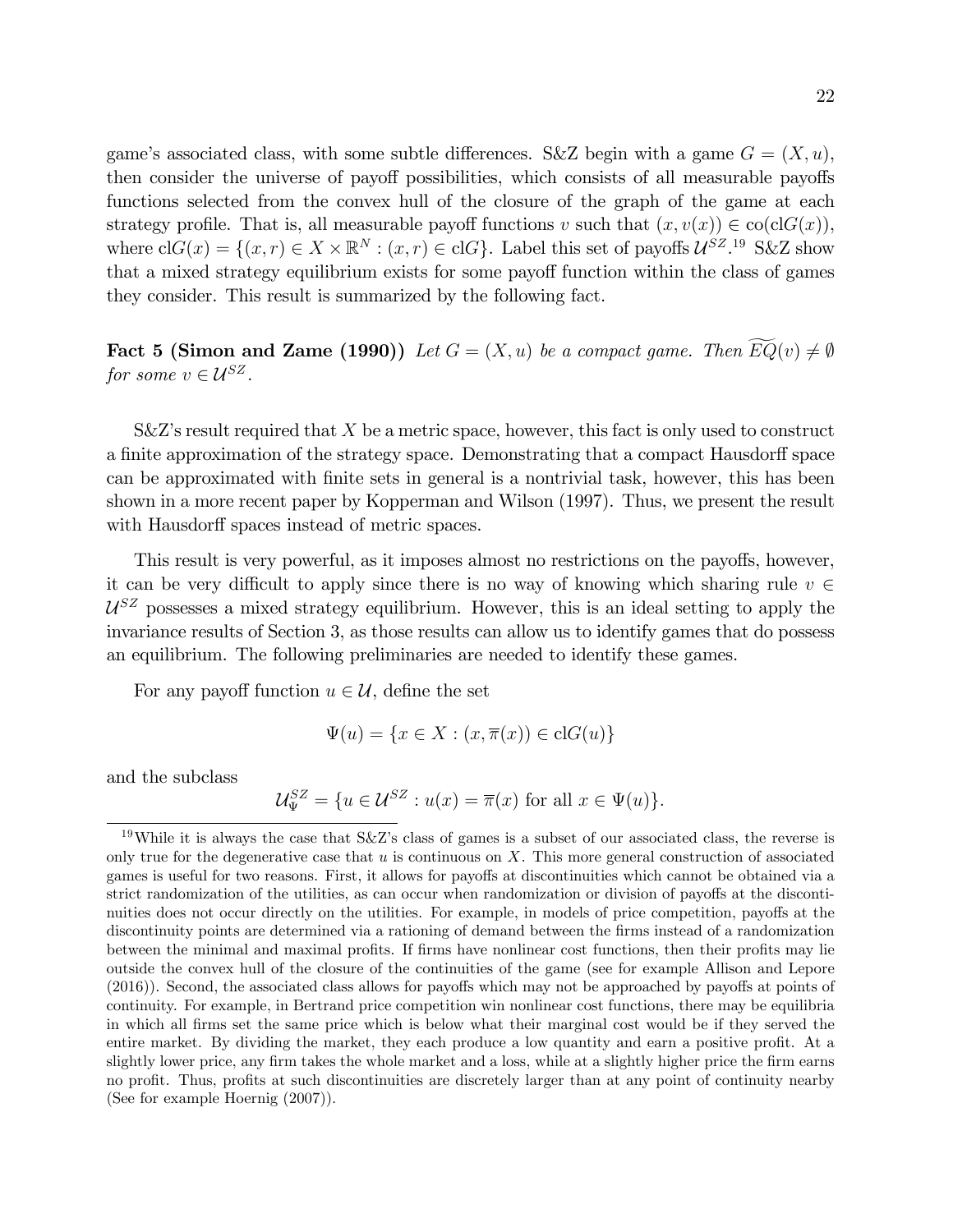The set  $\Psi(u)$  is the set of all strategy profiles x for which the highest payoff  $\overline{\pi}_i(x)$  is simultaneously attainable for all players  $i$  in the closure of the graph of the game. In the Simon and Zame construction, this includes all points of continuity of  $u$ , but can also contain discontinuity points as well. In application, this would typically represent the set of strategy profiles for which it is feasible for all players you receive their highest possible payoff at that point. The subclass  $\mathcal{U}_{\Psi}^{SZ}$  is simply the set of all payoff functions that simultaneously give all players the highest feasible payoff  $\overline{\pi}_i$  whenever possible. As it turns out,  $\mathcal{U}_{\Psi}^{SZ}$  is the class of payoff functions for which we are able to guarantee existence of equilibrium using  $S\&Z$ 's result.

The following theorem uses  $S\&Z$ 's result combined with Corollary 1 to obtain existence of an invariant equilibrium.

**Theorem 8** Let  $G = (X, u)$  be a compact game and consider the class of games  $\mathcal{G} =$  $(X,\mathcal{U}^{SZ})$ . If  $G(v)$  satisfies SPM for all  $v \in \mathcal{U}^{SZ}$ , then  $IE(\mathcal{U}^{SZ}_{\Psi}) \neq \emptyset$ . If in addition  $\Sigma(v) = \Sigma(w)$  for all  $v, w \in \mathcal{U}^{SZ}$ , then  $IE(\mathcal{U}^{SZ}) \neq \emptyset$ .

**Proof.** This follows immediately from Fact 5 and Corollary 6.  $\blacksquare$ 

The restriction here to the class  $\mathcal{U}_{\Psi}^{SZ}$  is because  $\Sigma(u) \subset \Sigma(v)$  for all  $u \in \mathcal{U}_{\Psi}^{SZ}$  and  $v \in \mathcal{U}^{SZ}$ . Thus, regardless of which rule has an equilibrium, our invariance results imply that this equilibrium is shared by the games in  $\mathcal{U}_{\Psi}^{SZ}$ .

Reny and S&Z take two very different approaches to obtaining existence of equilibrium. Despite this, the results that we have presented using the two approaches look remarkably similar. This is particularly interesting since the two approaches of these papers are so distinct. Reny's result presents conditions under which a particular game has an equilibrium. S&Z's result demonstrates that an equilibrium can always be found for some perturbation of any game. When we assume that SPM is satisfied by all games within an associated class, these two existence results are nearly identical. The only difference is that using Reny's result requires WRUSC of the mixed extension, while using  $S\&Z$ 's result requires that the game satisfy a weak efficiency condition. Upon further inspection, this difference is incredibly minor, as Theorem 9 of the next section guarantees that any such game satisfies WRUSC. It is easy to construct an example for which the mixed extension is WRUSC that does not also satisfy our efficiency condition. From this perspective the existence result that uses Reny's approach is slightly more general than that using S&Z. This generality is unimportant for practical application, as verification of WRUSC in the mixed extension can be very difficult in the absence of our efficiency condition. Therefore, in classes of games satisfying SPM, Reny's conditions for existence of equilibrium may identify the particular games which may have been selected by  $S\&Z$ 's endogenous sharing rule equilibrium.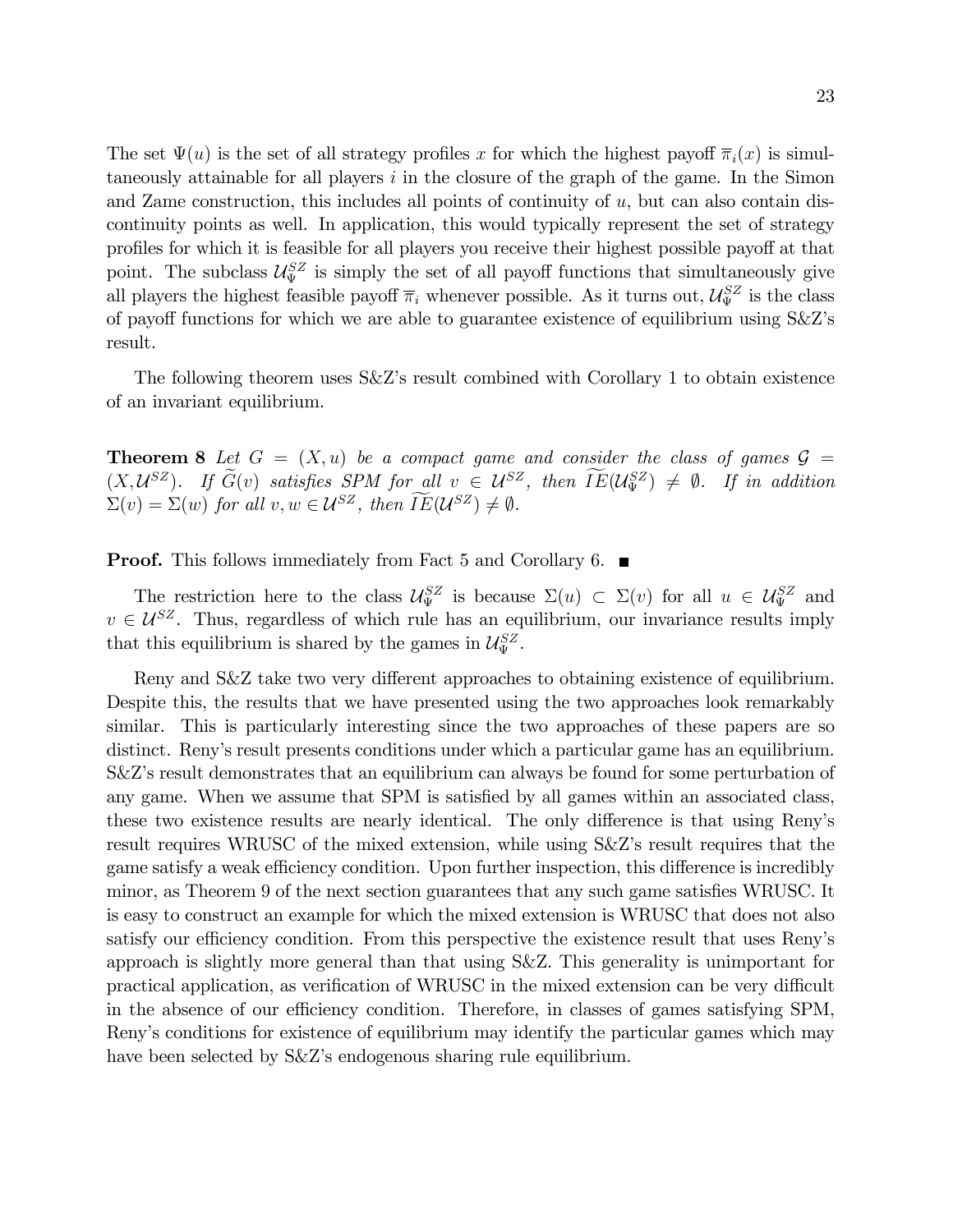### 5.3 Additional Properties of SPM in Mixed Strategies

In this subsection, we present some analogues of results in previous sections as well as verifiable sufficient conditions for SPM and WRUSC of the mixed extension. Specifically, we show that the property of SPM can be used to show that the mixed extension satisfies WRUSC, and as a special case, SPM links RUSC of a game to WRUSC of its mixed extension. Finally, to ease verification of all these conditions, we present a sufficient condition for SPM of the mixed extension that can be verified entirely in the space of pure strategies of the game. Together, these results allow for straightforward verification of SPM, WRUSC, and existence of equilibrium in the mixed extensions of games.

We begin with the relation of SPM and WRUSC. As in the previous section, let  $\Psi(u)$ denote the set of strategy profiles for which maximal payoffs are feasible,

$$
\Psi(u) = \{ x \in X : (x, \overline{\pi}(x)) \in \text{cl}G(u) \}.
$$

**Theorem 9** Consider a game  $G(u)$  and its mixed extension  $\widetilde{G}(u)$ . If  $\widetilde{G}(u)$  satisfies SPM and  $u(x) = \overline{\pi}(x)$  for all  $x \in \Psi(u)$ , then  $G(u)$  satisfies WRUSC.

**Proof.** Let  $(\mu^*, u^*) \in \text{cl}G(u) \setminus G(u)$ . First, since  $u(x) = \overline{\pi}(x)$  for all  $x \in \Psi(u)$ , it follows that  $\Sigma(u) \subset X \setminus \Psi(u)$ . If  $\mu(\Sigma(u)) = 0$ , then since  $(\mu^*, u^*) \notin \widetilde{G}(u)$ , it follows that  $u_i^* < \int \overline{\pi}_i(x) d\mu^*$ for some player *i*. Thus, there is some  $x_i \in X_i$  such that  $\int \overline{\pi}_i(x_i, x_{-i}) d\mu_{-i}^* > u_i^*$ . From Theorem 10, player *i* can match a payoff of  $\int \overline{\pi}_i(x_i, x_{-i}) d\mu_{-i}^*$  at  $\mu^*$ , and so player *i* has a strategy  $x'_i \in X_i$  such that  $u_i(x_i, \mu_{-i}^*) > u_i^*$ .

Suppose that  $\mu(\Sigma(u)) > 0$ . Let  $A : X \to \mathbb{R}$  be the aggregation of the payoffs of each player, that is,  $A(x) = \sum u_i(x)$ . Then define the upper semicontinuous envelope of A, A in the same way as  $\overline{u}$ , noting that  $\overline{A}(x) \leq \sum \overline{\pi}(x)$  and that  $\overline{A}$  is upper semicontinuous. Thus,  $\int_{\alpha} \overline{A}(u) d\mu$  is upper semicontinuous in  $\mu$ . It follows that  $\sum_{i} u_i^* \leq \int \overline{A}(x) d\mu^*$ . We will show that  $\int \overline{A}(x) d\mu^* < \int \sum \overline{\pi}(x) d\mu$ . This will imply that  $u_i^* < \int \overline{\pi}_i(x) d\mu^*$  for some player i, and the argument above will then guarantee that  $\tilde{G}(u)$  satisfies WRUSC. Note that  $\overline{A}(x) = \sum \overline{\pi}(x)$ if and only if  $x \in \Psi(u)$ . Thus, since  $\Sigma(u) \cap \Psi(u) = \emptyset$ , it follows that  $\overline{A}(x) < \sum \overline{\pi}(x)$  for all  $x \in \Sigma(u)$ . It follows immediately that  $\int \overline{A}(x) d\mu^* < \int \sum \overline{\pi}(x) d\mu$ . We conclude that  $\widetilde{G}(u)$ satisfies WRUSC.

Next, suppose that  $G(u)$  satisfies WRUSC. Suppose that  $u(x) \neq \overline{\pi}(x)$  for some  $x \in X$ . Then consider the strategy profile  $\mu$  defined by  $\mu({x}) = 1$ . Then note that  $(\mu, \overline{\pi}(x)) \in$  $clG(u)$  and.  $\blacksquare$ 

Remark 6 This result provides a method for verifying WRUSC in the mixed extension of games. As a special case, note that if a game  $G(u)$  satisfies reciprocal upper semicontinuity (RUSC), then  $\Sigma(u)\cap \Psi(u) = \emptyset$ . Thus, SPM provides a connection between RUSC of a game and WRUSC of it's mixed extension.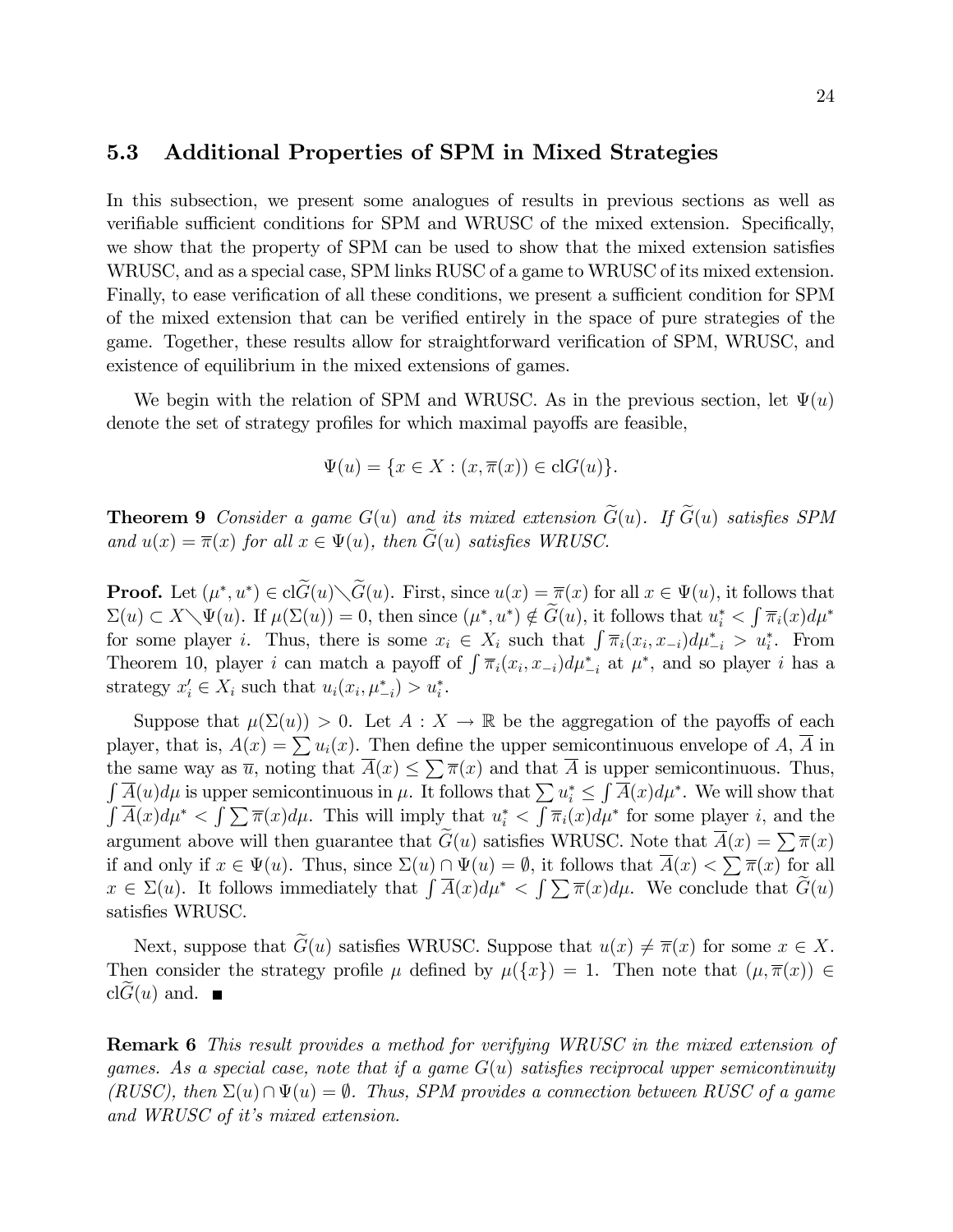While this result can reduce the burden of verifying WRUSC, it still requires that one verify SPM in the mixed extension, which can still be challenging. We alleviate this burden by presenting an easily verifiable sufficient conditions for SPM. This condition, uniform superior payoff matching, is advantageous in that it only requires one to check the payoffs at pure strategy profiles.

**Definition 13** A game  $G \in \mathcal{G}$  satisfies uniform superior payoff matching (USPM) if for each player  $i \in N$  and all  $x_i \in X_i$ , there exists a sequence  $\{x_i^k\} \subset X_i$  such that  $\liminf_k u_i(x_i^k, x_{-i}) \ge$  $\overline{\pi}_i(x_i, x_{-i})$  for all  $x_{-i} \in X_{-i}$ .

A game satisfies USPM if each player can match their highest possible payoff against  $any$ strategy profile for the other players with a single sequence of deviations. USPM is typically quite intuitive and easy to verify in games that satisfy it. A consequence of USPM being a stronger condition than SPM is that it guarantees a stricter payoff characterization. The following theorem summarizes these results.

**Theorem 10** Suppose that  $G(u) \in \mathcal{G}$  satisfies USPM. Then at any  $\mu \in M$ , each player i can match a payoff of  $\int \overline{\pi}_i(x) d\mu$  at  $\mu$ . Consequently, in any equilibrium  $\mu \in I\widetilde{E}(u)$ , it must be that  $U(\mu) = \int \overline{\pi}(x) d\mu$ .

**Proof.** Let  $\mu \in M$  and  $x_i \in X_i$ . Since U is uniformly bounded, we may assume without loss of generality that  $\underline{\pi}(x) \geq 0$  for all  $x \in X$ . From USPM, let  $x_i^k$  be such that  $\liminf_k u_i(x_i^k, x_{-i}) \geq \overline{\pi}_i(x_i, x_{-i})$  for all  $x_{-i} \in X_{-i}$ . Then note that  $f_i^k(x_{-i}) \equiv u_i(x_i^k, x_{-i})$  is a sequence of nonnegative functions. Fatou's Lemma thus implies that

$$
\liminf_{k} \int f_i^k(x_{-i}) d\mu_{-i} \ge \int \liminf_{k} f_i^k(x_{-i}) d\mu.
$$

Since  $\liminf_k \int f_i^k(x_{-i})d\mu_{-i} = \liminf_k \int u_i(x_i^k, x_{-i})d\mu_{-i}$  and  $\liminf_k f_i^k(x_{-i}) \geq \overline{\pi}_i(x_i, x_{-i})$  for all  $x_{-i} \in X_{-i}$ , then we conclude that

$$
\liminf_{k} \int u_i(x_i^k, x_{-i}) d\mu_{-i} \ge \int \liminf_{k} u_i(x_i^k, x_{-i}) d\mu
$$
  

$$
\ge \int \overline{\pi}_i(x_i, x_{-i}) d\mu.
$$

Therefore, player i can match a payoff of  $\int \overline{\pi}_i(x) d\mu$  at  $\mu$ . The equilibrium payoff result follows immediately. Finally, the upper semicontinuity of  $\bar{\pi}$  guarantees that  $\bar{U}(\mu) \leq \int \bar{\pi}(x) d\mu$ , further implying that  $G(u)$  satisfies SPM.  $\blacksquare$ 

Remark 7 This result is particularly powerful when combined with the other results of this section. Note that one only needs to check that a game  $G(u)$  satisfies USPM and that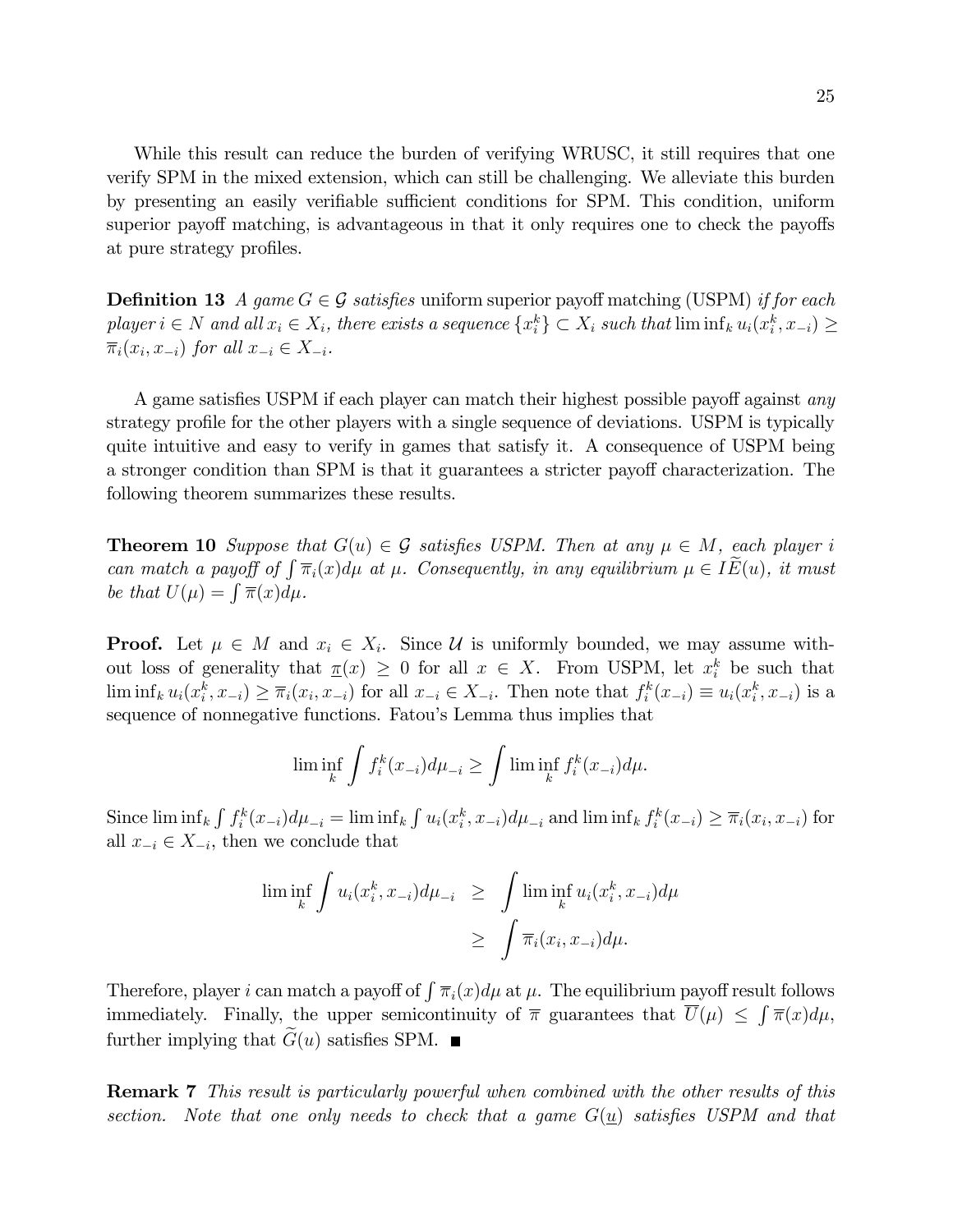$u(x) = \overline{\pi}(x)$  for all  $x \in \Psi(u)$ , which allows for a more intuitive understanding of whether the conditions are satisfied. With Theorems  $\tilde{z}$ , 8, 9, and 10 it is possible to verify that the mixed extension satisfies SPM, WRUSC, and possesses a Nash equilibrium without any computations in the mixed extension.

While SPM is often more difficult to verify, it is satisfied by more games than USPM. This is formally demonstrate by Example 7, located in the appendix.

The following corollary extends the statement of Theorem 2 to apply both to the mixed extension as well as to USPM. That is, if a game satisfies USPM, so will all games with weakly higher payoffs.

Corollary 4 (to Theorem 2) Let G be a class of games. If  $G(u)$  ( $\widetilde{G}(u)$ ) satisfies USPM (SPM) for some  $u \in \mathcal{U}$ , then  $G(v)$  ( $G(v)$ ) satisfies USPM (SPM) for all measurable functions v with  $u \le v \le \overline{\pi}$ . In particular, if  $G(\underline{\pi})$  ( $\widetilde{G}(\underline{\pi})$ ) satisfies USPM (SPM), then  $\mathcal{G}$  ( $\widetilde{\mathcal{G}}$ ) satisfies USPM (SPM).

For games in pure strategies, the results of Section 3 imply that if  $x \in X$  is an equilibrium, then  $x \notin \Sigma(u)$ . While technically meaningful, this fact is of little use in such a setting. When applied to the mixed extension of games, the statement  $\mu \notin \Sigma(u)$  has a much stronger and more important implication as related to the pure strategies of the game. This relationship is demonstrated in the following theorem.

**Theorem 11** Suppose that  $\overline{\pi}$  is measurable and that  $\overline{\Pi}(\mu) = \int \overline{\pi}(x) d\mu$  for all  $\mu \in M$ . If the mixed extension  $\widetilde{G}(u) \in \widetilde{\mathcal{G}}$  satisfies SPM, then  $\mu(\Sigma(u)) = 0$  for all  $\mu \in \widetilde{EQ}(u)$ .

**Proof of Theorem 11.** Let  $\mu \in EQ(u)$ . Then from Corollary 6,  $U(\mu) = \overline{\Pi}(\mu)$ . Thus, our assumption guarantees that  $U(\mu) = \int \overline{\pi}(x) d\mu$ , or rather,  $\int u(x) d\mu = \int \overline{\pi}(x) d\mu$ . It follows immediately that  $\mu(\Sigma(u)) = 0$ .

Thus, a critical property that is implied by equilibrium invariance is that  $\mu(\Sigma(u)) = 0$ for all  $\mu \in EQ(u)$ . For application to discontinuous games, this implies that discontinuities at which some player does not receive her highest possible payoff occur with probability zero in any invariant equilibrium. While it may seem as though  $\mu(\Sigma(u)) = 0$  is sufficient to imply invariance, the following example demonstrates that this is not the case.

Example 5 Consider a two player all-pay auction with budget constraints. Player 1 has a budget constraint of 1 and player 2 has a budget constraint of 2. Thus, each player i simultaneously selects bids in  $X_i = [0, i]$ . A prize of common value 2 is awarded to the player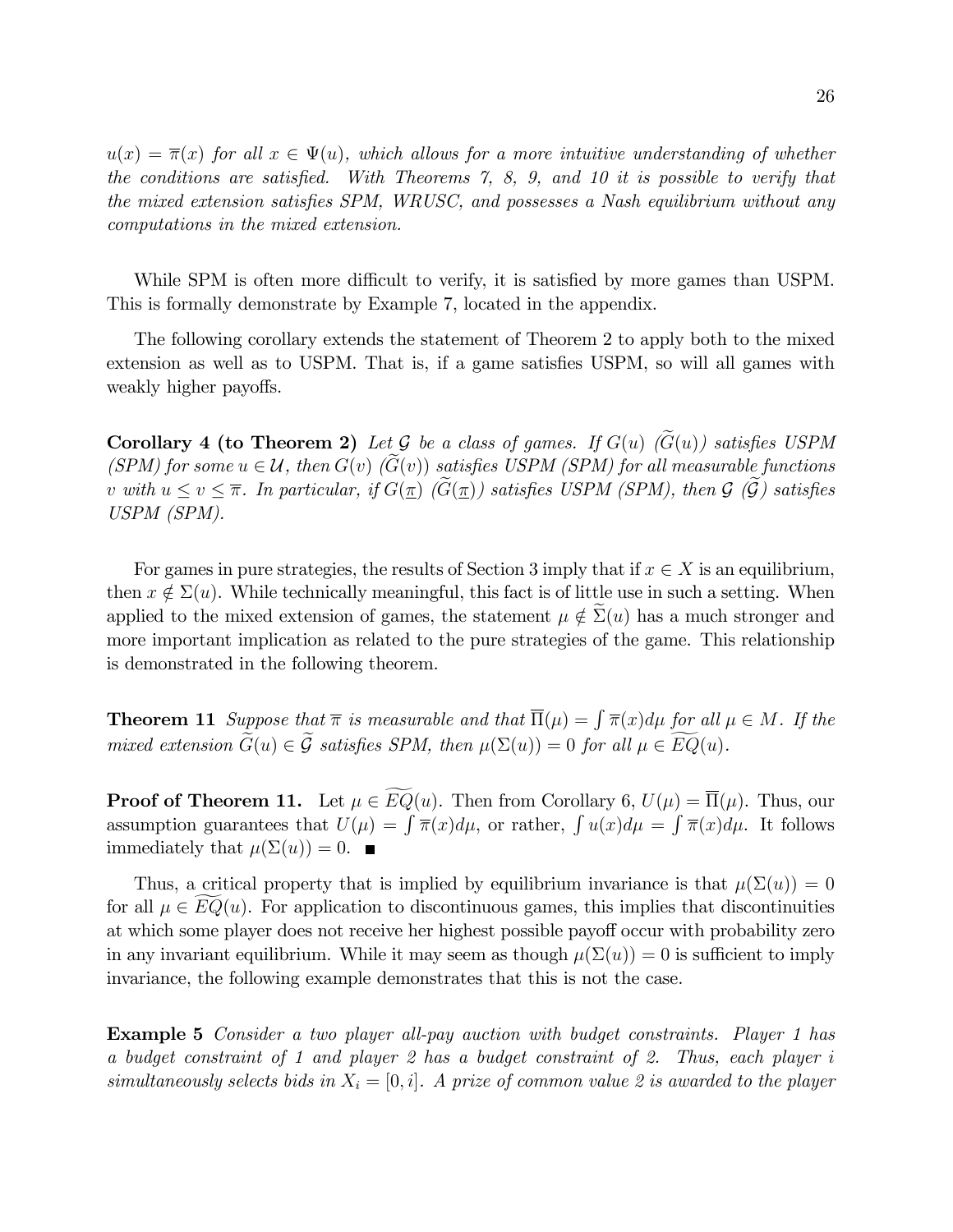with the highest bid, with ties being broken by some tie breaking rule. Each player must pay her bid regardless of whether she wins the prize. The payoffs can thus be expressed as

$$
u_i(x) = 2P_i(x) - x_i,
$$

where  $P_i(x)$  is the probability that player i wins, defined by

$$
P_i(x) = \begin{cases} 1 & \text{if } x_i > x_j \\ \alpha_i(x) & \text{if } x_i = x_j \\ 0 & \text{if } x_i < x_j \end{cases}
$$

;

where  $\alpha_i : X \to [0,1]$  is measurable and  $\alpha_1(x) + \alpha_2(x) = 1$ . Note that all possible tie breaking rules  $\alpha$  naturally define a class of auctions. We will consider that class. Note that  $\Sigma(u) = \{x \in X : x_1 = x_2\}$  for any payoff function u in this class.

In this class of auctions, any equilibrium must have  $\mu(\Sigma(u)) = 0$  and  $\mu_2(\{1\}) = 1/2$ , regardless of the sharing rule. Given any such strategy profile, player 1 has an expected payoff of zero. However, if  $\alpha_1(1,1)$  is sufficiently large, player 1 has a profitable deviation from any such strategy profile to  $x_1' = 1$ , as this earns a positive expected payoff. Therefore, the equilibrium is not invariant despite the fact that  $\mu(\Sigma(u)) = 0$ .

Note that the property that prevents invariance in this example, despite the set of discontinuities being measure zero in equilibrium, is that some player  $i$  possesses a pure strategy  $x_i$  such that the other player's mixed strategy assigned a positive probability to the set of strategies at which  $u_i(x_i, x_{-i})$  is discontinuous. While the equilibrium assigns zero mass to this event, this is because player i chooses  $x_i$  with probability zero. In this case, there exists an alternative payoff function for which player  $i$  has a profitable deviation to a strategy that was not in the support of her equilibrium strategy under the initial payoff function.

## 6 Applications

In this section we define a game that accommodates as special cases many of the applications found in the literature on discontinuous games and then use this game to show the intuitive restrictions imposed by our conditions. The game we consider is one in which there are L types of discontinuities that determine each players payoffs.<sup>20</sup> Each type of discontinuity can be interpreted in many ways depending on the applications. For example, these induced by L simultaneous auctions or contests (as is the case with a multiple battlefields Colonel Blotto game: Roberson (2006), and Roberson and Kvasov (2011)), or they could be discontinuities in demand induced by the indifference of  $L$  different consumers in a multi-consumer version of the Catalog competition game (Page and Monteiro (2003), and Monteiro and Page (2007,

 $20$ The approach used for the examples below would work for any countable number of discontinuity types.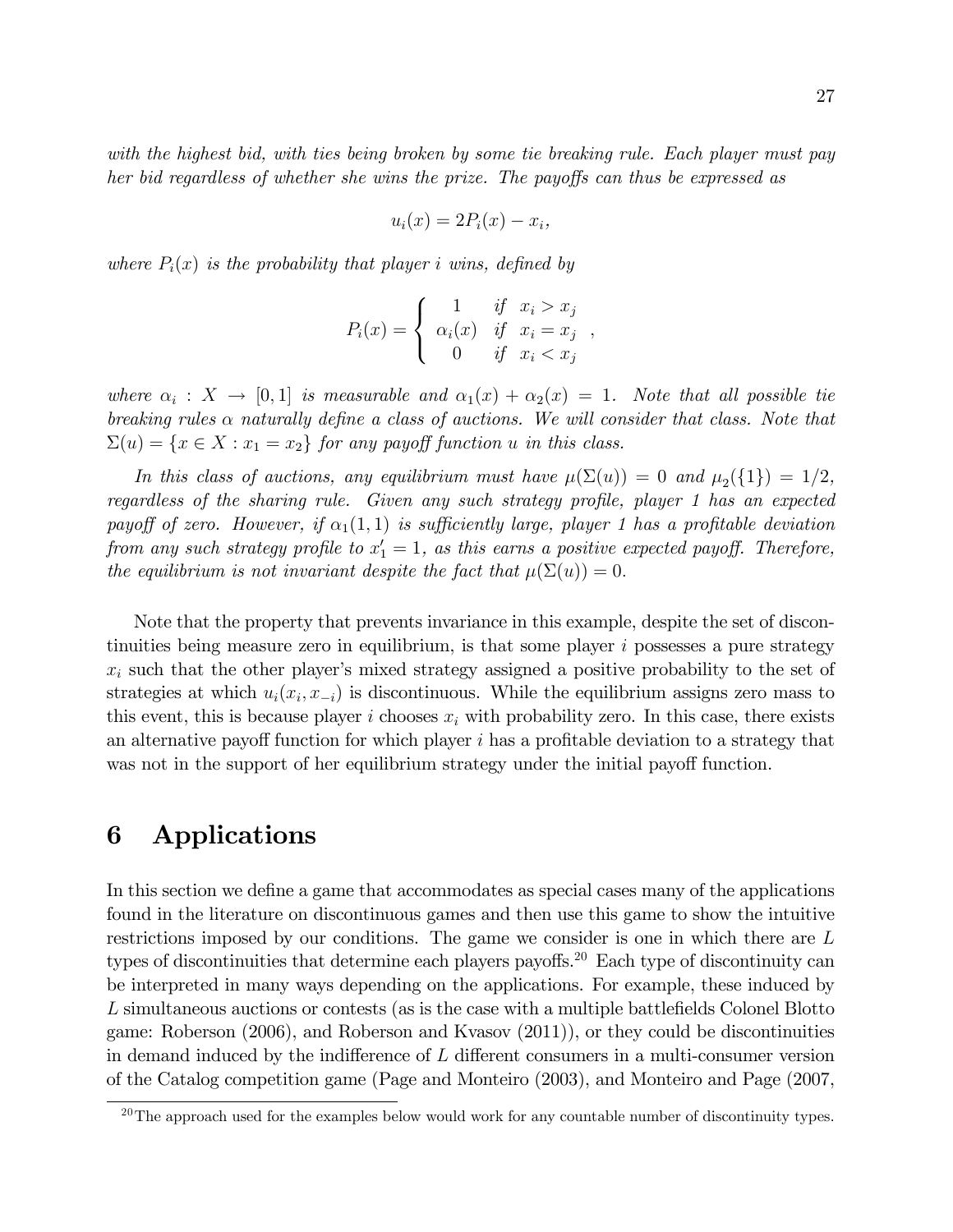$2008$ )).<sup>21</sup> While we keep the structure of this game intentionally general, we use specific examples to clearly demonstrate how our matching conditions and results can be applied.

Let X be a compact, convex Hausdorff space endowed with a partial order  $\succeq$ . With some abuse of notation, we will also use  $\succsim$  to represent the partial order on  $X_i$ . For each player *i*, there are L bounded and continuous functions  $f_i^l: X \to \mathbb{R}, l \in \{1, 2, ..., L\}$  that identify the points of discontinuity. Specifically, if  $u_i(\cdot)$  is discontinuous at x, then  $f_i^l(x) = 0$ for some l. Note that this is a necessary condition only, it may be the case that  $f_i^l(x) = 0$ at a point of continuity x. Each player  $i$  has a payoff function in a class defined as follows. Define the vector  $\Lambda^x = (\Lambda_1^x, ..., \Lambda_L^x)$  such that for each l,  $\Lambda_l^x = 1$  if  $f_i^l(x) \geq 0$  and  $\Lambda_l^x = 0$ otherwise. Similarly, define  $\Lambda_x = (\Lambda_{x,1},...,\Lambda_{x,L})$  such that for each  $l, \Lambda_{x,l} = 1$  if  $f_i^l(x) > 0$ and  $\Lambda_{x,l} = 0$  otherwise.<sup>22</sup> We use the notation  $\Lambda^x(j)$  and  $\Lambda_x(j)$  anytime referring these sets for a specific player j other than the arbitrary player i. Note that  $\Lambda^x = \Lambda_x$  for any x without the possibility of a discontinuity and that  $\Lambda^x > \Lambda_x$  for any x with the possibility of discontinuity.<sup>23</sup> At any point  $x \in X$  such that  $f_i^l(x) \neq 0$  for all l, player i's payoff is  $u_i(x) = \varphi_i(x, \Lambda^x)$ . For any  $x \in X$  such that  $f_i^l(x) = 0$  for some  $l, u_i(x) = \theta_i(x, \Lambda^x)$ . The set of sharing rules we consider only differ based on the specification of  $\theta_i(x, \Lambda^x)$ . The following assumptions on  $\varphi$  and  $\theta$  define the basic properties of the set of payoff functions  $\mathcal{U}$ .

- **A.1** For each player i and all  $\Lambda \in \{0, 1\}^L$ ,  $\varphi_i(x, \Lambda)$  is uniformly continuous on X.
- **A.2** For each player *i* and all  $\Lambda' \geq \Lambda$ ,  $\varphi_i(x, \Lambda') \geq \varphi_i(x, \Lambda)$  for all  $x \in X$ .
- **A.3** For each player i and all  $x \in X$ ,  $\varphi_i(x, \Lambda^x) \ge \theta_i(x, \Lambda^x)$ .

Based on  $A.1 - A.3$ , we may compute upper and lower semicontinuous envelopes of the payoffs as

$$
\overline{\varphi}_i(x) = \varphi_i(x, \Lambda^x),
$$
  

$$
\underline{\varphi}_i(x) = \varphi_i(x, \Lambda_x).
$$

The next assumption provides sufficient restriction to show this class of games satisfies SPM.

<sup>22</sup>Note that  $\Lambda^x$  and  $\Lambda_x$  as defined depend on the player *i*. We suppress the notation for this as there is no need to consider multiple players' sets simultaneously, and thus there is no ambiguity.

<sup>23</sup>Here we use the notation  $\Lambda^x > \Lambda_x$  to denote that  $\Lambda^x \geq \Lambda_x$  and  $\Lambda_t^x > \Lambda_{x,l}$  for at least one l.

<sup>&</sup>lt;sup>21</sup>Although we use the contest and oligopoly examples for interpretation, it is worth noting that much of the literature on economic applications of discontinuous games nests within the framework of our example. This includes for example the following recent applications: All-pay contests: Siegel (2009, 2011); Bertrand-Edgeworth price competition: Allison and Lepore (2016); Price competition with limited comparability: Piccione and Spiegler (2012); ; Spatial voting: Duggan (2007); Network attack and defense: Kovenock and Roberson (2017); Peer Pressure: Calvó-Armengol and Jackson (2010); Pre-marital investment: Peters (2007) ; Labor market search: Galenianos and Kircher (2012); Competitive matching: Damiano and Li (2008).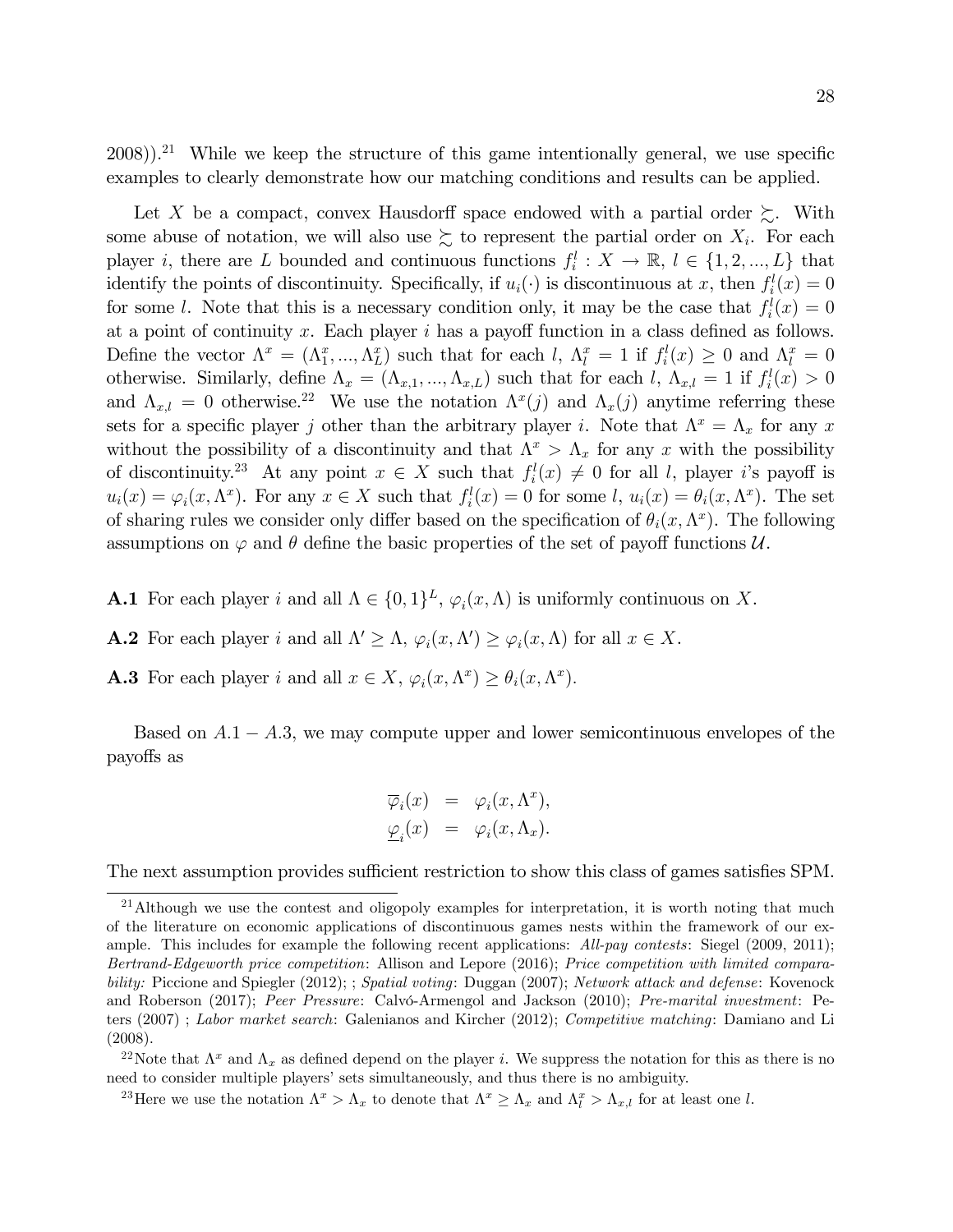**A.4** For any  $x \in X$ , either

(i) there is an  $x'_i \in X_i$  in every neighborhood of  $x_i$  such that  $f_i^l(x'_i, x_{-i}) > f_i^l(x_i, x_{-i})$ for all l such that  $f_i^l(x) = 0$ , or

(ii) there is an  $x'_i \in X_i$  such that  $\underline{\varphi}_i(x'_i, x_{-i}) \ge \overline{\varphi}_i(x)$ .

### **Invariance**

**Proposition 1** Suppose that A.1-A.4 are satisfied. Then the application game  $(X, \underline{u})$  satisfies SPM.

**Proof.** From A.1-A.3,  $\overline{u}_i(x) \leq \overline{\varphi}_i(x)$  and  $\underline{u}_i(x) \geq \underline{\varphi}_i(x)$  for all  $u \in \mathcal{U}$ . This also implies that  $\overline{\pi}_i(x) \leq \overline{\varphi}_i(x)$ . If A.4(i) holds at a point x, then for all i, l, and  $x \in X$  there is a sequence  $x_i^k \to x_i$  such that  $f_i^l(x_i^k, x_{-i}) > 0$  for all k for all l with  $f_i^l(x) = 0$ . By the continuity of each  $f_i^l$ , it follows that for sufficiently large k,  $f_i^l(x_i^k, x_{-i}) < 0$  for all l such that  $f_i^l(x) < 0$  and  $f_i^l(x_i^k, x_{-i}) > 0$  for all l such that  $f_i^l(x) > 0$ . Therefore, for sufficiently large k,  $u_i(x_i^k, x_{-i}) =$  $\varphi_i(x_i^k, x_{-i}, \Lambda^{x_i^k, x_{-i}})$ , and thus  $\lim_k u_i(x_i^k, x_{-i}) = \overline{\varphi}_i(x)$ . Finally, since  $f_i^l(x_i^k, x_{-i}) \neq 0$  for all k sufficiently large, it follows that  $\Lambda^{x_i^k, x_{-i}} = \Lambda_{x_i^k, x_{-i}}$ , so  $u_i(x_i^k, x_{-i}) = \underline{\varphi}_i(x_i^k, x_{-i})$  for sufficiently large k. Thus, for all  $x_i$  satisfying (i):

$$
\lim_{k} \underline{u}_{i}(x_{i}^{k}, x_{-i}) \geq \lim_{k} \underline{\varphi}_{i}(x_{i}^{k}, x_{-i})
$$
\n
$$
= \lim_{k} \varphi_{i}(x_{i}^{k}, x_{-i}, \Lambda^{x_{i}^{k}, x_{-i}})
$$
\n
$$
= \overline{\varphi}_{i}(x)
$$
\n
$$
\geq \overline{\pi}_{i}(x).
$$

Therefore, the conditions of SPM are satisfied at  $x$ .

For use in application, A.4(ii) is intended to address boundary points such that every neighborhood around a point  $x_i$  is not fully contained in  $X_i$ . At such a point this condition guarantees a way to match the upper bound payoff that may not correspond to a local deviation. Note that A.4 (ii) directly guarantees SPM for all such boundary points.

We conclude that if A.4 is satisfied, then the game  $(X, u)$  satisfies SPM.

Assumption A.4 highlights a fundamental property that is required for the verification of SPM: that all discontinuity types be avoided via deviations in the same direction. In this general setting, this corresponds to the existence of local deviations which increase  $f_i^l$  for each relevant discontinuity type l. It is precisely under this condition that  $\overline{u}_i(x) = \overline{\varphi}_i(x)$ . Otherwise, it may be the case that  $\overline{u}_i(x) < \overline{\varphi}_i(x)$ , and this may lead to nonexistence of equilibrium, as is the case in the example presented Sion and Wolfe (1957). They present game in which each player chooses a strategy in an interval, and the "good" side of discontinuities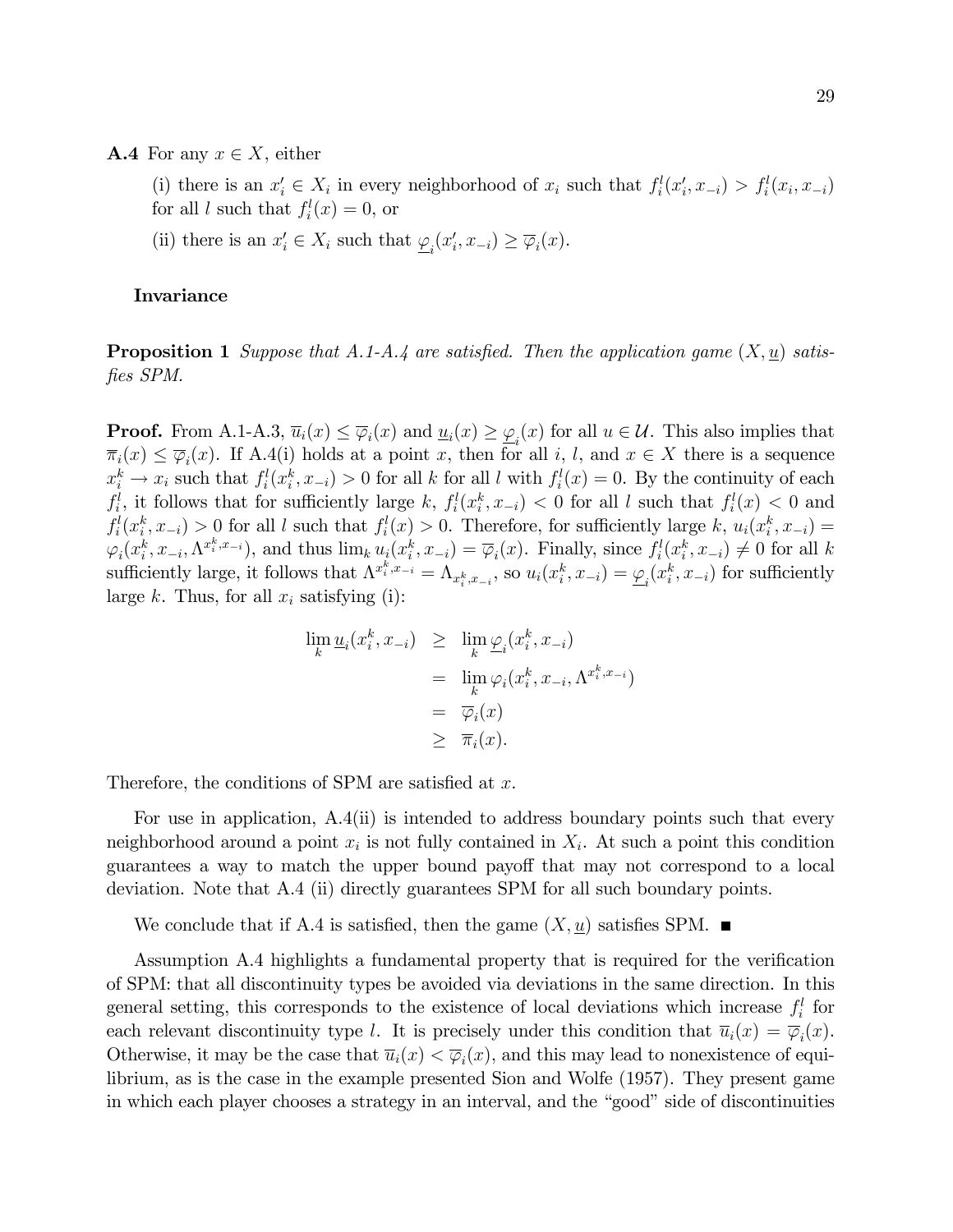may correspond to either an increase or a decrease in choice depending on the other player's strategy. Consequently, neither A.4 nor SPM can be satisfied.

Next we consider conditions such that the application game satisfy USPM. Assumptions A.5 and A.6 are stronger than A.4 as they must guarantee the same sequence can match the upper bound payoff for all pure strategies of the other players.

**A.5** For all x and l such that  $f_i^l(x) = 0$ , if  $x_i' \succ x_i$ , then  $f_i^l(x_i', x_{-i}) > f_i^l(x_i, x_{-i})$ . For all x and l such that  $f_i^l(x) \neq 0$ , if  $x'_i \succ x_i$ , then  $f_i^l(x'_i, x_{-i}) \geq f_i^l(x_i, x_{-i})$ .

Now we must consider boundary points  $x \in X$  such that there is no  $x'_{i} \in X_{i}$  such that  $x'_i \succ x$ . Define the set  $B(X_i) = \{x_i \in X_i : x'_i \not\succ x_i \text{ for all } x_i \in X_i\}$ . We make the assumption that there is some way to secure at least the payoff at  $\overline{\varphi}_i(x)$  at any boundary point x. While this is stronger than necessary, we make this assumption for clarity of exposition. This choice is justified by the fact that this assumption is satisfied in the intended applications.

**A.6** For all *i*, any  $x_i \in B(X_i)$ , there is an  $x'_i \in X_i$  such that for all  $l, \underline{\varphi}_i(x'_i, x_{-i}) \ge \overline{\varphi}_i(x_i, x_{-i})$ for all  $x_{-i} \in X_{-i}$ .

**Proposition 2** Suppose that A.1-A.3, A.5  $\mathcal{B}$  A.6 are satisfied. Then the game  $(X, \underline{u})$  satisfies USPM.

**Proof.** A.5 guarantees that for all i and  $x \in X$  such that there exists an  $x_i' \in X_i$  and  $x'_i \succ x_i$ ,  $\overline{u}_i(x) = \overline{\varphi}_i(x)$ . Thus,  $\overline{\pi}_i(x) = \overline{\varphi}_i(x)$ . Further, it guarantees that for all i and  $x_i \in X_i$ with  $x'_i \in X_i$  such that  $x'_i \succ x_i$  there is a sequence  $x_i^k \succ x_i$  with  $\Lambda^{x_i^k, x_{-i}} = \Lambda_{x_i^k, x_{-i}} = \Lambda^{x_i, x_{-i}}$ and  $f_i^l(x_i^k, x_{-i}) \neq 0$  for all l and all  $x_{-i} \in X_{-i}$ . It follows that

$$
\lim_{k} \underline{u}_{i}(x_{i}^{k}, x_{-i}) = \overline{\varphi}_{i}(x) \newline \geq \overline{\pi}_{i}(x)
$$

for all  $x_{-i} \in X_{-i}$ . Thus, the conditions of USPM are satisfied for all  $x_i \notin B(X_i)$ .

A.6 directly gives us USPM for all  $x_i \in \overline{B}(X_i)$ . Therefore, this game satisfies USPM.

### Existence

Now define the class of payoff functions  $\mathcal{U}^{SZ}$  as the closure of graph of  $(X, u(x))$ , where  $u(x) = (u_1(x), ..., u_N(x))$ . Based on the structure of the game, the closure of the graph of each game  $G(v)$  is the same for all sharing rules  $v \in \mathcal{U}^{SZ}$  and  $\overline{u}(x) = \overline{\pi}(x)$ . Denote by  $\mathcal{U}_{\Psi}^{SZ}$ the class of all payoff selections  $v \in \mathcal{U}^{SZ}$  in the closure of the graph of the game such that  $v(x) = \overline{u}(x)$ , if  $(x, \overline{u}(x))$  is in the closure of the graph of the game. This construction is sufficient to guarantee  $G(v)$  is RUSC for all  $v \in \mathcal{U}_{\Psi}^{SZ}$ . Denote by  $\mathcal{G}_{\Psi}^{SZ}$  the class of games with payoffs  $v \in \mathcal{U}_{\Psi}^{SZ}$ . This leads to the following results on existence of invariant equilibrium.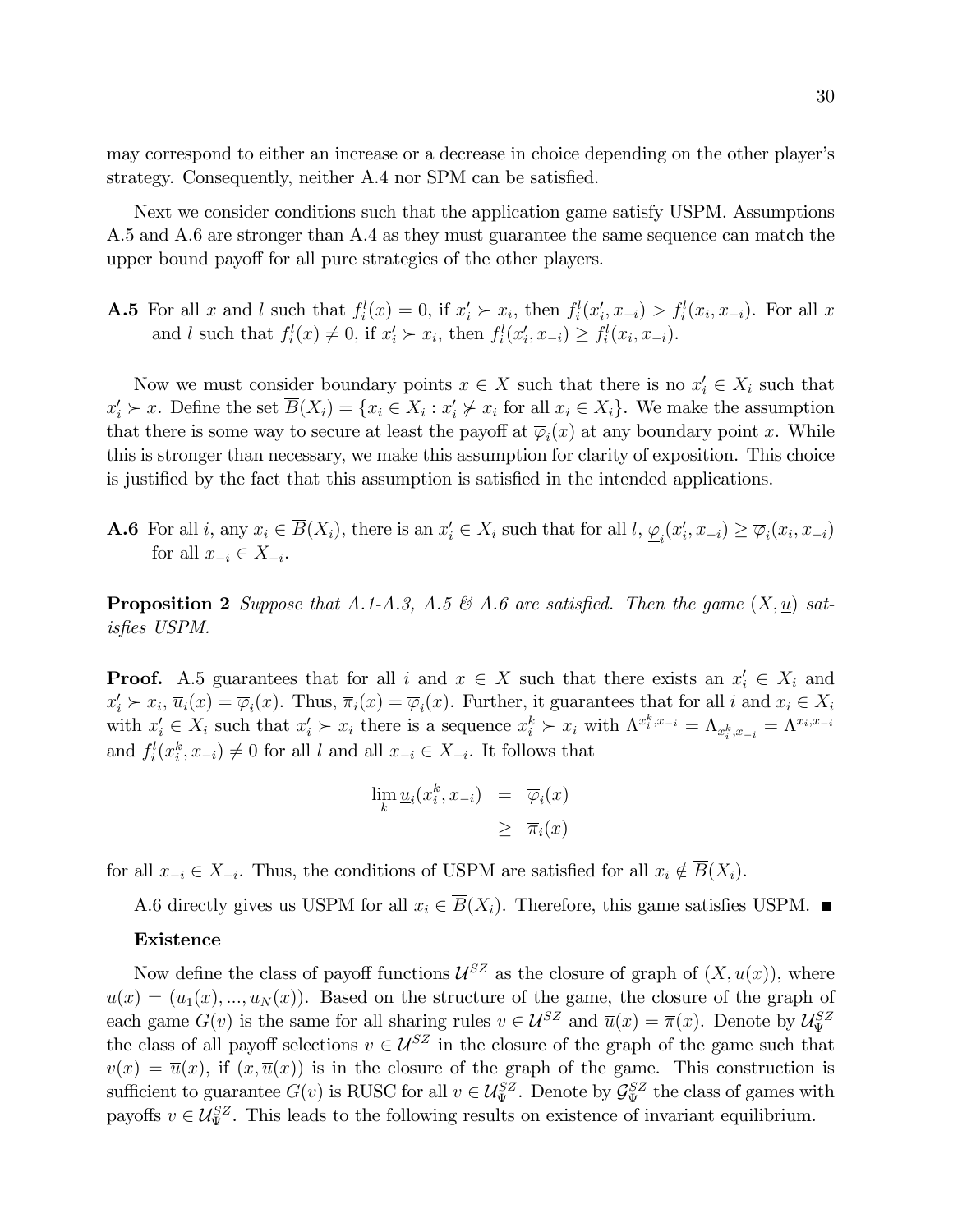**Proposition 3** Suppose that A.1-A.4 are satisfied and that there is a  $u \in \mathcal{U}_{\Psi}^{SZ}$  that is quasiconcave. Then  $IE(\mathcal{U}_{\Psi}^{SZ}) = EQ(\mathcal{U}_{\Psi}^{SZ}) \neq \emptyset$ .

Similarly we have the following result for existence of invariant mixed strategy equilibrium.

**Proposition 4** Suppose that A1-A3, A5 & A6 are satisfied. Then  $IE(\mathcal{U}_{\Psi}^{SZ}) = E\overline{Q}(\mathcal{U}_{\Psi}^{SZ}) \neq$  $\emptyset$ .

This application game is still fairly abstract, so we now provide two examples of games that fall within this framework. Before turning to the examples the following remark addresses a game structure that falls within our general assumptions, but is not included in the application game.

**Remark 8** The assumption that payoffs are uniformly continuous on the set of continuity points inherently rules out certain types of games. One common example is a simple Tullock lottery contest. In such a contest, players bid for a chance to win a prize, where the probability of winning is equal to one's share of the total bids. An issue arises when no one bids. In such a setting, there is one discontinuity type identified by  $f(x) = 0$  where  $f(x) = \sum_i x_i$ . However, the payoffs when  $f(x) > 0$  do not correspond to a uniformly continuous function  $\varphi : X \to \mathbb{R}$ . To see why, consider sequences  $x^k(i)$  defined by  $x_i^k(i) = 1/k$  and  $x_{-i}^k(i) = (0, ..., 0)$ . Note that  $\lim_k u_i(x^k(i)) = V$ , where V is the value of the prize, while  $\lim_k u_i(x^k(j)) = 0$  for  $j \neq i$ . Even though this game and games with this property fail to satisfy the structure of this section, they can still satisfy the conditions of this paper. Indeed, for this example, the sequence  $x_i^k(i)$ above can be used to show that this game satisfies SPM.

## 6.1 Rank Order Contest

Consider a game in which all player compete in a simultaneous contest with each player's payo§s determined by their ranking as determined by their actions relative to those of the other players. Additionally, we allow a player's payoff to depend on which players she outperforms, as well as on the actions of all the players.

Formally, each player picks an  $x_i \in X_i$ , a nonempty, convex and compact subset of  $\mathbb{R}^n_+$ . The performance of player i relative to player j is evaluated by  $f_i^j$  $f_i^j(x)$ , with  $f_i^j$  $i^j(x) = 0$  if the performance of players is equivalent and  $f_i^j$  $i<sup>j</sup>(x) > 0$  if i outperforms j. Each player i receives a prize  $m_i(x, \Lambda)$ , where  $\Lambda^x \geq \Lambda \geq \Lambda_x$ . In this context, the set  $\Lambda^x$  corresponds to the set of players that a player performs at least as well as, while the set  $\Lambda_x$  corresponds to the set of players that she outperforms. In the event that i performs equivalently to some other player  $j \; (f_i^j$  $i(x) = 0$ , the rank is assigned randomly, hence the necessity of specifying  $\Lambda^x \ge \Lambda \ge \Lambda_x$ . Each player *i* pays effort cost  $c_i(x_i) \geq 0$ , which is nondecreasing in  $x_i$ . We assume that  $m_i$ and  $c_i$  are continuous (and thus uniformly continuous) on X.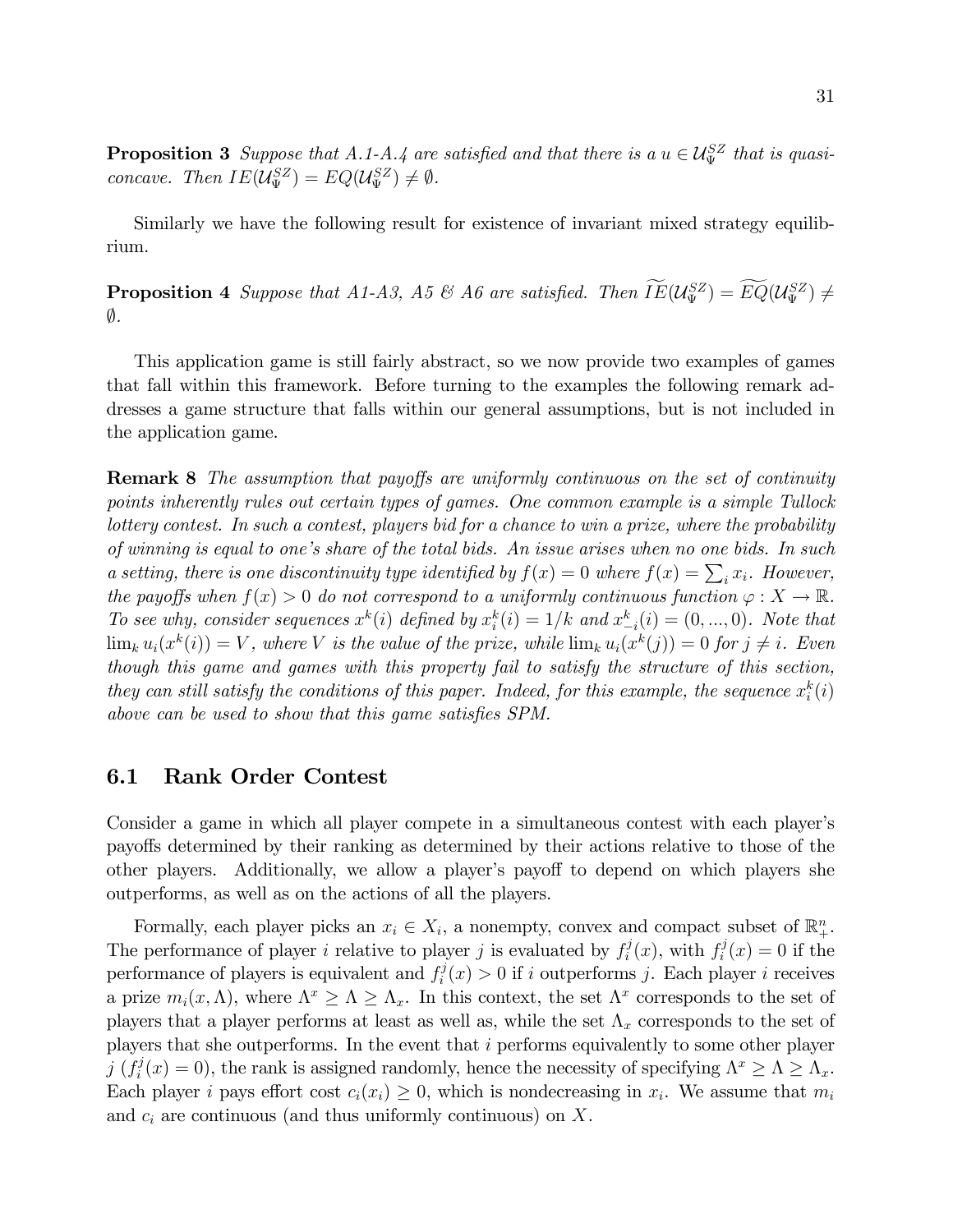**R.1** Players always prefer a higher rank: for any  $x \in X$  and  $\Lambda' \geq \Lambda$ ,  $m_i(x, \Lambda') \geq m_i(x, \Lambda) \geq$  $0.24$ 

As constructed, the set of possible the utility functions of player  $i$  at all points of continuity x is given by  $\varphi_i(x, \Lambda^x) = m_i(x, \Lambda^x) - c_i(x)$  and at points of discontinuity by  $\theta_i(x, \Lambda^x) =$  $\sum_{\Lambda \in [\Lambda_x,\Lambda^x]} \alpha_i(x,\Lambda) \varphi_i(x,\Lambda)$  for some set of values  $\alpha_i(x,\Lambda) \in [0,1]$  with  $\sum_{\Lambda \in [\Lambda_x,\Lambda^x]} \alpha_i(x,\Lambda) =$ 1. Thus, the payoffs of this game satisfy the basic structure of the application game.

**R.2** Efforts are strategically bounded: for each player i, there exists a  $z \in X_i$  with  $\{x_i \in X_i\}$  $X_i: x_i > z$   $\neq \emptyset$  such that for all  $x_{-i} \in X_{-i}$  and  $\Lambda \in \{0,1\}^L$ ,  $m_i(x,\Lambda) - c_i(x_i) \leq 0$  if  $x_i > z$ .

The next assumption guarantees that A.4 is satisfied and thus SPM is satisfied.

**R.3** Extra effort can break ties in performance: for all players i and j and all  $x \in X$  such that  $f_i^j$  $f_i^j(x) = 0, f_i^j$  $i^{\prime\prime}(x)$  is strictly increasing in  $x_i$  at x.

The following assumption is necessary to guarantee that payoffs are quasiconcave.

**R.Q** For each player i, the cost of effort  $c_i(x_i) = 0$  for all  $x_i$  and that each  $m_i(x, \Lambda^x)$  is quasi-concave in  $x_i$ .

**Proposition 5** Suppose that  $R.1-R.3$  and  $R.Q$  are satisfied. Then the rank order contest has an invariant equilibrium,  $IE(\mathcal{U}_{\Psi}^{SZ}) = EQ(\mathcal{U}_{\Psi}^{SZ}) \neq \emptyset$ .

**Proof.** We show that R.1-R.2 imply A.1-A.3 and then the remainder of the proof follows directly from Proposition 1. First A.1 is just based on the uniform continuity of  $m_i$  and  $c_i$ and clearly R.1 directly implies A.2. For all  $\alpha_i(x,\Lambda) \in [0,1]$  with  $\sum_{\Lambda \in [\Lambda_x,\Lambda^x]} \alpha_i(x,\Lambda) = 1$ ; the weighted sum  $\theta_i(x, \Lambda^x) = \sum_{\Lambda \in [\Lambda_x, \Lambda^x]} \alpha_i(x, \Lambda) \varphi_i(x, \Lambda)$  is an average of payoffs  $\varphi_i(x, \Lambda) \le$  $\varphi_i(x, \Lambda^x)$ , which implies  $\theta_i(x, \Lambda^x) \leq \varphi_i(x, \Lambda^x)$ . From R.2 and R.3, for any x such that  $\varphi_i(x, \Lambda^x) > \theta_i(x, \Lambda^x)$  player i can pick  $x'_i > x_i$  and get  $\varphi_i(x'_i, x_{-i}, \Lambda^x)$ . Based on the continuity of  $\varphi_i(x, \Lambda^x)$  for  $x_i' > x_i$  close enough to  $x_i \varphi_i(x_i', x_{-i}, \Lambda^x) > \theta_i(x, \Lambda^x)$ . At any  $x_i \in \partial X_i$  with no  $x'_i \in X_i$  such that  $x'_i > x_i$ , by R.2  $\varphi_i(x, \Lambda^x) \leq 0$ . Based on the fact that  $m_i(x, \Lambda) \geq 0$  and  $c_i(x_i) = 0$  for all  $x_i$ ,  $\varphi_i(x, \Lambda^x) = 0$  and  $\underline{\varphi}_i(x) = 0$ . Finally, the quasiconcavity requirement follows directly from R.Q.  $\blacksquare$ 

The two assumptions that follow are reasonable restrictions for the Rank Order Contest that imply A.5 and A.6.

 $^{24}$ The assumption that payoffs are nonnegative give us a boundry condition, but is not strictly necessary.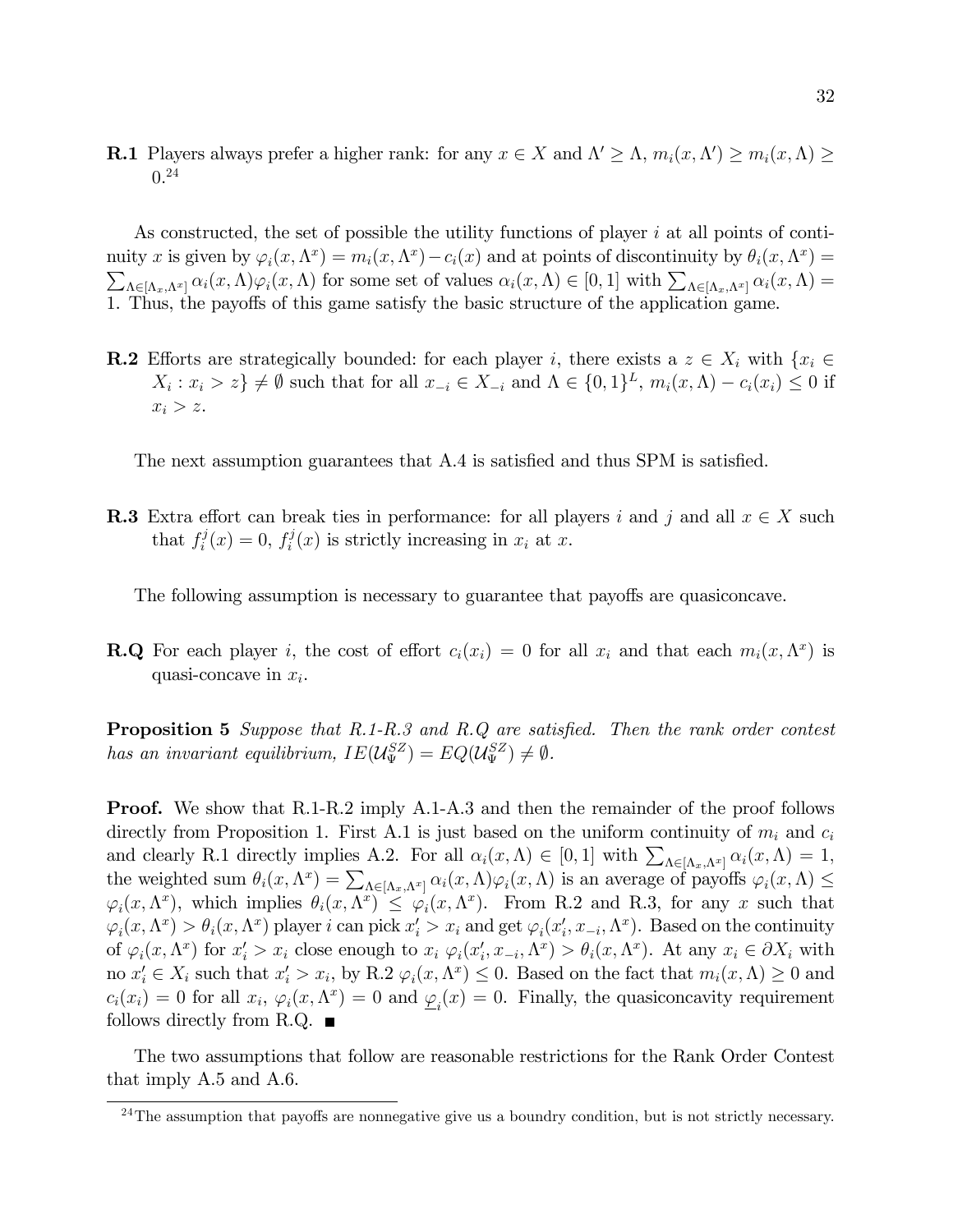- **R.4** Increased effort always increases performance: For all  $x \in X$  and all  $x'_i \geq x_i$  with  $x_i \neq x'_i, f_i^j$  $f_i^j(x'_i, x_{-i}) > f_i^j(x_i, x_{-i})$  for all  $j \neq i$ .
- **R.5** For every player i, there is a  $x_i \in X_i$  such that  $c_i(x_i) = 0$ .

**Proposition 6** Suppose that R.1, R.2, R.4 and R.5 are satisfied. Then the rank order contest has an invariant mixed strategy equilibrium,  $IE(\mathcal{U}_{\Psi}^{SZ}) = EQ(\mathcal{U}_{\Psi}^{SZ}) \neq \emptyset$ .

**Proof.** We only need to show that R.1, R.2 and R.4 imply A.5 and A.6 to show that the conditions for Proposition 2 are satisfied. R.4 directly implies A.5. At any  $x_i \in \partial X_i$  with no  $x'_i \in X_i$  such that  $x'_i > x_i$ , by R.2  $\varphi_i(x, \Lambda^x) \leq 0$ . Based on R.5 there is a  $x'_i \in X$  such that  $\varphi_i(x'_i, x, (0, ..., 0)) \ge 0$ . This means that  $\underline{\varphi}_i(x) = \varphi_i(x'_i, x, \Lambda_x) \ge \varphi_i(x'_i, x, \{0, ..., 0\}) \ge 0$  and A.6 is satisfied.  $\blacksquare$ 

## 6.2 Oligopoly with endogenous product lines, quality and prices

Consider a model of oligopoly with endogenous product choice, quality, and price. The framework is general enough to include quantity as a choice variable or allow it to be determined completely by consumer decisions a la Bertrand.

 $n \geq 2$  firms simultaneously compete by choosing a product line  $q_i \in [0, 1]^T$  that consists of a quality choice for up to T different products and price vector  $p_i \in \mathbb{R}^T_+$  of corresponding prices for those products. We interpret a quality choice  $q_i^t = 0$  for a product t as not offering that product. Additionally, the firm sets a price vector  $p_i \in \mathbb{R}_+^T$ . Thus, a strategy for each firm i is a vector  $x_i = (q_i, p_i)$  that consists of a vector of qualities for up to T products and corresponding prices.

Market demand consists of H groups of consumers. Each group may be qualitatively different, may consist of a single consumer, or may represent a continuum of consumers that are individually small relative to the market. The demand for individual products is derived from consumer preferences. As such, there will be discontinuities in the demand facing each firm when the prices and qualities of goods are such that some consumers are indifferent between the combinations offered by multiple firms. These points of indifference are captured by continuous functions  $f_i^{h^{t,j}}$  $f_i^{h^{t,j}}(x)$  that have the property that  $f_i^{h^{t,j}}$  $i^{h^{i,j}}(x) = 0$  if the consumers in group h are indifferent between  $(q_i^t, p_i^t)$  and  $(q_j^t, p_j^t)$ , with  $f_i^{h^{t,j}}$  $i^{h^{i,j}}(x) > 0$  indicating that group h prefers  $(q_i^t, p_i^t)$  to  $(q_j^t, p_j^t)$ . Thus, there are  $L = HT(n-1)$  possible discontinuity types for each firm  $i$ . That is, a possible discontinuity type for each group of consumers, product, and rival firm. As in the general application framework we define the sets  $\Lambda^x$  and  $\Lambda_x$  as binary valued vectors of length L based on the functions  $f_i^l(x)$ .

The interpretation of each function  $f_i^{h^{t,j}}$  $i^{h^{i,j}}(x)$  is critical to this application. Let us introduce some notation to provide a proper interpretation of each  $f_i^{h^{t,j}}$  $\eta_h^{h^{t,j}}(x)$ . Denote by  $\eta_h(x_i^t; x)$  the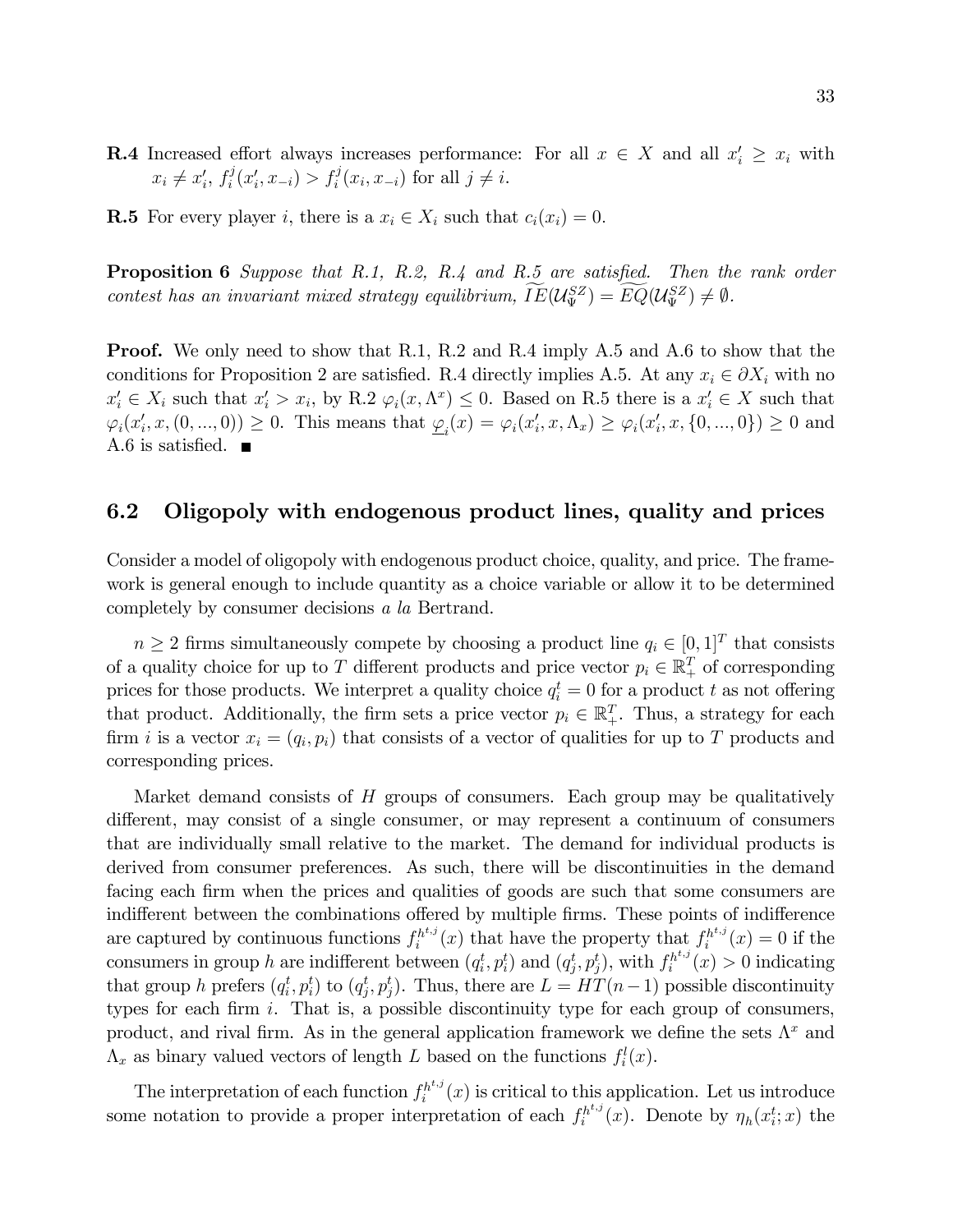real valued utility of consumer type h buying good type  $t$  from firm i before buying from type  $t$  from firm  $j$  and buying their optimal corresponding bundle from all firms. Using this utility we write  $f_i^{h^{t,j}}$  $i^{h^{t,j}}(x) = \eta_h(x_i^t; x) - \eta_h(x_j^t; x)$ . Thus,  $f_i^{h^{t,j}}$  $i^{h^{i,j}}(x) = 0$  when buying good t from firm i before firm j is equivalent to buying good t from firm j before firm  $i$ .<sup>25</sup>

Any payoff functions is the defined by  $u_i(x) = \varphi_i(x, \Lambda^x)$  for all x such that  $f_i^l(x) \neq 0$ for all l, and  $u_i(x) = \theta_i(x, \Lambda^x)$  if  $f_i^l(x) = 0$  for at least one l. At any point of continuity,  $\varphi_i(x, \Lambda_x) = \varphi_i(x, \Lambda^x)$  and there is no ambiguity as to the specification of the profit.

**O.1** Firms have a greater potential for profit when facing a greater demand. Formally, for all  $x \in X$ , for any  $\Lambda' \geq \Lambda$ ,  $\varphi_i(x, \Lambda') \geq \varphi_i(x, \Lambda)$ .

This level of abstraction is convenient because of its versatility in handling quantity of production and sale as well as any form of demand rationing. If we were to include quantity as a choice variable simultaneously with the prices and qualities, then O.1 is trivially satisfied. In a Bertrand setting where firms must serve all demand they face, this assumption is satisfied as long as marginal cost of production is constant. Alternatively, if production is determined after realization of prices, then this assumption simply requires that firms do not reduce their quantity when they face a higher demand, which is consistent with profit maximizing behavior when costs of production are weakly quasiconvex in quantities. As such, assumption O.1 will be satisfied in a large range of market structures. Interestingly, this assumption is general enough to allow demand rationing rules in which firms with more preferable quality/price bundles do not have complete priority access to consumers as long as it is still more profitable to have a more preferable quality/price bundle.

We specify the objective function of each firm i to be a profit function  $u_i(x)$ , allows for any demand of indifferent consumers shared in many ways at ties between firms for a consumers type.

**O.2** For all  $x \in X$ ,  $\varphi_i(x, \Lambda_x) \leq \theta_i(x, \Lambda^x) \leq \varphi_i(x, \Lambda^x)$ .

We need one additional assumption to manage the continuity of payoffs.

**O.3** The profit of the firms is uniformly continuous in x wherever demand is continuous. Formally,  $u_i(x)$  is uniformly continuous on  $\{x \in X : f_i^l(x) \neq 0 \text{ for all } l = \{1, ..., L\}\}.$ 

This uniform continuity assumption is fairly innocuous, as in application this is implied by continuity of the cost function together with continuity of consumer preferences or market demand and rationing rule.

The next assumption serves to guarantee that as a firm attempts to implement perfect quality of any good cost becomes unprofitably large.

<sup>&</sup>lt;sup>25</sup> Implicit in this construction is some rationing mechanism at each  $x$ .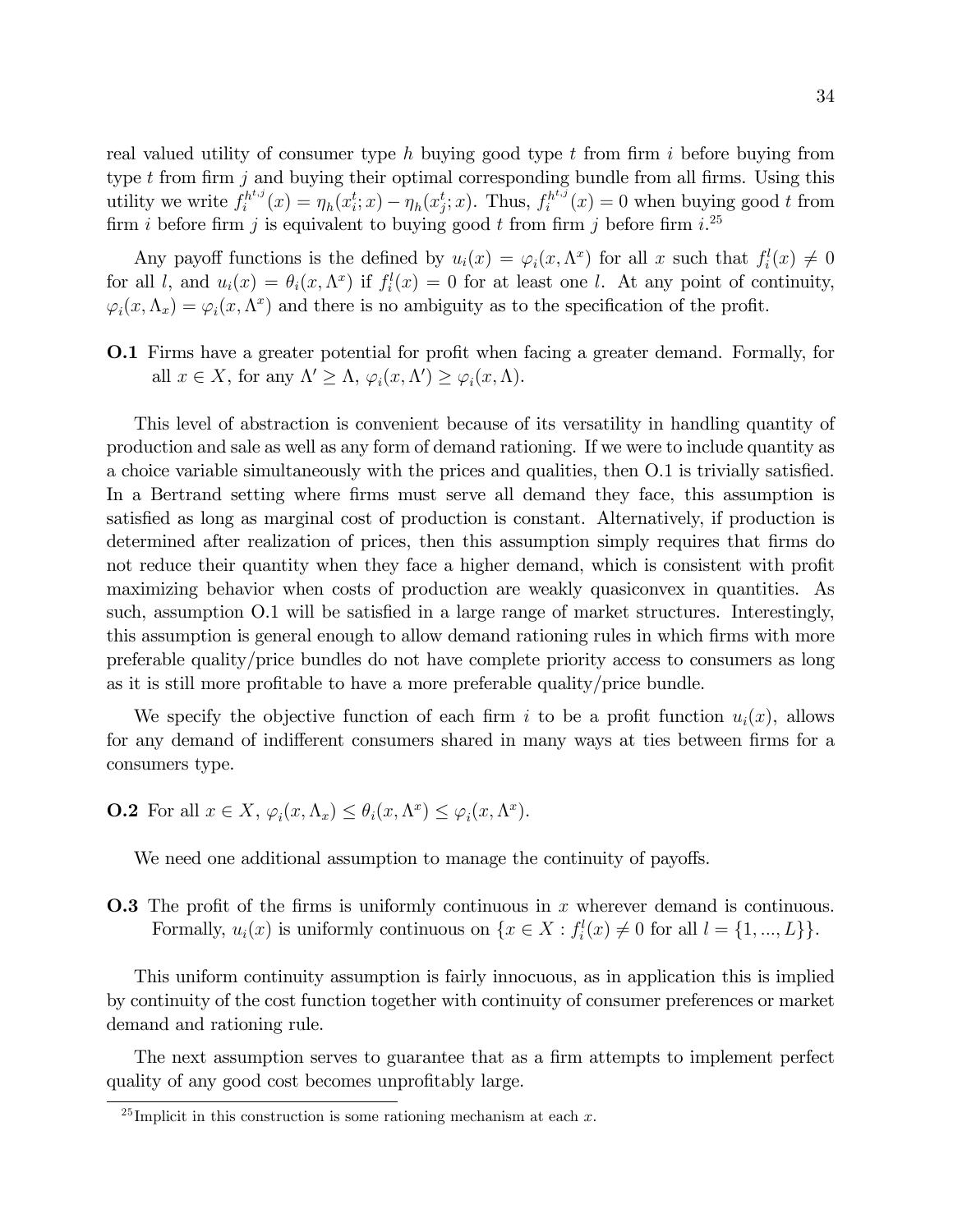**O.4** For all t,  $\lim_{q_i^t \uparrow 1} \varphi_i(x,(1,...,1)) < \sup_{x_i} \inf_{x_{-i}} u_i(x)$ .

The next assumption is that all consumers weakly prefer lower prices and higher quality in a product and that at indifference points in which consumers buy a product  $t$  all consumers strictly prefer a lower price. To write this formally, we must introduce more notation. Consider the set of firm  $J \subset N \setminus i$ . Define the vector  $\Lambda^{x-h^{t,J}}$  such that  $\Lambda^{x-h^{t,J}}_{h^{t,j}} = 0$  for all  $j \in J$  and  $\Lambda_l^{x-h^{t,J}} = \Lambda_l^x$  for all  $l \in \{h^{t,j}\}_{j \in J}$ . This is the same vector for firm i as  $\Lambda_l^x$  except with firm i getting last chance of all tied firm to serve the demand for good  $t$  of consumer type h.

**O.5** For each h and t,  $\eta_h(x_i^t; x)$  is nondecreasing in  $q_i^t$  and nonincreasing in  $p_i^t$ . For each h and t, if there is nonempty set of firms J such that  $f_{h^{t,j}}^i(x) = 0$  for all  $j \in J$  and  $\theta_i(x, \Lambda^x) > \theta_i(x, \Lambda^{x-h^{t,J}})$ , then  $\eta_h(x_i^t; x)$  is strictly decreasing in  $p_i^t$ .

The conditions thus far are sufficient to guarantee that USPM is satisfied in this game. However, we still need to bound the pricing space as well as guarantee the payoff functions are RUSC. The following standard assumption bounds the pricing space.

**O.6** Demand for each good vanishes at a sufficiently high, finite price. Formally, there exists a price vector  $\bar{\rho}$  such that  $u_i(q_i, p_i, x_{-i})$  is constant in  $p_i^t$  for all  $p_i^t > \bar{\rho}^t$  and all  $x_{-i}$ , and  $u_i(q_i, \overline{\rho}, x_{-i}) = 0.$ 

The following condition is needed to guarantee that RUSC is satisfied for all payoffs.

**O.7** When consumers are indifferent between the quality/price bundles of two or more firms, any firm whose production of that good results in positive profit must produce as much as desired (up to market demand) before any firm whose production of that good does not result in positive profit.<sup>26</sup> For any  $x \in X$  any product t and firm i, denote by J any set of firms such that  $f_i^{h^{t,j}}$  $i^{h^{t,j}}(x) = 0$  for all  $j \in J$  and  $\varphi_i(x, \Lambda^x) = \varphi_i(x, \Lambda^{x-h^{t,J}}(i)).$ Then for all such  $J, \theta_j(x, \Lambda^x(j)) = \varphi_j(x, \Lambda^x(j))$  for all  $j \in J$ , or  $\theta_{j'}(x, \Lambda^x(j')) >$  $\varphi_{j'}(x, \Lambda^{x-h^{t,J\setminus j'}}(j'))$  for all  $j' \in J$ .

O.7 requires that if firm  $i$  is indifferent between dominating and being dominated by firm j over product t in the eyes of the consumers, then firm j's profit must be at least what it gets from dominating firm i over product  $t$ . It is worth noting that this assumption is trivially satisfied if the cost of production is strictly convex. In fact, this assumption is only relevant if the marginal cost of production is constant for very particular levels of production and

 $^{26}$ In other words, if a firm's price equals marginal cost (which is locally constant), that firm has lowest priority for consumers.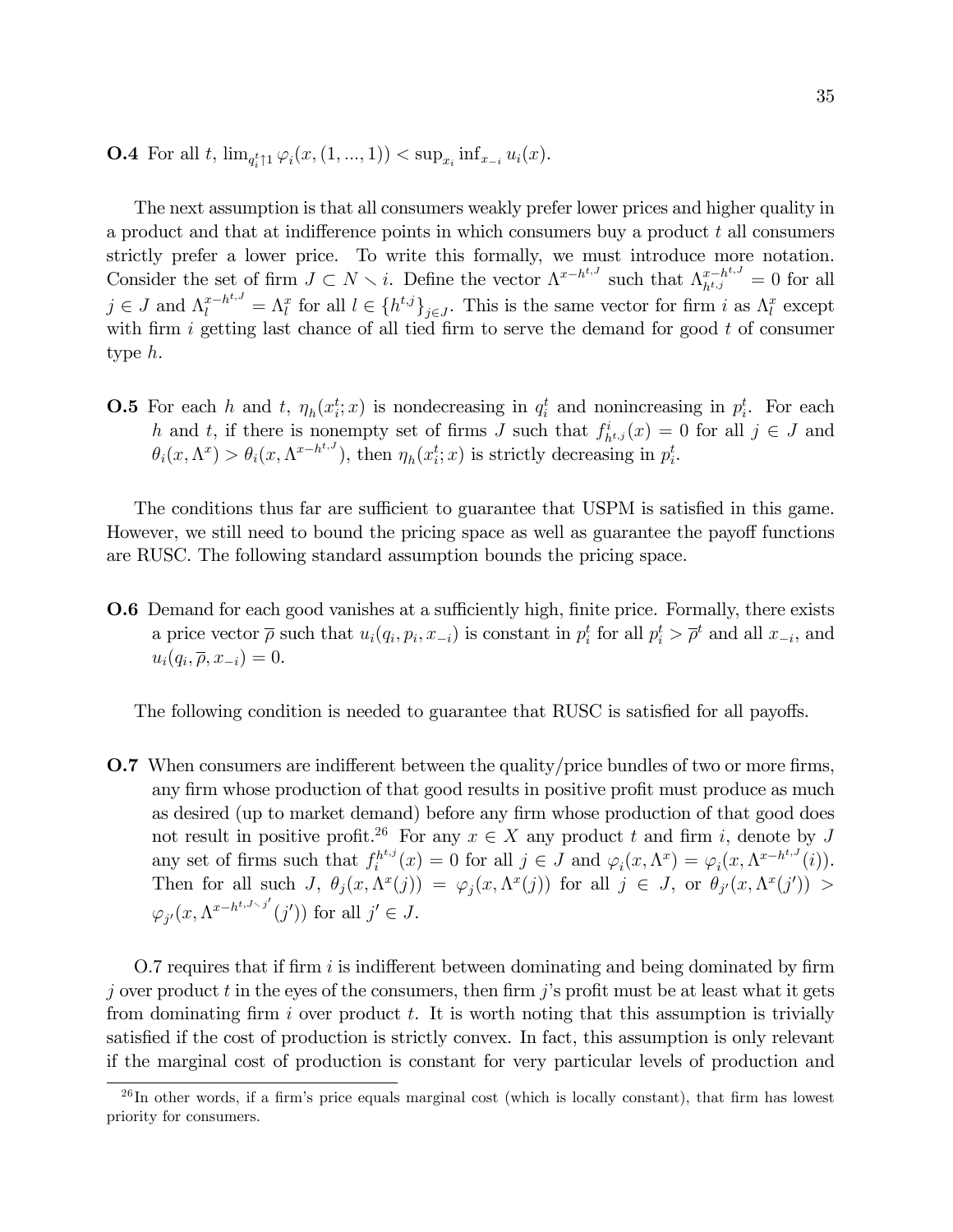the price is set to exactly that cost of production. Therefore, while this is a very technical assumption with real restriction, in application it can be irrelevant.

Consider the class of payoff functions  $U$  to be all sharing rules defined by assumptions O.1-O.7.

**Proposition 7** Suppose that 0.1-0.7 are satisfied. Then the Multiproduct Oligopoly has an

invariant mixed strategy equilibrium,  $\widetilde{IE}(\mathcal{U}) = \widetilde{EQ}(\mathcal{U}) \neq \emptyset$ .

**Proof.** To begin, note that  $O.7$  is sufficient to guarantee U only includes sharing rules that are RUSC. Take any  $x^*$  and  $(u^*, x^*) \in \text{cl}G$ , if there is a discontinuity at  $x^*$ , then O.7 guarantees that  $u(x^*) \nleq u^*$ . Thus,  $\mathcal{U} = \mathcal{U}_{\Psi}$ . O.6 makes it innocuous to restrict each firm to picking prices in a compact and convex subset of  $P \subset \mathbb{R}^T_+$ , where for all firms i,  $X_i =$  $P \times [0, 1]^T$ .

Next we show that O.1-O.6 imply A.1-A.3, A.5 and A.6 and thus the proof follows directly from Proposition 2. Assumptions  $0.1$ - $0.3$  directly imply A1-A.3.  $0.5$  gives the specific order partial order for Assumption A.5. Finally, O.6 implies the boundary condition A.6.  $\blacksquare$ 

# 7 Appendix

The following example formally demonstrates that  $\overline{\Pi}(\mu)$  can be different than  $\int \overline{\pi}(x) d\mu$ .

**Example 6** Consider  $N = \{1, 2\}$ ,  $X_1 = X_2 = [0, 1]$ , and  $\mathcal{U} = \{u\}$ , where u is defined by

$$
u_1(x) = \begin{cases} 1 & \text{if } |x_1 - x_2| > 1/2 \\ 0 & \text{o.w.} \end{cases}
$$
  

$$
u_2(x) = 1.
$$

;

.

Then note that

$$
\overline{\pi}_1(x) = \begin{cases} 1 & \text{if } |x_1 - x_2| \ge 1/2 \\ 0 & o.w. \end{cases}
$$

However, consider the probability measures  $\mu$  defined by

$$
\mu_1({1/2}) = 1 \n\mu_2({0}) = \mu_2({1}) = 1/2.
$$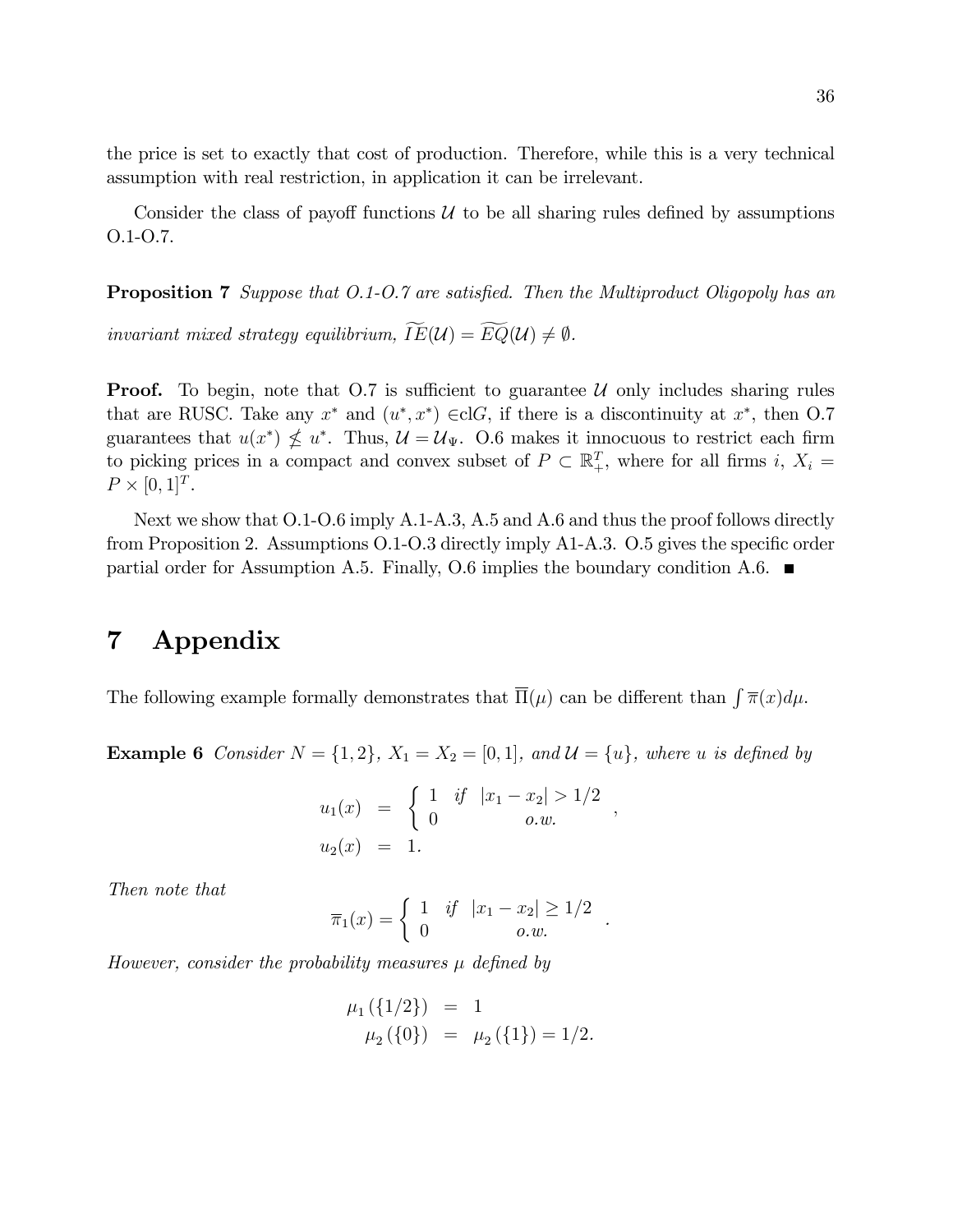Let  $\mu^k \to \mu$  and note that,

$$
\lim_{k} u(\mu^{k}) = \lim_{k} \Pr(|x_{1} - x_{2}| > 1/2)
$$
  
\n
$$
\leq \lim_{k} \mu_{1}^{k} ([0, 1/2]) \lim_{k} \mu_{2}^{k} ([1/2, 1])
$$
  
\n
$$
+ \lim_{k} \mu_{1}^{k} ([1/2, 1]) \lim_{k} \mu_{2}^{k} ([0, 1/2]),
$$

where these limits can be made to exist by choosing a suitable subsequence. Since the for any closed set E,  $\lim_k \mu_i^k(E) \leq \mu_i(E)$ , then we have

$$
\lim_{k} u(\mu^{k}) \leq \mu_{1}([0,1/2]) \mu_{2}([1/2,1])
$$

$$
+ \mu_{1}([1/2,1]) \mu_{2}([0,1/2])
$$

$$
= 1/2.
$$

It follows that  $\overline{\pi}_1(\mu) \leq 1/2$ . Finally, note that

$$
\int \overline{\pi}_1(x) d\mu = (\overline{\pi}_1(1/2, 0) + \overline{\pi}_1(1/2, 1)) / 2
$$
  
= 1.

Therefore,  $\overline{\pi}_1(\mu) < \int \overline{\pi}_1(x) d\mu$ .

The following example of a contest with spillovers is a numerical example of a three player auction in which each player's bid impacts the others' payoffs when they win. The model is adapted from the two player model studied by Baye et. al. (2012). In this example, SPM is satisfied, while USPM is violated.

Example 7 Consider a three player auction in which the winner must pay the sum of all bids while the losers only pay their own bids. Let  $N = \{1, 2, 3\}$  and  $X_1 = X_2 = X_3 = \mathbb{R}$ . Define the payoff function  $u$  as follows.

$$
u_i(x) = P_i(x)(1 - x_1 - x_2 - x_3) - (1 - P_i(x))x_i,
$$

where  $P_i(x)$  is the probability that player i wins, defined by

$$
P_i(x) = \begin{cases} 1 & \text{if } x_i > \max_{j \neq i} x_j \\ \alpha_i(x) & \text{if } x_i = \max_{j \neq i} x_j \\ 0 & \text{if } x_i < \max_{j \neq i} x_j \end{cases}
$$

where  $\alpha_i : X \to [0,1]$  is measurable,  $\alpha_1(x) + \alpha_2(x) + \alpha_3(x) = 1$ , and  $\alpha_i(x) > 0$  only if  $x_i = \max_{j \neq i} x_j$ . This defines a class of payoff functions U where each  $v \in U$  is differentiated by the specification of the tie breaking rule  $\alpha$ .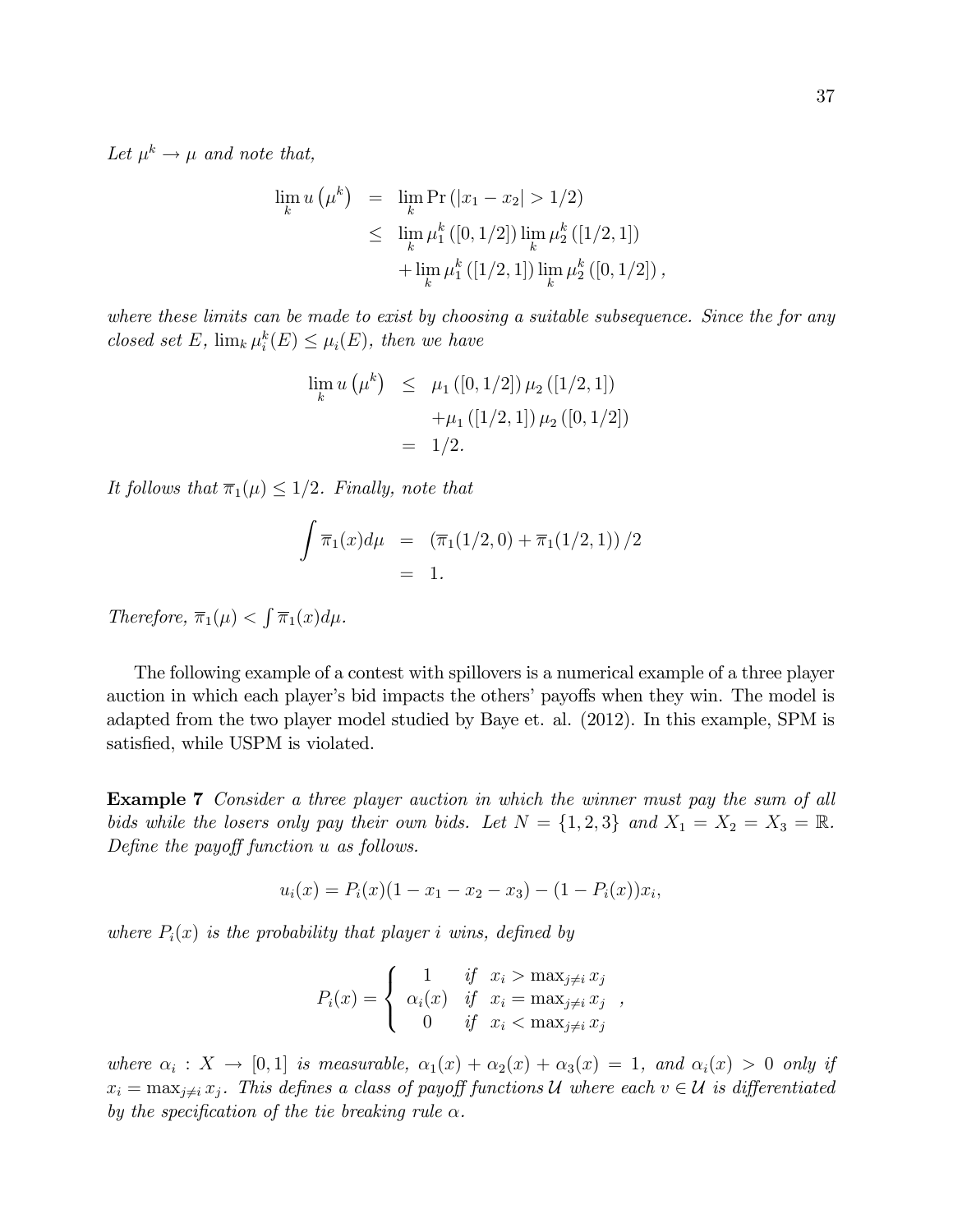It can be shown through considerable effort that this game satisfies SPM, while it is easy to see that the game does not satisfy USPM. The reason is that the direction of the optimal deviation when tied with another player depends on the bid of the third player. As such, a single directional deviation is not optimal against every strategy profile of the other players. This highlights the greater generality of SPM, which is still satisfied because it conditions on the strategy profiles that are being chosen.

While the verification of SPM requires extensive computations, the intuition is straightforward. If the expected payoff of winning conditional on a tie is greater than the expected payoff of losing (because the third player's bids are low), then a deviation to a slightly higher bid is used to match  $\overline{\pi}$ , as this would result in a win instead of a tie. Otherwise, a deviation to a slightly lower bid is used to match  $\overline{\pi}$ , as this results a loss instead of a tie. To formally verify SPM, these deviations need to be accommodated at all points in the support of a player's strategy.

## References

- [1] Allison, B. A., and J. J. Lepore (2014) "Verifying payoff security in the mixed extension of discontinuous games," Journal of Economic Theory, 152: 291-303.
- [2] Allison, B. A., and J. J. Lepore (2016) "Price Competition with Decreasing Returnsto-Scale: A General Model of Bertrand-Edgeworth Duopoly," Cal Poly Working Paper 1607.
- [3] Allison, B. A., A. Bagh, and J. J. Lepore (2018) "Sufficient conditions for weak reciprocal upper semi-continuity in mixed extensions of games," Journal of Mathematical *Economics*, 74: 99-107.
- [4] Bagh, A., and A. Jofre (2006) "Reciprocal Upper Semicontinuity and Better Reply Secure Games: a Comment," *Econometrica*, 74(6): 1715-1721.
- [5] Baye, M., D. Kovenock, C. de Vries (2012) "Contests with rank-order spillovers," Eco*nomic Theory*, 51: 315-350.
- [6] Calvó-Armengol, A., and M. O. Jackson (2010) "Peer Pressure," Journal of the European *Economic Association: 8: 62-89.*
- [7] Carmona, G., and K. Podczeck (2017) "The existence results for discontinuous games by Reny and Simon and Zame are incomparable," mimeo. https://e4c147ec-a-62cb3a1a-ssites.googlegroups.com/site/gmbbcarmona/rsz171106.pdf?attachauth=ANoY7coHtIXk-81txCz xZcnZ39ZkumNcSr8A-te2OZE77d5eFJ9RgsXjoZXl6Sl -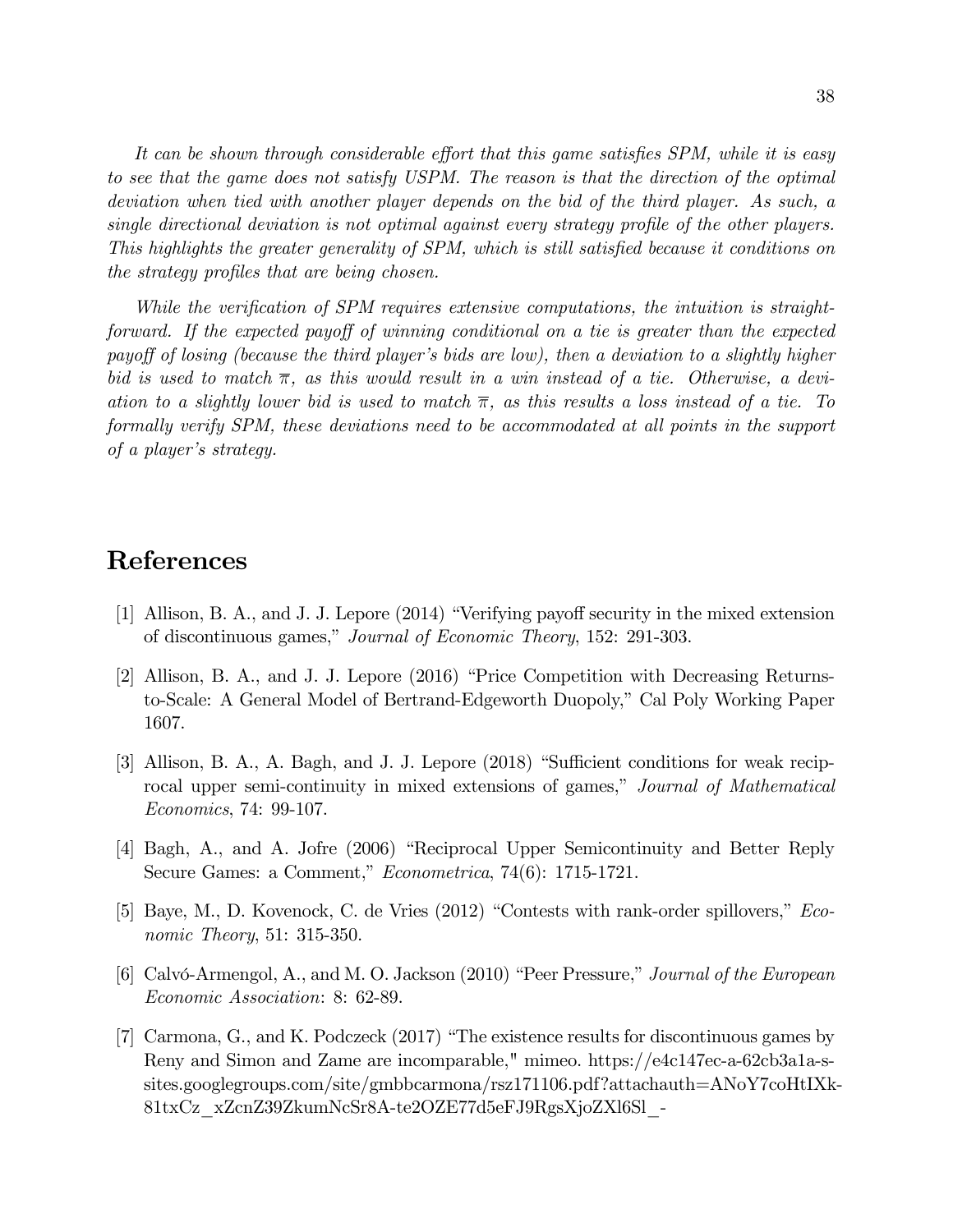TpzR0gQ8T006-5Sjq1kfWhICTUnAitfIjN-t-2G3-1HkGb3FvkW3PK -9EkmQcr1Uh47iiz4z0eWNjzkJPE4DX3YJCE3sn CcZrsIojNY -M3v6T1z7i3EIZ4XxkcWLguHF54V8xmookoUl20L-vFMNPoKQr  $otiZHg\%3D\%3D\&attedirects=0$ 

- [8] Carmona, G., and K. Podczeck (2018) "Invariance of the Equilibrium Set of Games with an Endogenous Sharing Rule," Journal of Economic Theory, 177: 1-33.
- [9] Damiano, E., and H. Li (2008) "Competing matchmaking," Journal of the European *Economic Association:* 6: 789-818.
- [10] Dasgupta, Partha, and E. Maskin (1986) "The Existence of Equilibrium in Discontinuous Economic Games, I: Theory," Review of Economic Studies, 53(1): 1-26.
- [11] Duggan, J. (2007) "Equilibrium existence for zero-sum games and spatial models of elections," *Games and Economic Behavior*,  $60(1)$ : 52-74.
- [12] Galenianos, M. and P. Kircher (2012) "On The Game-Theoretic Foundations Of Competitive Search Equilibrium," *Internastional Economic Review*, 53(1): 1-21.
- [13] He, W. and Yannelis, N. (2016) "Existence of Equilibrium in Discontinuous Bayesian Games," Journal of Economic Theory, 162: 181-194.
- [14] Hoernig, S. H. (2007) "Bertrand Games and Sharing Rules," *Economic Theory* 31(3): 573-585
- [15] Jackson, M. O., L. K. Simon, J. M. Swinkels, and W. R. Zame (2002) "Communication and Equilibrium in Discontinuous Games of Incomplete Information," Econometrica,  $70(5): 1711-1740.$
- [16] Jackson, M. O., and J. M. Swinkels, (2005) "Existence of Equilibrium in Single and Double Private Value Auctions," *Econometrica*, 73(1): 93-134.
- [17] Kopperman, R. D., and R. G. Wilson, (1997) "Finite Approximation of Compact Hausdorff Spaces," Topology Proceedings, 22: 175-200.
- [18] Kovenock, D., and B. Roberson (2017) "Optimal defense of networks of targets," ESI Working Papers 17-18.
- [19] McKinsey, J. C., (1950) "Isomorphism of Games, and Strategic Equivalence, Contributions to the Theory of Games," Annals of Mathematics Studies, no. 24, Princeton University Press; 117-130.
- [20] Monteiro, P. K., and F. H. Page (2007) "Uniform Payoff Security and Nash Equilibrium in Compact Games," Journal of Economic Theory, 134: 566-575.